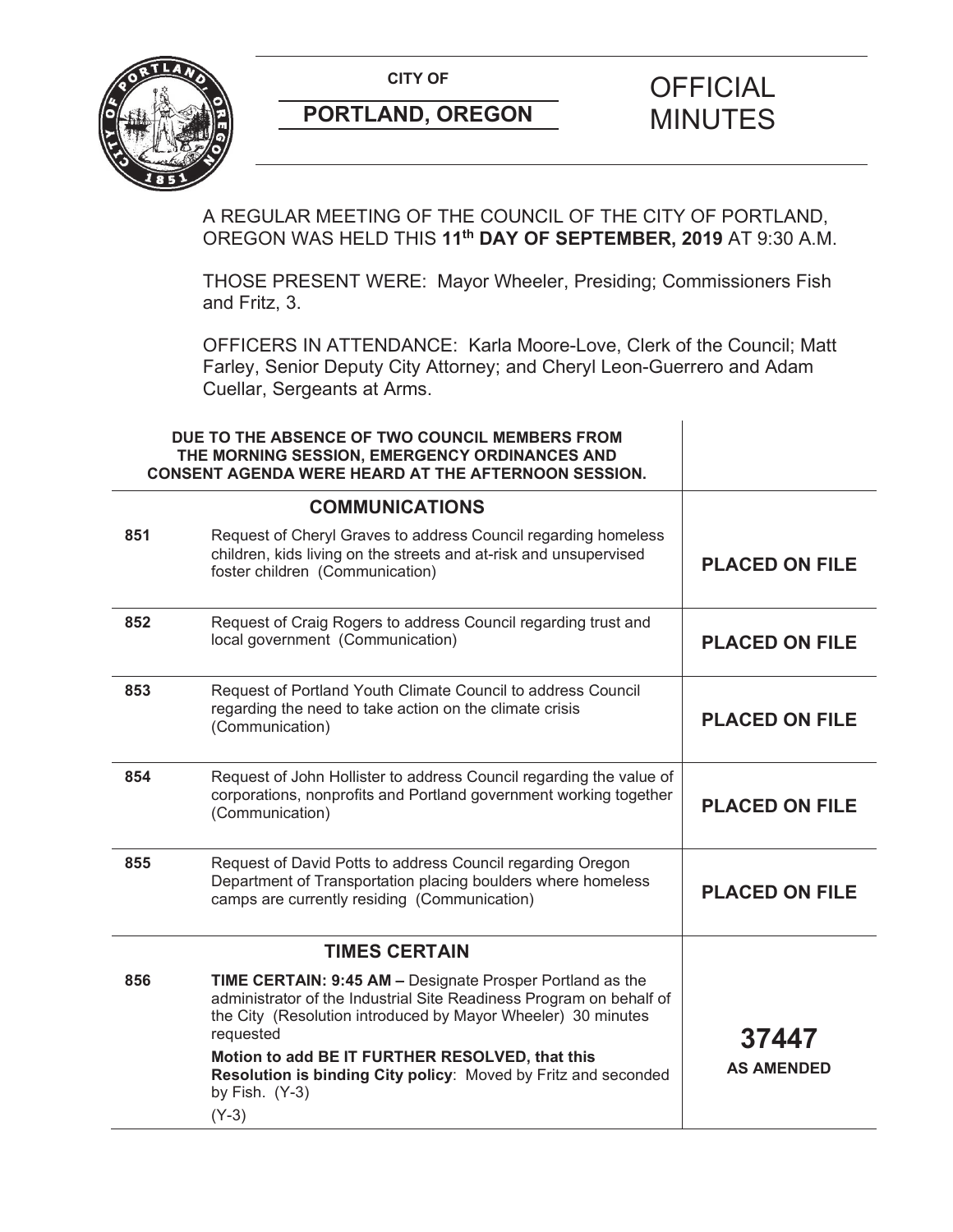|     | September 11, 2019                                                                                                                                                                                                                                                                                                                                       |                                                                                             |
|-----|----------------------------------------------------------------------------------------------------------------------------------------------------------------------------------------------------------------------------------------------------------------------------------------------------------------------------------------------------------|---------------------------------------------------------------------------------------------|
| 857 | TIME CERTAIN: 10:15 AM - Appoint and reappoint community<br>volunteers to be available to serve on the Police Review Board for<br>a term to expire September 11, 2022 (Report introduced by<br>Auditor Hull Caballero) 30 minutes requested<br>Motion to accept report: Moved by Fish and seconded by Fritz.<br>$(Y-3)$                                  | <b>CONFIRMED</b>                                                                            |
|     | <b>REGULAR AGENDA</b><br><b>MORNING</b>                                                                                                                                                                                                                                                                                                                  |                                                                                             |
|     | <b>Mayor Ted Wheeler</b>                                                                                                                                                                                                                                                                                                                                 |                                                                                             |
|     | <b>Office of Management and Finance</b>                                                                                                                                                                                                                                                                                                                  |                                                                                             |
| 858 | Authorize Intergovernmental Agreement with Prosper Portland and<br>Metro to provide Prosper Portland funding for the Arlene Schnitzer<br>Concert Hall Marquee Improvement Project not to exceed \$1.5<br>million (Second Reading Agenda 836)<br>$(Y-3)$                                                                                                  | 189691                                                                                      |
|     | <b>Commissioner Amanda Fritz</b>                                                                                                                                                                                                                                                                                                                         |                                                                                             |
|     | <b>Water Bureau</b>                                                                                                                                                                                                                                                                                                                                      |                                                                                             |
| 859 | Authorize an agreement with TriMet for a sublease for the co-<br>location of data radio equipment at Mt. Scott in the amount of<br>\$55,963 (Second Reading Agenda 847)<br>$(Y-3)$                                                                                                                                                                       | 189692                                                                                      |
|     |                                                                                                                                                                                                                                                                                                                                                          |                                                                                             |
|     | <b>Commissioner Nick Fish</b>                                                                                                                                                                                                                                                                                                                            |                                                                                             |
|     | <b>Bureau of Environmental Services</b>                                                                                                                                                                                                                                                                                                                  |                                                                                             |
| 860 | Authorize a competitive solicitation and contract to procure<br>electrical switchgear and medium-voltage substation transformers<br>for the Columbia Boulevard Wastewater Treatment Plant Project<br>No. E10897 for an estimated amount of \$3.5 million (Ordinance)<br>10 minutes requested<br>Rescheduled to September 11, 2019 at 2:00 p.m.           | <b>PASSED TO</b><br><b>SECOND READING</b><br><b>SEPTEMBER 18, 2019</b><br><b>AT 9:30 AM</b> |
| 861 | Authorize a competitive solicitation and contract with the lowest<br>responsible bidder and provide payment for construction of the<br>Columbia Slough Outfall 100 Drainage Retrofits for Water Quality<br>Project No. E10689 for an estimated cost of \$1,760,000<br>(Ordinance) 10 minutes requested<br>Rescheduled to September 11, 2019 at 2:00 p.m. | <b>PASSED TO</b><br><b>SECOND READING</b><br><b>SEPTEMBER 18, 2019</b><br><b>AT 9:30 AM</b> |
|     |                                                                                                                                                                                                                                                                                                                                                          |                                                                                             |

At 10:19 am, Council recessed.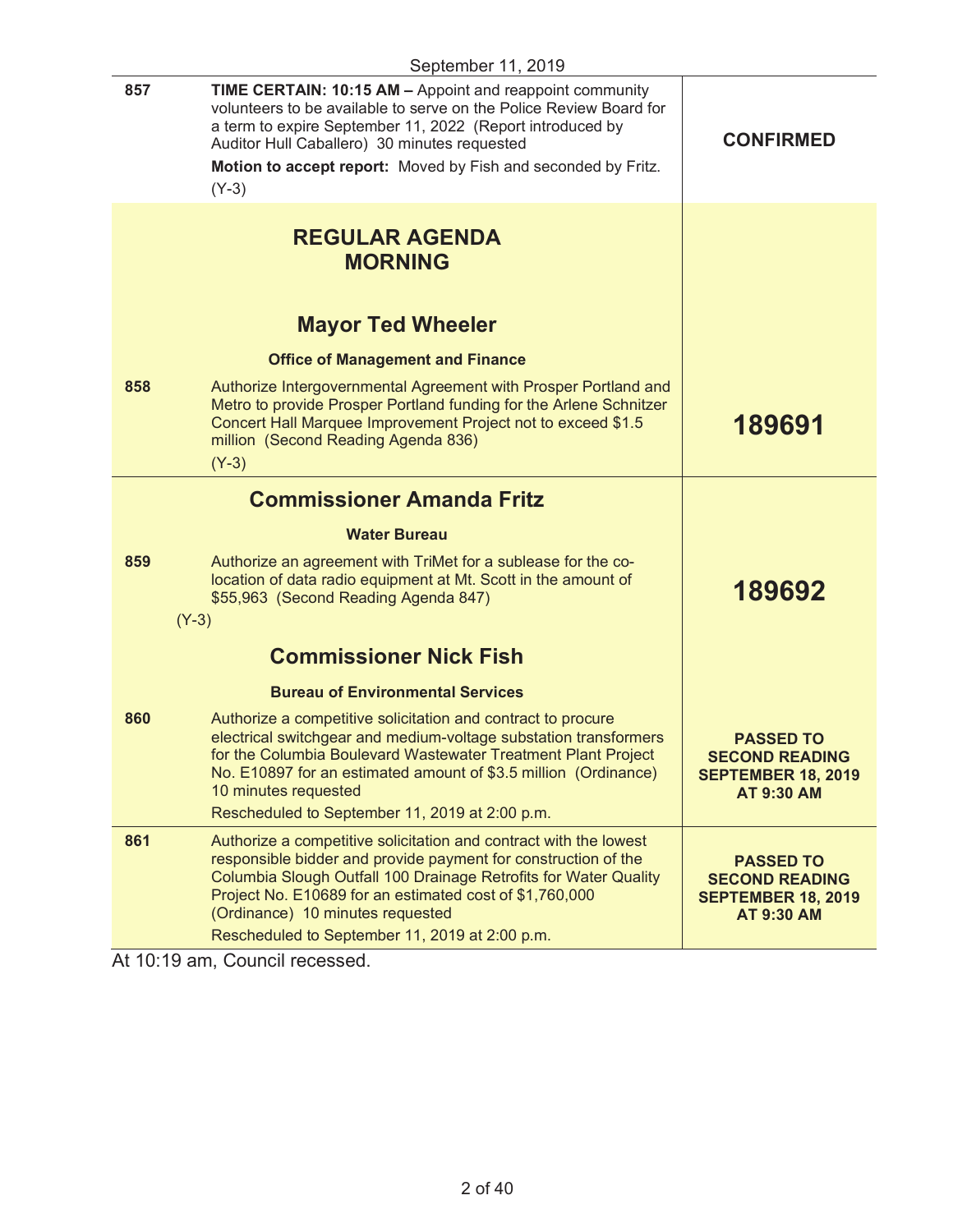A RECESSED MEETING OF THE COUNCIL OF THE CITY OF PORTLAND, OREGON WAS HELD THIS **11th DAY OF SEPTEMBER, 2019** AT 2:00 P.M.

THOSE PRESENT WERE: Mayor Wheeler, Presiding; Commissioners Fish, Fritz and Hardesty, 4.

OFFICERS IN ATTENDANCE: Karla Moore-Love, Clerk of the Council; Molly Washington, Deputy City Attorney; and Phillip Turoff and John Paolazzi, Sergeants at Arms.

Item No. 866 was pulled for discussion and on a Y-4 roll call, the balance of the Consent Agenda was adopted.

| $*862$ | TIME CERTAIN: 2:00 PM - Authorize the Director of the Bureau of<br>Environmental Services to execute agreements with U.S.<br>Environmental Protection Agency to perform remedial design at<br>Portland Harbor and conduct a public involvement program to<br>facilitate public involvement in these projects (Ordinance<br>introduced by Commissioner Fish) 30 minutes requested<br>$(Y-4)$ | 189696 |
|--------|---------------------------------------------------------------------------------------------------------------------------------------------------------------------------------------------------------------------------------------------------------------------------------------------------------------------------------------------------------------------------------------------|--------|
| *863   | TIME CERTAIN: 2:30 PM - Authorize bid solicitation and<br>contracting with the lowest responsive and responsible bidder for<br>construction of the Gateway Green Development and Restoration<br>Project for an estimated \$3.7 million (Ordinance introduced by<br>Commissioner Fish) 30 minutes requested<br>$(Y-4)$                                                                       | 189697 |
|        | <b>CONSENT AGENDA - NO DISCUSSION</b>                                                                                                                                                                                                                                                                                                                                                       |        |
|        | <b>Mayor Ted Wheeler</b>                                                                                                                                                                                                                                                                                                                                                                    |        |
|        | <b>Office of Management and Finance</b>                                                                                                                                                                                                                                                                                                                                                     |        |
| $*864$ | Change the salary grades of the nonrepresented classifications of<br>Accounting Supervisor, Surveying Supervisor, Emergency<br>Communications Systems Administrator, Surveying Manager, City<br>Forester, and Deputy Director I (Ordinance)<br>$(Y-4)$                                                                                                                                      | 189693 |
| *865   | Create new nonrepresented classifications of Crime Data Analyst<br>and Environmental Regulatory Coordinator and establish<br>compensation rates for these classifications (Ordinance)<br>$(Y-4)$                                                                                                                                                                                            | 189694 |
|        | <b>Portland Housing Bureau</b>                                                                                                                                                                                                                                                                                                                                                              |        |
| $*866$ | Approve application under the Multiple-Unit Limited Tax Exemption<br>Program under the Inclusionary Housing Program for Garfield<br>Housing LLC located at 6700 NE Garfield Ave (Ordinance)<br>$(Y-4)$                                                                                                                                                                                      | 189699 |
|        | <b>Commissioner Chloe Eudaly</b>                                                                                                                                                                                                                                                                                                                                                            |        |
|        | <b>Bureau of Transportation</b>                                                                                                                                                                                                                                                                                                                                                             |        |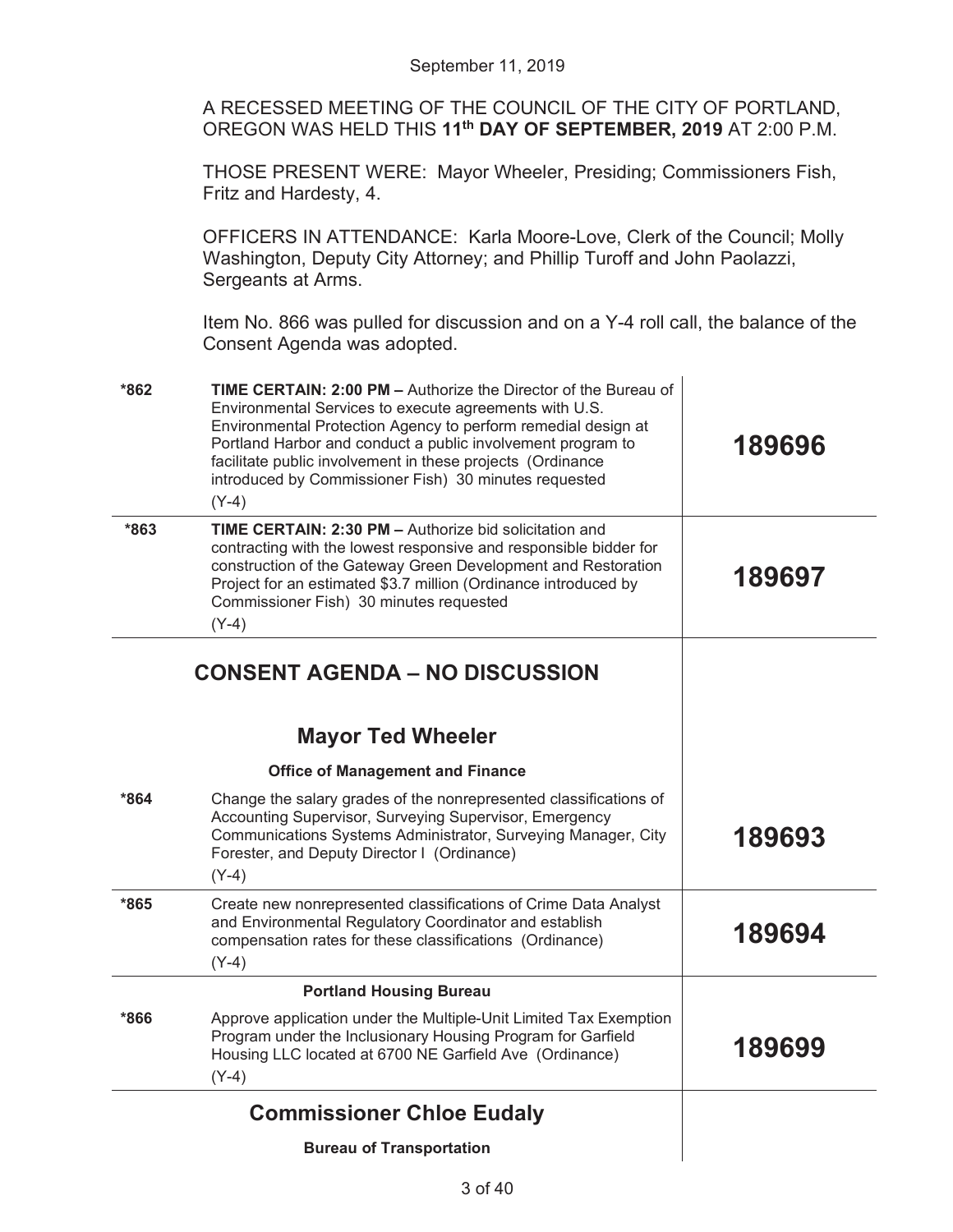|        | September 11, 2019                                                                                                                                                                                                         |        |
|--------|----------------------------------------------------------------------------------------------------------------------------------------------------------------------------------------------------------------------------|--------|
| *867   | Accept a grant in the amount of \$1,709,404 from the Oregon<br>Department of Transportation for the Oregon 99W/SW Barbur Blvd<br>Area Sidewalk Infill project (Ordinance)<br>$(Y-4)$                                       | 189695 |
|        | <b>REGULAR AGENDA</b><br><b>AFTERNOON</b>                                                                                                                                                                                  |        |
|        | <b>Commissioner Nick Fish</b>                                                                                                                                                                                              |        |
|        | <b>Bureau of Environmental Services</b>                                                                                                                                                                                    |        |
| $*868$ | Authorize the Bureau of Environmental Services to reimburse the<br>property owner at 5609 N Vancouver Ave for sewer user fees paid<br>to the City, in the amount of \$4,322 (Ordinance) 10 minutes<br>requested<br>$(Y-4)$ | 189698 |
|        | At 4:07 p.m., Council adjourned.                                                                                                                                                                                           |        |

### **THURSDAY, 2:00 PM, SEPTEMBER 12, 2019**

#### **DUE TO LACK OF AGENDA THERE WAS NO THURSDAY 2:00 PM MEETING**

## **MARY HULL CABALLERO**

Auditor of the City of Portland

Karla Moore-Love Date: 2020.04.27 Digitally signed by Karla Moore-Love 13:10:30 -07'00'

By Karla Moore-Love Clerk of the Council

For a discussion of agenda items, please consult the following Closed Caption File.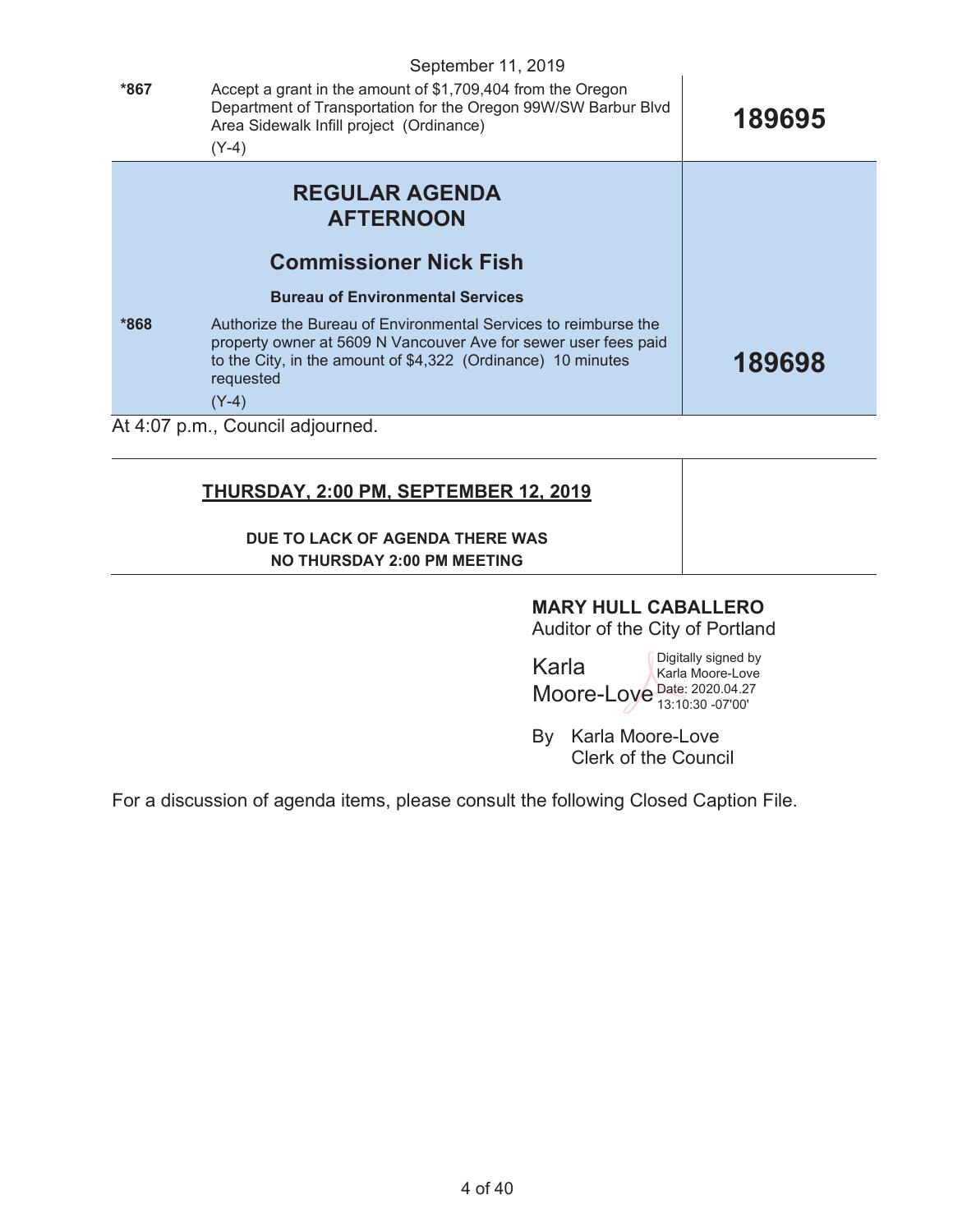### **This file was produced through the closed captioning process for the televised City Council broadcast and should not be considered a verbatim transcript. Key:** \*\*\*\*\* **means unidentified speaker.**

### **September 11, 2019 9:30 a.m.**

 **Wheeler:** Good morning, colleagues and honored guests, before we get into our council meeting we would like to take a moment to remember and reflect on the 18th anniversary of september 11. The tragedy that took the lives of so many in our country. On this day, 18 years ago, thousands of people went to work as they would on any other day, not knowing the horrific tragedy that faced them. The attacks on 9/11 were horrific. They did not break the american spirit. In fact, it unified us. We witnessed this in heroic effort of the men and women in uniform, our first responders, who fearlessly went towards the devastation, some of them sacrificing their lives in the process. We have invited representatives from both the firefighters, the union, and the police union, and to share remarks and lead us in a moment of silence as we reflect on the great heroism and the spirit of our first responders and honor all the lives which were lost. I would like to, before I turn this over to alan from the Portland firefighters association, I would like to recognize that we have the fire chief sarah boone here today. We have leadership from the Portland police bureau, I believe, a.c. Davis is here and a.c. Lee are here and others. Portland police association, I believe tailor turner is planning to be here, and we have a number of ppb lieutenants, and many other firefighters and uniformed personnel, and we thank you for being here to share this moment with us. With that, I will turn it over to alan. Thank you for being here, alan. Chief boone, a.c. Lee and a cast of many other leaders, thank you.

**Alan Ferschweiler, President Firefighters Association:** Good morning, commissioner Fritz, Fish, mayor wheeler, thank you for having us here today, I am the president of the firefighters' association, here with our fire chief, chief boone and her administrative staff, which you have seen behind me, and chief lee on my left and representing us together, and I will be making the remarks today. 18 years ago we had a horrific situation in this country. Over 3,000 people lost their lives including firefighters and police officers that day, since that time and since last 9/11 memorial we have lost 200 police officers to the 9/11 illnesses that they had. Recently congress finally authorized the victim compensation fund, which will take care of the injuries for those that have succumbed to the illnesses. Unfortunately, since 9/11, this happened we have had 500 total firefighters and police officers that have died from their illnesses, and today we wonder why we say we never forget, because every day we have a memory of someone else that is a victim. So today I want to thank you for having us here. We are going to do a moment of silence, and reflecting on the number of how we do the moment of silence, we are going to do 35 seconds. In that reflection is for the 33,000 people that lost their lives and the 500 that lost their lives since, a total of 3,500 people affected and we will could do a second for every 500 affected. If you would not mind leading us?

**Wheeler:** Very good. Join me in recognizing a moment of silence for 35 seconds. **Ferschweiler:** For all those available, I know 9/11 is on wednesday, and you have council agenda. We are having a public ceremony at 11:00 a.m. As well over at station 22, or 21 for anybody, that's available to come and the public, as well.

**Wheeler:** Thank you for your time.

**Ferschweiler:** Thank you.

**Wheeler:** Thank you. [applause] good morning, everyone, this is the morning session of the Portland city council, september 11, 2019, good morning, please call the roll.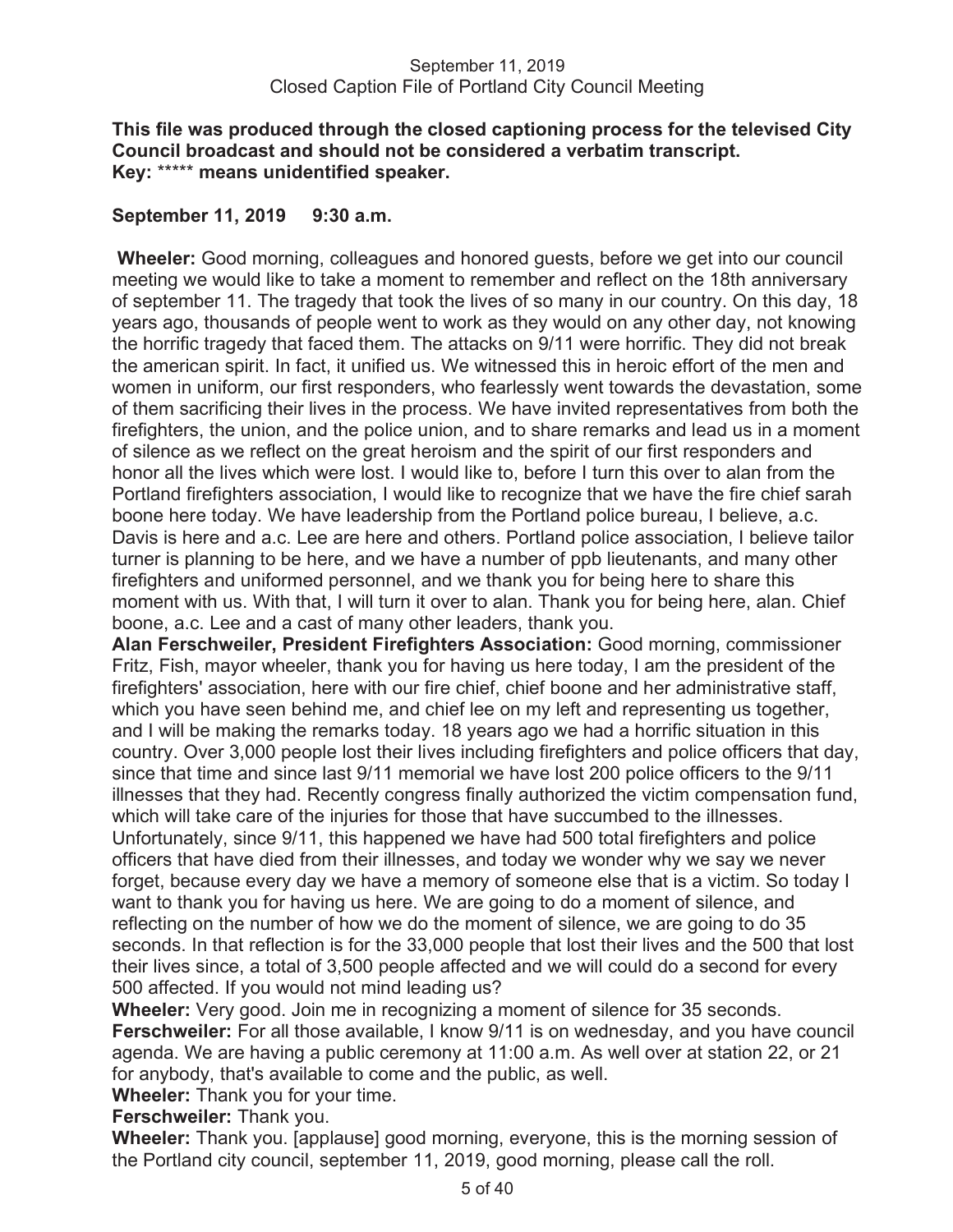# **Moore-Love:** Good morning. [roll taken]

**Fish:** Here **Fritz:** Here. **Wheeler:** Here

**Wheeler:** Now we will hear from legal counsel on the rules of order and decorum. **Matt Farley, Senior Deputy City Attorney:** The city council represents all Portlanders and meets to do the city's business. The presiding officer preserves order and decorum during the city council meetings so everyone can feel welcomed, comfortable, respected and safe. To participate in the council meetings you may sign up in advance with the council clerk's office for communications to briefly speak about any subject. You may also sign up for public testimony and resolutions or the first readings of ordinances. Your testimony should address the matter being considered at the time. If it does not you may be ruled out of order. When testifying, please state your name for the record. Your address is not necessary. Police disclose if you are a lobbyist. If you are representing an organization, please identify it. The presiding officer determines the length of testimony. Individuals generally have three minutes to testify unless otherwise stated. When you have 30 seconds left, a yellow light goes on, when your time is done, a red light goes on. If you are in the audience, would like to show your support for something said, please feel free to do a thumbs up. If you want to express that you do not support something, please feel free to do a thumb's down. Police remain seated in council chambers unless entering or exiting. If you are filming the proceedings please do want use bright lights or disrupt the meeting. Disruptive conduct such as shouting or interrupting testimony or council deliberations will not be allowed. If there are disruptions, a warning will be given that further disruption may result in the person being rejected for the remainder of the meeting. After being rejected, a person who fails to leave the meeting is subject to arrest for trespass. Thank you for helping your fellow Portlanders feel welcome, comfortable, respected and safe. **Wheeler:** Very good, thank you, and I understand the first three individuals would like to come up together, is that correct? No?

**Moore-Love:** I don't have that.

**Wheeler:** No, very good, okay 851, please. Welcome. Thanks for being here. **Item 851.** 

**Cheryl Graves:** I am cheryl graves, a resident and author. So today I am here to talk about homeless youth. Kids living on the streets and foster kids that are left unsupervised. They all share like experiences and adequate supervision, high-risk living conditions, no positive role models and there is no one protecting or teaching them healthy living practices. We have foster and homeless children scattered in 8,000 places. Although the plans sounded good at first, to place kids in private homes with quote, "normal families, the reality is that we, as caretakers cannot be in 8,000 places to see to their safety." when we take action, against threats to children and build the yes village, the children will be together in one place under one roof with caring, supervised guardians. This is a plan that can be successfully managed for at least one-half of what we paid today. Immaterial at that, we will be able to successfully help twice as many kids. The yes plan, my life matters, is a solution putting an end to kids on the streets, helping them to find safety, available nutrition, creative education, and love. This is not another bandaid but a life changing solution. The homeless cure was created to elevate the homeless and foster care systems. To become the best model in the country, not one of the worst as we are rated today, excuse me. While waiting for the right foster parents these children will be raised in wide open spaces, surrounded with farming, orchards, gardening, Fishing, and real life ecosystems and sport and fitness parks. And then at the ranch, which includes chickens, pigs, goats, ponies and horses. Along with safe and caring daycare and revised education, there is safe and appropriate housing, along with on the spot medical and dental care, on the job training for 16 and over, and with programs that are interesting, while developing personal life skills. These children will learn more than just growing their food and building their own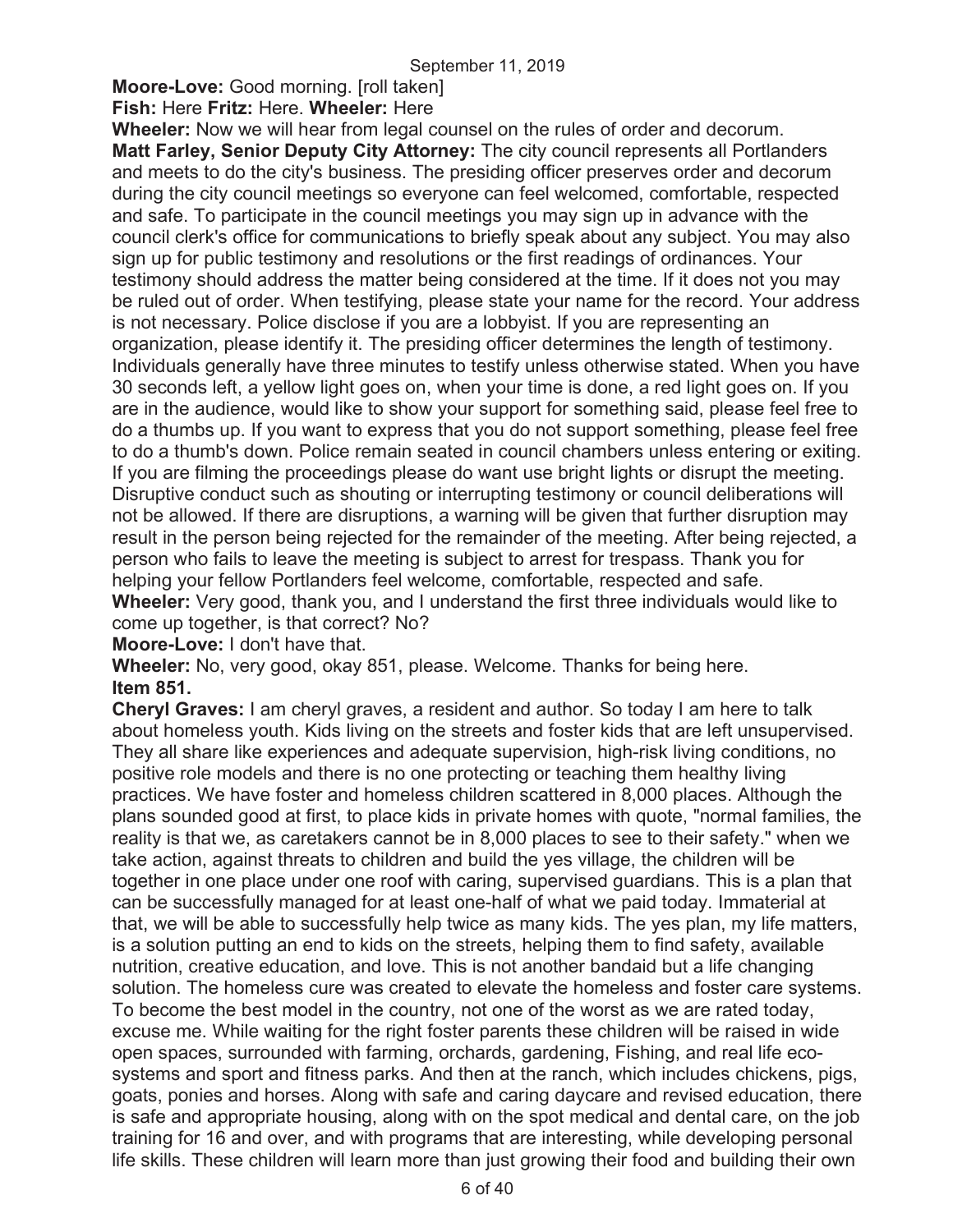bikes. Also, about healthy friendships, responsibility, trust and learn the freedom to laugh. One of the best features of this plan is a, is that families can stay together. The village as a lifestyle rehabilitation community that serves all ages, individuals is, families, and friends who can now grow in a positive environment with specialized mentoring, engaging projects, and when someone needs to be redirected, there is someone there to help. When I battled cancer for three years, the only person I could look at was another sufferer. I couldn't look at other people. I could only look at somebody going through the same thing that I was going through. Kind of lining the people who went through 9/11 and suffered, they look at other people and they just melt, so we are in the same situation that they were in. What do you think kids feel when they are put into a home with a normal family? They have nothing in common. Nothing. Nothing in common at all. So what I am asking is, they need to be around people who know, who get it, who have been there, that they can hug and cry and heal. So I suggest a community for them. Thank you for your help and for your time.

**Wheeler:** Thank you, cheryl and for sharing your story. We appreciate it. [applause] next individual. 852.

**Item 852.** 

**Moore-Love**: He called and will not be coming.

**Wheeler:** He will the not be here today? Very good. 853. Good morning. **Item 853.** 

**Wheeler:** Thank you for being here.

**Sophie Wehr, Portland Youth Climate Council:** My name is sophie weir representing the youth climate council, a graduate of high school.

**Wheeler:** What high school?

**Wehr:** Cleveland high school, and for the past two years our group has been powered by the voices of local youth and sustained by our drive to defend our right to a healthy future. Today we are here for the second time to address the harmful gaps in the Portland tree code. When the city adopted the code in 2011, they exempted industrial properties in an effort to meet industrial, industrial -- sorry, they exempted is industrial properties to meet a land quota for industrial zoned lands. Those have been met since 2017, yet the code hasn't been updated. What's more, the provision that protects the largest trees includes the sunset clause set for december of 2019 which will leave older growth trees unprotected. Is the Portland tree code is failing at its job. Instead of protecting trees, it allows commercial and industrial landowners to destroy precious tree cover, violating our city's pledge to work towards a green future. We call on the city to remove these exemptions as well as the sunset clause before it's too late. As climate change intensifies, preserving an urban tree canopy will prove invaluable, not only do they sequester large amounts of carbon but decreased the air temperature and promote healthy air quality. These properties will mitigate the effects of rising global temperatures, increased wildfire frequency and intensity and ozone pollution and more in the city of Portland. We have spoken with representatives of various city departments regarding this issue including the bureau of planning and sustainability, urban forestry and nick Fish's office. None were able to take real action. We attended a meeting for the climate emergency resolution and founded the city may consider amendments to the tree code come january. However, consider is not enough in a time when we need to protect trees at absolutely every opportunity that we have. As one of my fellow members said in a speech at the recent zenith forum, when you see your house is on fire you run out, but you do not runaway. You call the fire department, and today, we are calling on you to help us to put this fire out. No one has the power to step up to the plate and make the changes we need to the code except you. You have the choice to either protect our communities and our climate when needed most or to exchange people for profit, which will you choose? We ask you, what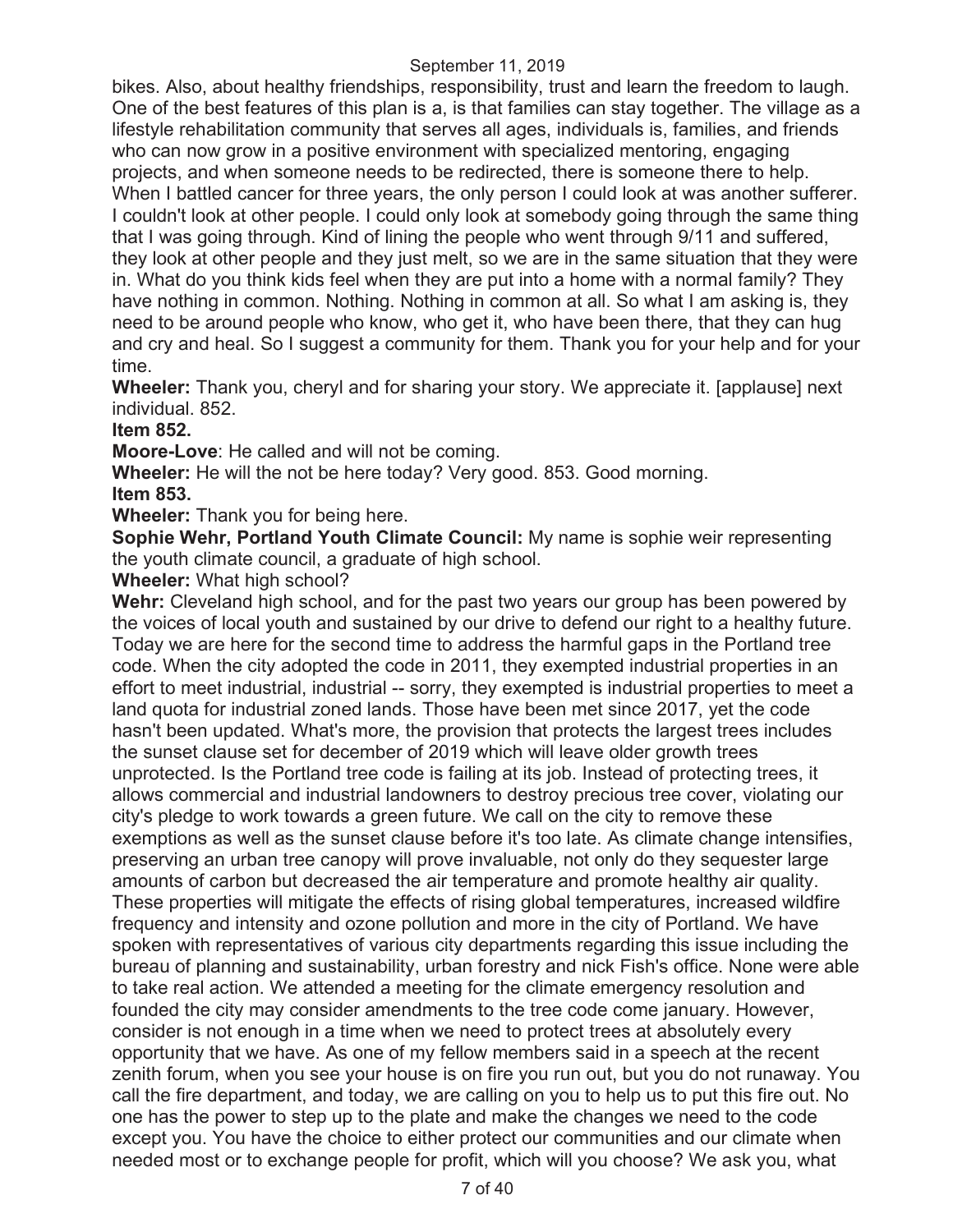will it take for you to take immediate action to remove the commercial and industrial exemptions as well as the sunset clause from the tree code.

**Wheeler:** Very good. Thank you. And you have a number of people here, as well, supporting you, and I want to recognize that. Thank you. Next individual, please. [applause]

### **Item 854.**

**Wheeler:** Mr. Hollister, good morning.

**Fish:** It has been a while. Welcome back.

**John Hollister:** It has been.

**Fish:** You've been on sabbatical.

**Hollister:** It's john hollister, for the record, so i've been gone a year. I took a new job, and I had to move to michigan for six months, and I never realized that the words "polar" and "vortex" could be used in the same sentence. It was very cold. But i'm back. Commissioner Fish, you look great, and you are in my prayers on a daily basis.

**Fish:** Thank you very much.

**Hollister:** Commissioner Fritz, thank you very much for all your service, and you will be missed.

**Fritz:** Not yet.

**Hollister:** Not yet, but -- yeah. Yeah. Not today.

**Fish:** News of her demise are speculative.

**Hollister:** In today's world, there is too much certainty. I am right, you are wrong. This seems to escalate to anger, rage, hate, and then violence. And 18 years ago today is an extreme example of certainty turning to violence. I had business in new york city that october of 2001, and I saw a community in extreme pain but I also saw people with strong and different opinions working together. Listening and respecting each other. Cab drivers were nice. If people with strong, different opinions could just sit down and talk to come out of their respective end zones, and be willing to move to the middle of the field, I believe that amazing things can happen. I just had to say that. But now to the topic of my presentation, corporation, government, and nonprofits working together to make our communities better. The navigation center does not happen without tim boyle. The hundreds of new trash cans in downtown and the pearl district don't happen without the business alliance and the pearl district neighborhood association, there are many more examples of public and private sector working to go. This work, this work needs to continue and escalate. My company would like to follow suit and contribute 500,000 of our fundraising software to all nonprofits and schools large and small in the Portland area. Equal, every voice needs access to these tools. To clarify, we only help nonprofits that need more money. The ones that have all they need, we cannot help them. Here's my certainty. Every nonprofit, large and small, will benefit from using is a fundraising software platform. Our software can help every nonprofit in the Portland area raise more money. Our software has anywhere from 800 to 1500, but we are offering it free to all nonprofits in the Portland area. I am here asking your help to make sure that every nonprofit in the area, large or small, knows about this offer. I am really not sure what that help looks like. I would sure like the opportunity to be able to work with someone, in each you have your offices to figure out what that means and help to make sure that everybody is aware of this offer. A little shout out that all of my compatriots in michigan are watching this right now, so hi, matt and tom and the rest of the gang. And tom and my two business partners -- they have agreed to this very generous offer.

**Wheeler:** Thank you, john, for bringing this to our attention. We appreciate it. It's promising. Welcome back. Good to see you. Next individual, please. **Item 855.** 

**Wheeler:** Good morning, welcome.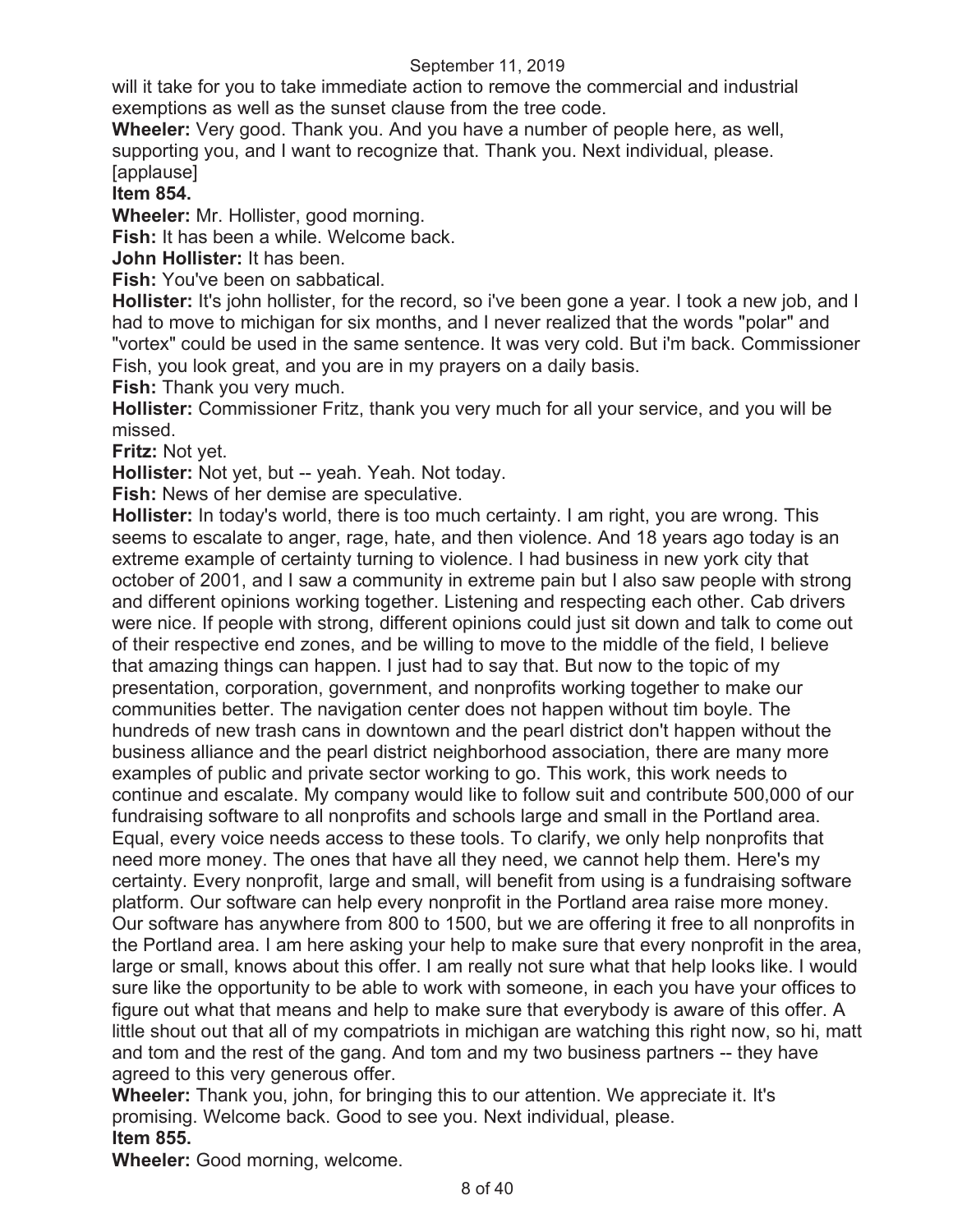**David Potts:** Good morning, mayor wheeler. Commissioners. My name is david potts, I represent the lents neighborhood livability association. I am here to address commissioner jo ann hardesty's outrage over the boulders odot placed in goose hollow to protect the neighbors living in that area from aggressive criminal behavior by outside residents living on odot property. The neighborhood was victimized by these individuals until the boulders were placed there. Placing boulders is not relocation. If the city and-or county were doing something more effective with the money, they would have built a highrise by now and housed them. Continually adding to the system that most of the outside people don't wish to go into, is not addressing our issues, give them the option of housing, not temporary solutions. And if you are outraged by the boulders you should be outraged by a shelter system, which warehouses people and pushes them out on the street with in place to go. Odot is not a housing agency. The voters pass the metro 653 million bond to build affordable housing region-wide. Portland voters passed a 258.4 million housing bond. None of this current, affordable housing has helped the service resistant people off the street. From 2014 to 2017, we have spent 243. Why is commissioner hardesty not looking to the city that she works for and Multnomah county set up agencies to deal with housing? Why are there still people living on our streets? Why did the county purchase a dilapidated building and parking lot downtown for 5.8 million that will take another 16.5 to 21.5 million and years to renovate into usable open space. And again, with no money in the budget to run it. Perhaps, it is another fundraiser for the poverty industry. Meanwhile, the city is in crisis. It used to be unsafe only after dark. Now it is unsafe all the time. Commissioner hardesty should be looking at herself or other council members and the Multnomah county commissioners to address the issue. So far, they have spent millions on the problem, while not addressing the safety of our neighborhoods. In fact, the county has kept money from the budget, and closing jail pods and eliminating the district attorneys and the city continues to decrease the number of police officers that we have to protect all of us. The outside people have been identified as vulnerable. What about the vulnerability of the inside people? As long as the criminal element remains on the streets, neither the outside nor inside people are safe. Thank you.

**Wheeler:** Thank you for sharing your perspective and welcome. [applause] we will move - we are not going to do the consent agenda because we don't have enough people, so we will push that off, we will do 856, please.

**Fish:** Mayor, can I -- point of order? Because I have to leave, and you are going to -- we are going to lose a quorum, to make it easier for you to manage the agenda, can we just do the second readings in 858, and 859? Everything else has been moved forward. **Wheeler:** Without objection. 858, please.

### **Item 858.**

**Wheeler:** We have had a presentation and taken public testimony on this item. It's a second reading, further business? Please call the roll.

**Fritz:** Aye. **Fish:** Aye.

**Wheeler:** Aye. The ordinance is adopted. 859, please, also a second reading. **Item 859** 

**Wheeler:** Further discussion? Please call the roll.

**Fritz:** Thanks to the director who gave the presentation last week, and to tom, who prepared this ordinance. Aye. **Fish:** Aye.

**Wheeler:** Aye. The ordinance is adopted.

**Fish:** Just so the public knows, items 860 and 861 are to be rescheduled at the end. **Wheeler:** Would you like them at the end or beginning?

**Fish:** Beginning would be great.

**Wheeler:** Let's assume that.

**Fish:** We will have staff when and do them in less than the time that is set aside.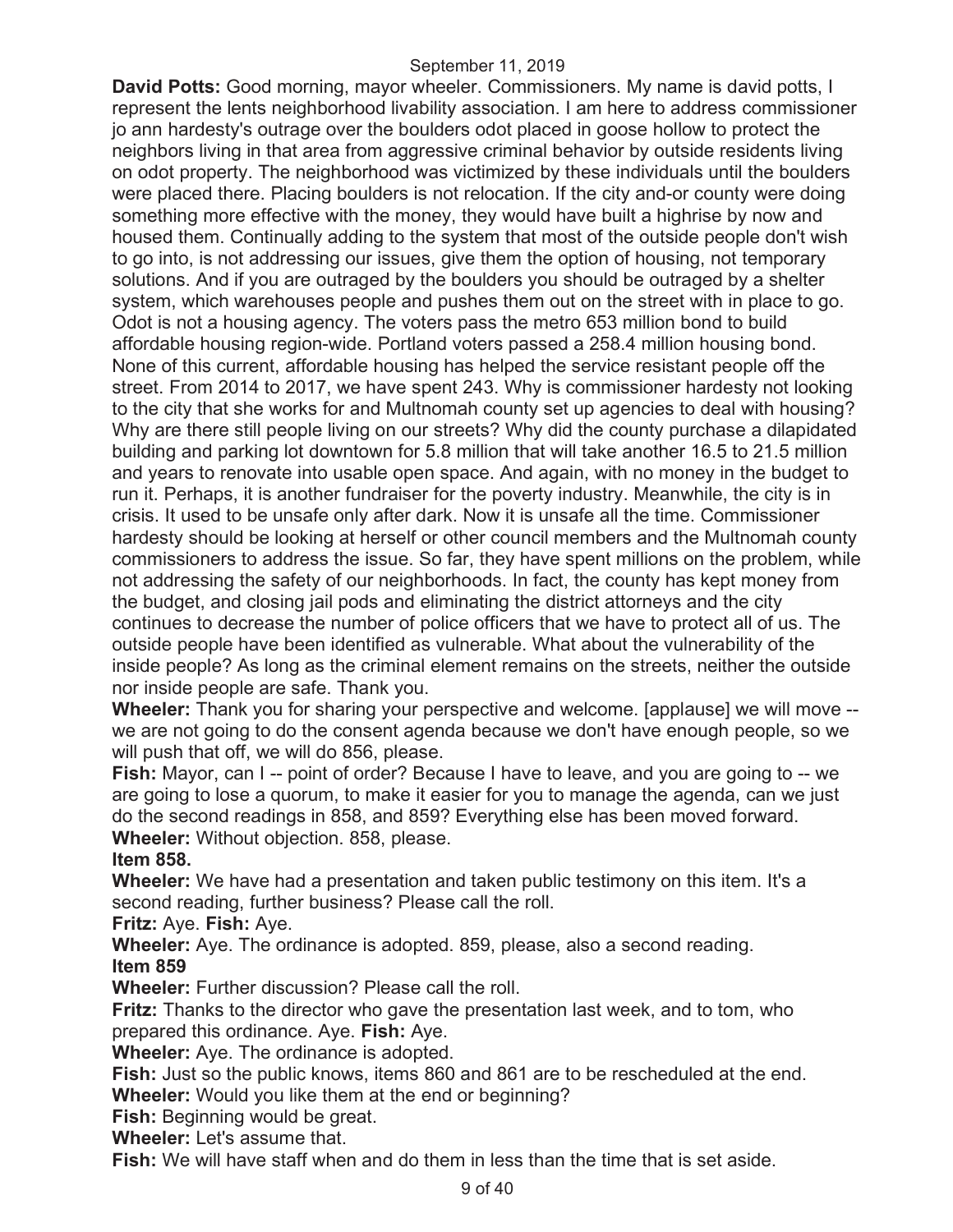**Wheeler:** Perfect. Without objection removing 860 and 861 to 2:00 p.m. This afternoon. Thank you. And we're back to 856.

### **Item 856.**

**Wheeler:** I have some opening remarks. Six years ago business Oregon's industrial site readiness program was approved by the Oregon state legislature, which provides reimbursements based on income tax revenues to private and public partnerships to cover the cost of development of industrial sites that would likely not occur without targeted public assistance. With the city council approval prosper Portland can act as the administrator on behalf of the city, similar to the role that the agency plays with the enterprise zone program. Approval of designating prosper Portland as the administrator of the industrial site readiness program supports the development of industrial redevelopment projects including applications of business and workforce equity programs and incentivizes industrial employment growth and helps to connect well paid job opportunities to priority populations. This morning, we have --

**Fish:** I think that we have staff making a presentation.

**Wheeler:** Who I have known for like a decade. I see like every other day. I really need more coffee. Good morning, lisa, I know what you are. Thank you.

**Lisa Abuaf, Director of Development & Investment Prosper Portland:** Good morning, mayor wheeler.

**Fish:** Next time that happens, just say it's the chemotherapy.

**Wheeler:** I just had a birthday, and I think it was a breaking point for me. Thank you for being here.

**Abuaf:** Thank you for having me, good morning, mayor and council members, I am lisa, the director of development and investment with prosper Portland, the economic development agency for the city of Portland, and the action before you today would designate prosper Portland to be the administrator for the industrial site readiness program, which is a statewide economic development program. The state of Oregon supports the industrial site readiness program and was authorized back in 2013 by the state legislature. It is a program that is managed by the state's economic development agency business Oregon. As the mayor mentioned the program is intend to promote the development of regionally significant industrial sites, which is kind of a term of art that we will walk through, and to support the economic development, and it's in alignment with prosper Portland's role as the economic development agency and would be very complimentary to prosper's other tools and initiatives, ranging from the incentive program of e zone through to our initiative [inaudible] increased diversity within the hiring practices. The program was put in place to help address the shortage of market ready regional industrial sites and what you see here on this map are actually metro's designated significant industrial land sites, so that is how we would follow suit to the business Oregon's requirements as to which sites workable for this incentive tool. While the regional industrial site readiness project does inventory and protect adequate lands, they suggest that land acreage alone is not enough to support the new jobs that we would like to do, the new industrial jobs we would like to see. The biggest barrier to the industrial development is, actually, making that land ready for development, and that is what this tool is intend to do. This program can be combined with other efforts and incentives and is intend to help ready the land for improvement from environmental cleanup all the way to transportation improvements. The key components is a designated site, as I mentioned. It would be in alignment with metro's designated industrial lands, and it requires a public sponsor, so a local government is the only entity that can apply if they own the industrial sites, and-or act as a sponsor for the privately owned business or property owner. As the sponsor we would enter into the tax reimbursement agreement with the business Oregon, and we would be responsible for all the subsequent reporting and monitoring. It also requires an employer,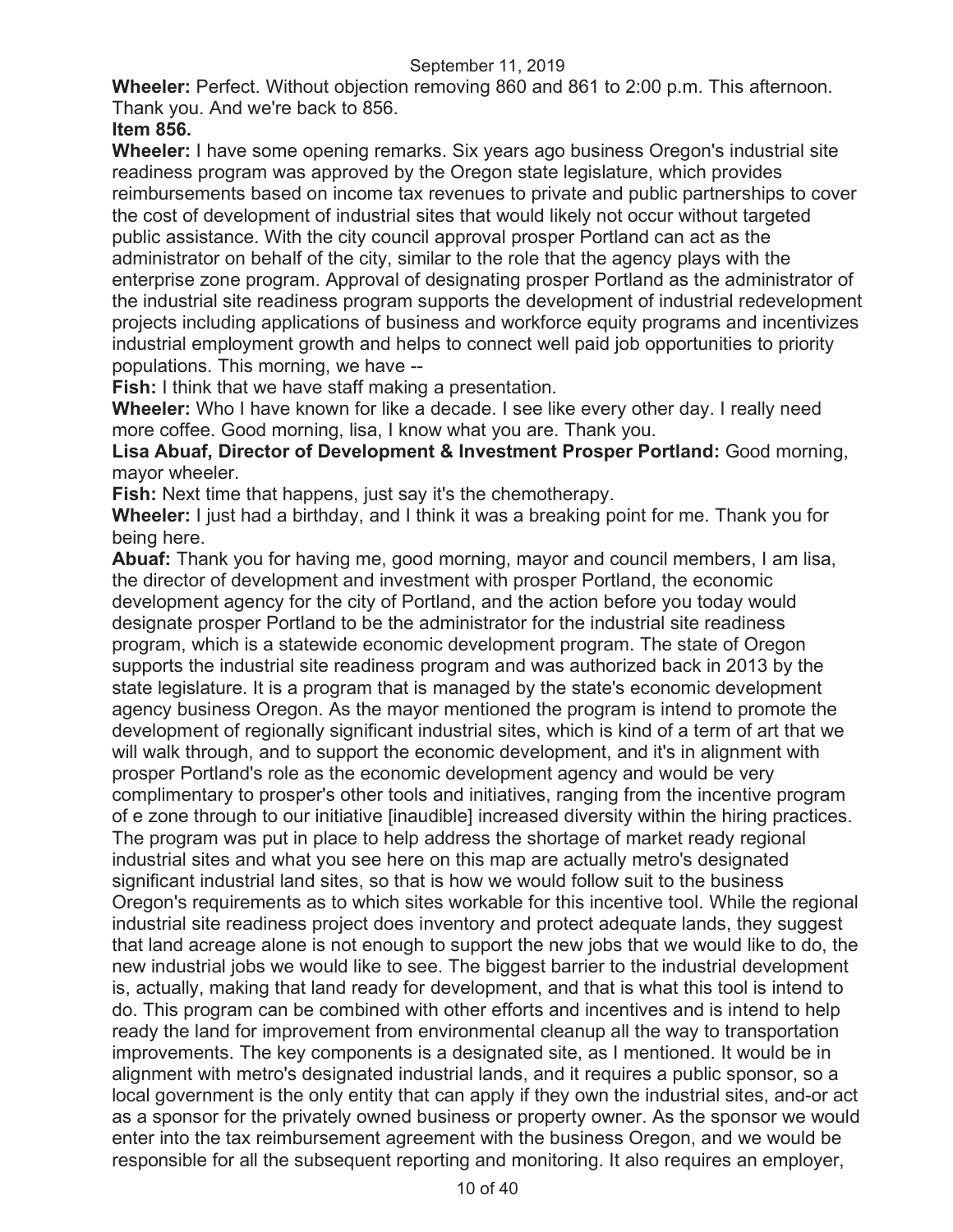and eligible employers must hire a minimum of 50 employees, whose average wages are 150% of the county or state average wages, and that's about 85,000 for Portland. The program is accepting applications until 2023, and there is an annual budget allocation to this by the state. And the eligible costs would allow us to recapture some income taxes to cover the cost of land acquisition, planning and engineering, and environmental cleanup, and transportation improvements and other infrastructure improvements. Reimbursement is capped at 50% of the totally eligible site preparation costs and our intent is to utilize the program and any funds made available through an income tax recapture to further the agency's job creation as well as our social equity objectives in alignment with our strategic plans. In the near term we are looking at opportunity sites, both within the central east side as well as airport way, which are designated the industrial areas and sanctuaries for the city of Portland, and with that I will take any questions.

**Fish:** Thank you.

**Wheeler:** Commissioner Fritz?

**Fritz:** I have an end from the amendment, and that is to be it further resolved this is binding city policy.

**Fish:** Second.

**Wheeler:** We have a motion and second from commissioner Fish. Further discussion? I have one question of staff, is there any objection from prosper to the amendment? **Wheeler:** Very good. Call the roll on the amendment.

**Fritz:** Aye. **Fish:** Aye.

**Wheeler:** I appreciate the amendment and I vote aye. The amendment is adopted and on the table. Very good. Is there public testimony?

**Moore-Love:** Yes, we have four people signed up. The first three, please come on up. Edith, jiane, and cabe -- and maybe it's cabe.

**Fish:** Who is the next one?

**Moore-Love:** Maggie also is signed up.

**Fish:** Why don't you come forward? It looks like you are the only two.

**Moore-Love:** I think jiane may have stepped out.

**Wheeler:** All right.

**Edith Gillis:** I am opposed to this because prosper Portland does not have the knowledge, the experience, the expertise and the staffing or the vested interest that we need for the best use of our land for the long-term, intermediate economic development, and the wellbeing of the people of this city of Portland, and for the city as an ongoing entity. The reason is because the vested interest, the focus, the bias is in preparing quick, flat land for a big boxes for a big corporate industrial developments, and it does not include any knowledge or expertise in real, true, environmental cleanup, and in having the wetlands preservation and having earthquake resilience, and in having real equity in taking care of the land. We are going to have raising sea water, we are going to have a lot of changes in

-- that affect Portland, so these industrial areas that are waste for pollution are not going to be cleaned up, not going to be having the natural areas that we need to have and not going to be integrated and not talking about requiring roughing and not having the folks that have even a perspective on the long-term economic or intermediate economic wellbeing, and they don't even have the framework of the information they are supposed to be looking at. If you make this a binding decision, you cannot go, not go back and correct it. We are not going to have the city oversight. We will be wasting city tax dollars and going to be endangering the lives of our workers and neighbors.

**Wheeler:** Put your name on the record.

**Gillis:** I am edith gillis.

**Wheeler:** Appreciate it. Good morning.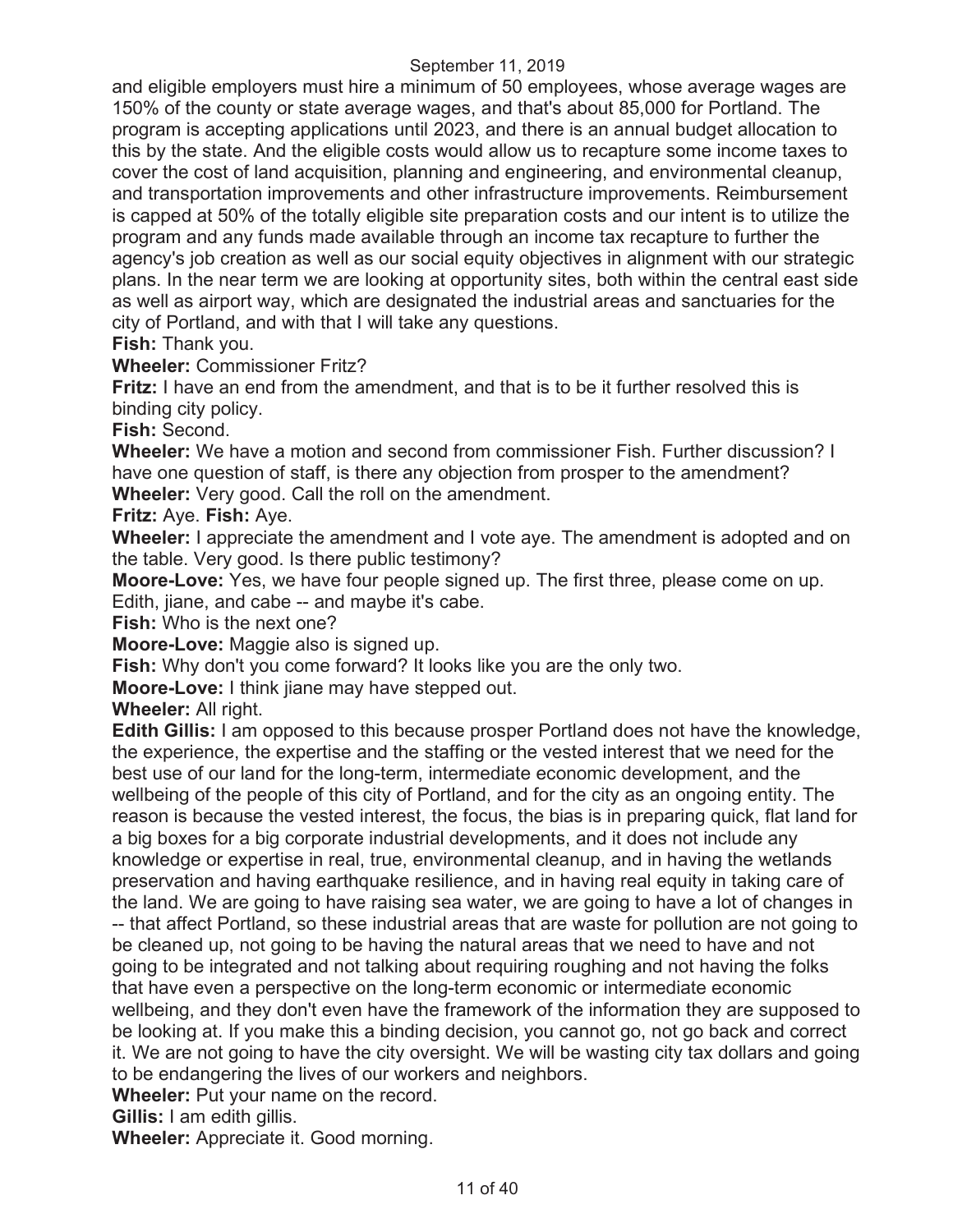**Maggie:** My name is maggie, Portland homeless town hall, and I would like to double and triple everything that she just said. I would like to say that not wanting pollution, not wanting carbon is a great thing, and i've been to these organizations, athletes where they are going to press the legislation to put a tax on carbon, but, what you quickly find out about these organizations and these are my people, they want you know, no pollution, and no carbon, so we can bring down this disaster that's slow moving disaster of climate change that is happening all around us. They will take that carbon tax and the financial incentive is to just let them keep spewing carbon or pollution so that they can stuff their pockets with money. It should be used for pollution, carbon reduction, but unfortunately the corporations and they are fine. They will pay that so they can put the pollution in the water and you know, more carbon in the air, and they will pay that tax if that's what they have to pay, if that's just the price of doing business, and they don't care that it is, you know, gets in the water and gets in, you know, poor people's -- they drink that water, and you know, the animals, the animals, they get, that they die from all of this. They go -- they go extinct. In florida, it's illegal for employees to say it, so, I mean, we know where this is going. And you know, ted, you are a developer. We need a real democrat, not someone who just puts on the jacket, you know, and goes out there and says the right words. Thank you. **Wheeler:** Good morning.

**Jeanne Connett:** Good morning. I am going to direct this to ted because I got told the other day that something wasn't his job. Ted, when I first came back to town, I had to go down to the waterfront.

**Fish:** Ma'am, this is about the industrial site --

**Connett:** This is about --

**Fish:** No, this is about Portland being an administrator for an industrial site readiness program. Do you support it or not and why. That's what the testimony needs to focus on. Otherwise you are out of order. I am sorry, it's not about ted. It's about whether prosper Portland should be the administrator of this program.

**Connett:** You don't know the answer?

**Wheeler:** Very good, thank you.

**Connett:** Sell out Portland all you want.

**Wheeler:** Who else is here?

**Moore-Love:** There was a cole, but I don't think that they are here.

**Wheeler:** By the way, while we are on the subject, I visited a manufacturing facility yesterday, and I would like to talk about it because it's one that the city supports and one that the prosper Portland has been engaged in, and it's the kind of partnership that john hollister talked about the other day, institutions working with private sector working with government, and this one was focused on the private sector. It's called, the pie shop. I thought that it was really interesting. Pie stands for the Portland incubator experiment. This is a partnership between an industrial design firm called auto desk, which is located in the central east side industrial area, and the Portland incubator experiment, and [inaudible] studios, and the purpose of it is to bring manufacturing to the city that's focused on things like the internet of things and connected devices, which are growing market opportunities not just for Portland but globally, growing market and employment opportunities, and they create an opportunity for shared economic prosperity, and it has nothing to do with increasing carbon emissions, and in fact the work that they do in this manufacturing facility could help to do just the opposite. When I think about the industrial opportunities taking place in this community, I think about green energy and I think about green infrastructure, and I think about green manufacturing. And so I would encourage people, as you think about what manufacturing is, also thinking what the future hotels and what the opportunities are. Manufacturing, you know, we all sort of grew up in a time where we think of manufacturing as being smokestacks and a lot of smoke coming out of the smokestack.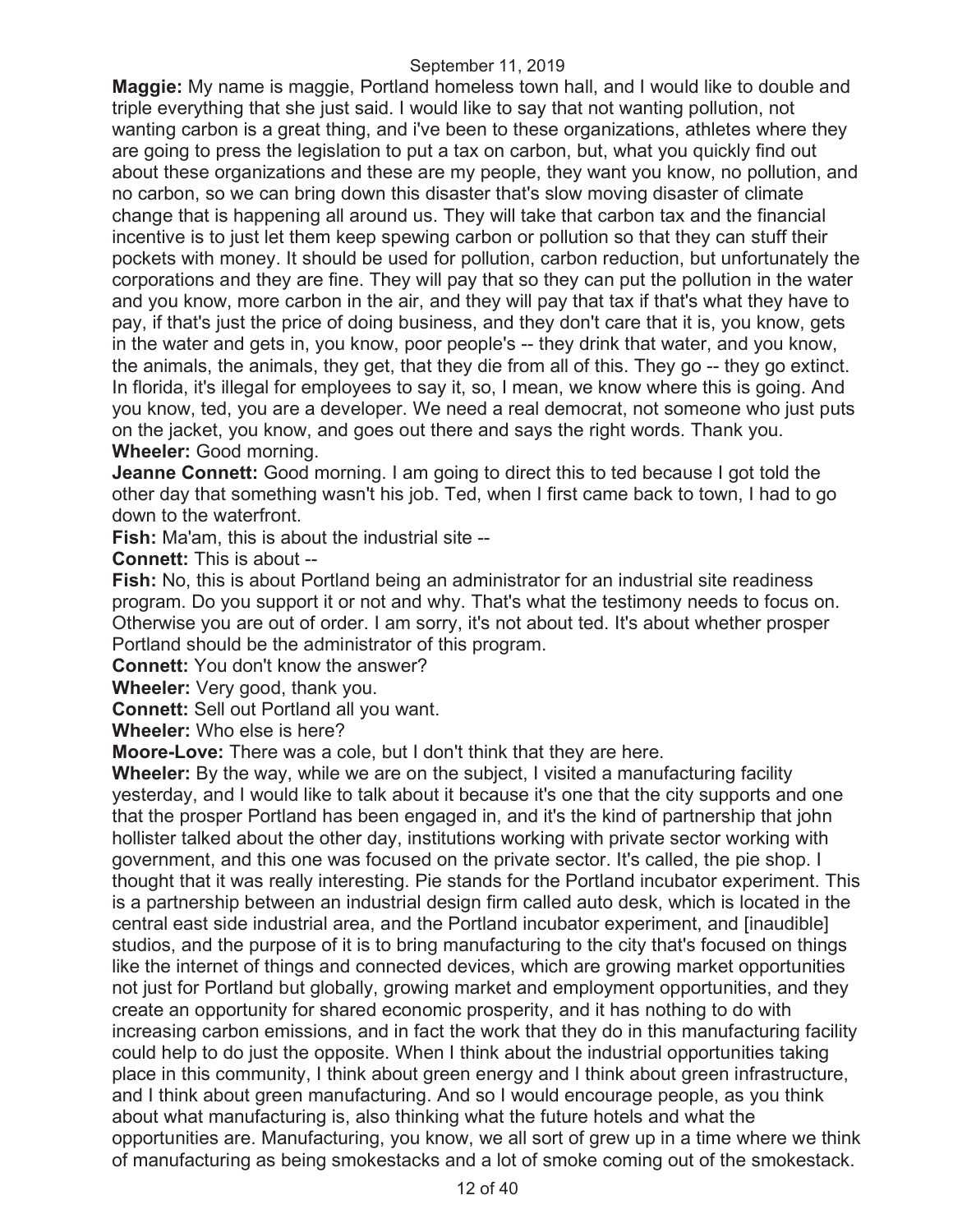When I think about manufacturing, I am not thinking about that. I am thinking about how we can move the economy forward while looking at things like the green infrastructure and green energy and green manufacturing and other forward thinking things. In this particular case, we need somebody to administer this program on behalf of the city. I don't think the housing bureau is the right bureau. I don't think the fire bureau is the right bureau. The police are overextended and I don't think that they need to manage this on behalf of the city of Portland. So, it would be my strong preference that we put prosper Portland, which is, which has stated the values and showed the results that they can get in this forward thinking cutting edge manufacturing, and create the sense of shared economic prosperity so that it's not just the usual suspects, making -- achieving financial security, but that we are, in fact, including people who have historically been under-represented. There is no agency in this state that has been more forward thinking than prosper Portland. The inclusive research business network that works with [inaudible] that represents a thousand entrepreneurs. The partnership around Portland means progress which is focused on equity and inclusion, and a lot of us have gone to "my people's market." this agency under the current leadership and the current administration is forward thinking, and we are inclusive, and I would encourage people rather than coming to the microphone and saying things like ted, you are a developer, think about it is that we are trying to accomplish in terms of laying a smart foundation for all of us in this community while addressing some of the issues like carbon. So, thank you for my talk, but I felt like I needed to respond to that. Are there any other questions of staff before we move this to second? I am sorry, a resolution, so is there further discussion? Very good. Please call the roll. **Fritz:** This is about cleaning up brownfields and getting industrial, good manufacturing,

well paying jobs in the Portland area, and I support it. Thank you for your work. Aye. **Fish:** Thank you for pointing that out, commissioner Fritz, and our brown, we now have funded a position at prosper Portland to market all the programs which are designed to create incentives for converting brown fields to productive use, and our comprehensive plan is predicated on the assumption that over a period of time we will convert hundreds and hundreds of acres of brown fields to productive use, and I will find out a couple of years ago I did a tour of industrial sites in the city, and in this case, they were the various businesses that design high end bikes, mostly racing bikes, but custom bikes, turns out that Portland, other than a few european cities is one of the capital cities of bike manufacturing, that is now a new industry. It is -- it pays well, and we are lucky to be the headquarters of some of the best bike manufacturers in the country, and they make high end bikes for specific purposes, and that is an example of a diversified economy where we are manufacturing something, which we agree is a public benefit. So, with that I am pleased to vote aye.

**Wheeler:** I vote aye. The resolution is adopted as amended. [gavel pounded] next item is, and it looks like it's 10:15. Time certain, 10:15, number 857, please. **Item 857.** 

**Wheeler:** This is being brought to us by the auditor. Good morning. If you could introduce yourself for the record, please.

**Ross Caldwell, Independent Police Review Director:** Good morning, mr. Mayor and members of the council, I am the independent police review director as of a month ago, I am here to forward the recommendation of a panel of community members for the prb. We have got two new members and two seeking reappointment, I am sorry, ten, and two seeking reappointment. This is an advisory body to the police chief and commissioner. The group you see before you, and you have their material and bios here as well as a bit of a synopsis about the outreach effort done. This is a result of a lot of work by irene, who is our outreach coordinator. And I think that she has put together a diverse and impressive group that are willing to put in a lot of time and do a lot of work on something that's very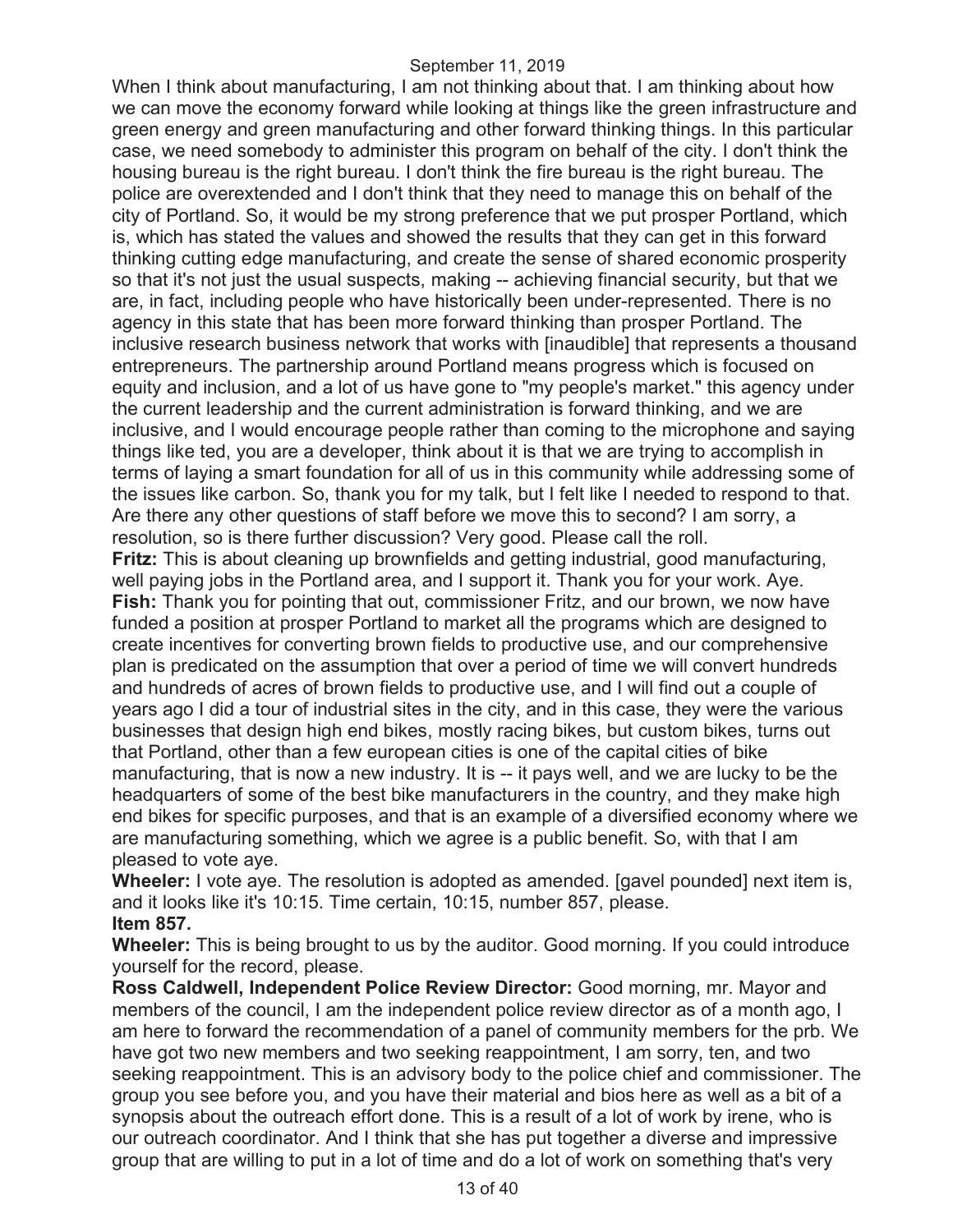important, so, unless there are any questions to start with, I guess that I would start by reading off their names. nathaniel bayme, alonzo chadwick, maria garcia, amanda greenvoss, michael luna, julie ramos, heather ralet and jim young, so those are the ten proposed new members. We are also recommending a reappointment for [inaudible] and joe pew who have served one term already, and we had one member who had to drop out at the last minute, which is mr. Kafary.

**Fish:** And we have the bios for the candidates, has the auditor's office received -- we have testimony, also, from the Portland cop watch that says they don't have any concerns about the individuals being presented as new members. Have you received any testimony from any other groups stating objections to these appointments?

**Caldwell:** Not that I am aware of, no.

**Wheeler:** And is there anybody here being appointed who wants to identify themselves or speak?

**Caldwell:** Not that I am aware of. You can take a look.

**Wheeler:** Stand and recognize and acknowledge you and stand. If there is no further discussion, I will entertain a motion, a motion from commissioner Fish and a second from commissioner Fritz. Please call the roll.

**Fritz:** This is an important community appointment. Thank you very much for your willingness to serve, and welcome, mr. Director, I appreciate you very much. Thank you for taking the time to come here in case we had questions. It's above and beyond the call of duty, and really appreciate it. Aye.

**Fish:** This is peer public service, so thank you for agreeing to step up and volunteer your time. According to the testimony that dan handelman submitted, or the statement he submitted for the record, now of the pool of candidates, there is a knicks mix of women and men. Fewer attorneys this time as a recovery attorney I would say that's probably a mixed blessing. And a very interesting and diverse pool in terms of the community ties and backgrounds. So I think that we are being well served biased group, and again, the city owes you a debt of gratitude for your willingness to serve and reup. Aye.

**Wheeler:** I will just second that. This is not the easiest volunteer commission to serve on but one of the most important, and I know that each of you takes this very seriously. You have to approach this with a sense of conviction, and a sense of strong independence. I just want to tell you how much I appreciate your willingness to serve on this commission. I vote aye. [gavel pounded] the report is accepted and the appointments are approved. Thank you, and we are adjourned until 2:00 p.m.

### **Council recessed at 10:19 a.m.**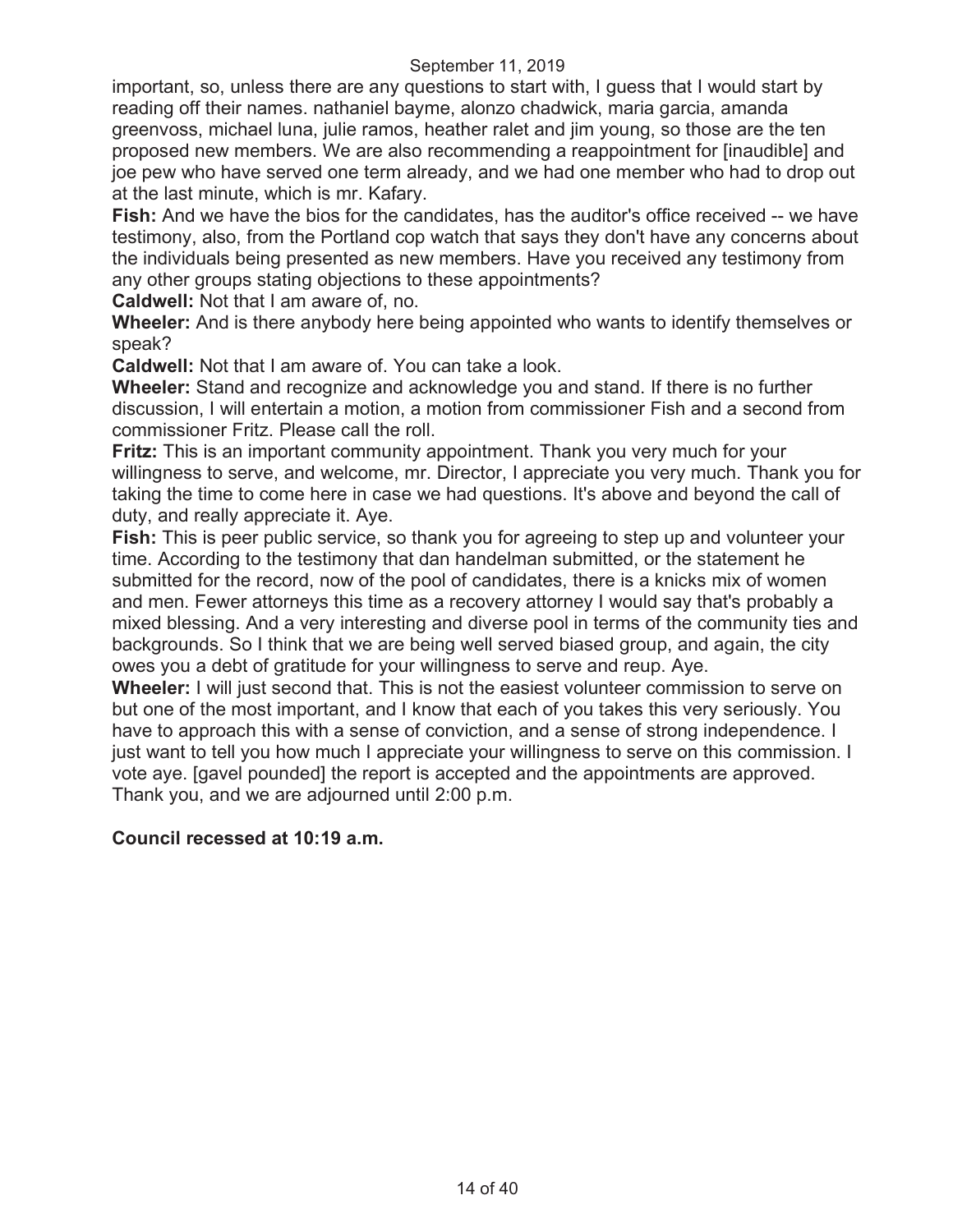#### September 11, 2019 **Closed Caption File of Portland City Council Meeting**

This file was produced through the closed captioning process for the televised City Council broadcast and should not be considered a verbatim transcript. Key: **\*\*\*\*\*** means unidentified speaker.

## **September 11, 2019 2:30 p.m.**

**Wheeler:** We have a celebration this afternoon and we're going to celebrate somebody who shies away from the spotlight, who doesn't necessarily want all the recognition and hoopla, but adrian, we want to recognize you. So I want to thank you for being here and thank everyone else for being here. It's my great honor today to recognize one of our g4s custom protection officers adrian johnson with a certificate of appreciation on behalf of the entire Portland city council. A few days ago, adrian noticed one of our custodians was choking, and without any hesitation, adrian performed the heimlich maneuver. If adrian had not acted so quickly this story could have had a much different ending, so today we're recognizing adrian and presenting him with this certificate of appreciation for performing lifesaving measures in a moment of need. We're sincerely grateful to you and this council is honored to present you with this award. In particular, I want to thank you for being one of the people who when help is required you ran towards the situation and rendered assistance. That's a good inspiration I think for all of us. A good message for all of us. And it would encourage all of us to learn the heimlich maneuver if you don't know it. Maybe, adrian, you could share a few words on your thoughts and feelings.

### **Adrian Johnson:** Can you hear me?

#### **Wheeler:** Sure.

**Johnson:** First, sir, I would like it thank my mom. I thank god first. My second thing I would like to say, on this day there was a lot of heroes on this day. Everyone remembers 9/11. Everyone knows what happened. The firefighters, paramedics, everyone that rushed in. Anyone can with be a hero, anybody. I'm just happy that my training I had kicked in. I really appreciate you guys. I really appreciate my company I work for and the people that work here too.

**Wheeler:** Thank you. We appreciate the work of your colleagues and we appreciate what you do inside the council.

### **Johnson:** Yes, sir.

**Fritz:** You're always so friendly to everybody who comes in and I really appreciate that. And I also want to thank mark, who is here, nearly a victim but is here to celebrate with us. Thanks to mark and his seiu colleagues who take such good care of us in city hall.

**Mark Jeffries:** You're welcome. Thank you.

**Fish:** I would like to add my congratulations. Every morning and every afternoon i'm greeted then departed with a kind word, and we really you are a model employee, and I always look forward to visiting with you. I head out of the building on the 5th avenue side, which I shouldn't advertise because that's our secret exit.

**Wheeler:** Was, nick. Was. [laughter]

**Hardesty:** They will be waiting for us now.

**Fish:** Also want to thank mark for the outstanding service he and his colleagues from seiu give us. Mark and I have a relationship outside of work. He actually was very kind to help me in my campaign for reelection. So thank you, gentlemen. Both.

**Jeffries:** Thank you.

**Johnson:** Thank you.

**Hardesty:** Thank you, mayor. Thank all of my colleagues for this recognition. I just want to say you're the only person in this building who is wonderful every single day. [laughter]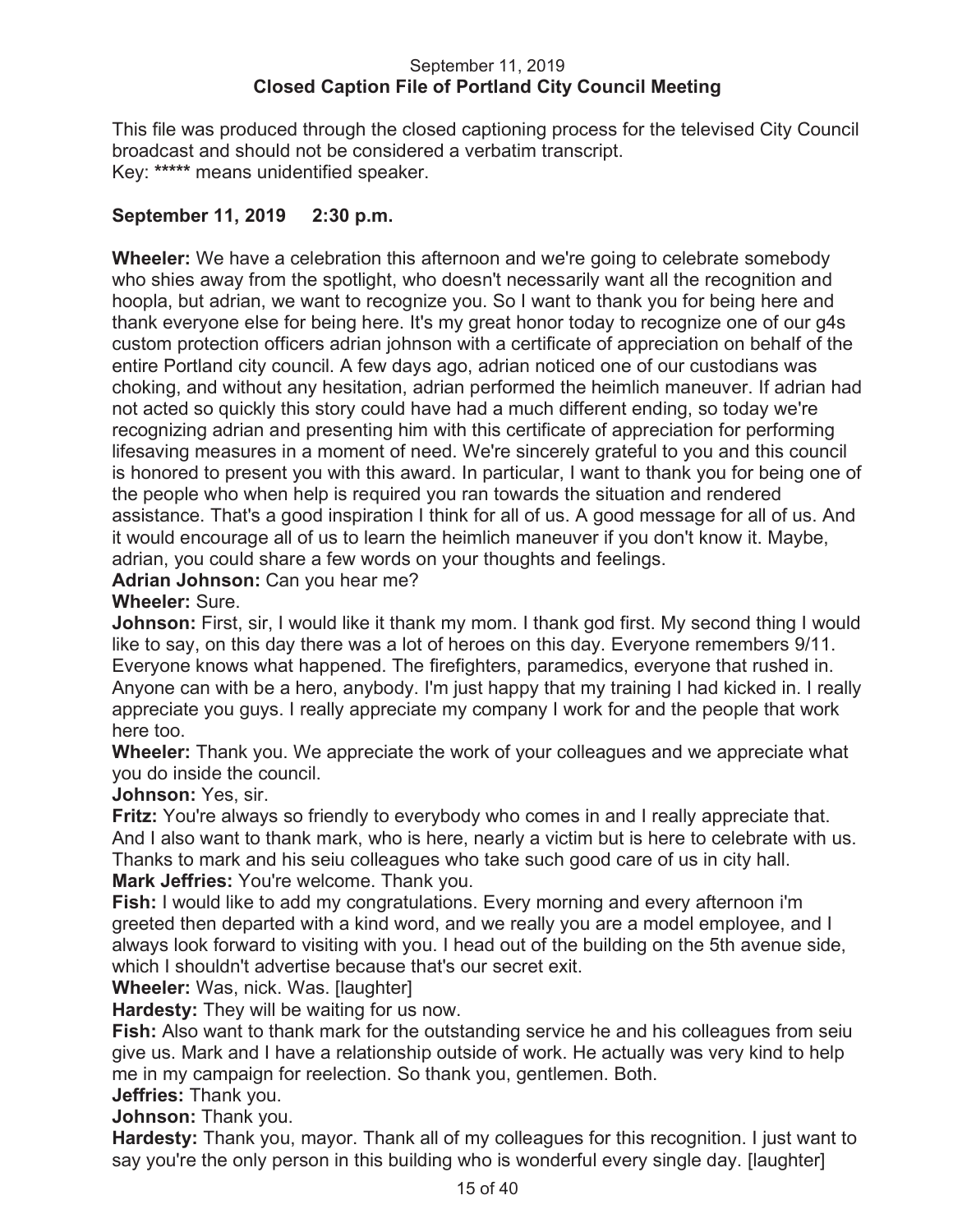**Fish:** Wait a second: Wait a second: [laughter]

**Hardesty:** I look forward to hearing that every morning that i'm in this building. I just want to say that I had no idea that it was you that was in distress. But you have always just given that warm smile no matter what's going on, and you don't know what that brings to this building every single day. So I appreciate you both. I'm so glad you're still here. I'm working on being wonderful every day, but some days, you know -- [laughter] **Wheeler:** Very good. If you wouldn't -- mark, did you want to say anything? **Jeffries:** Yeah. I'm mark jeffries. I'm a janitor here at city hall. Better get my glasses on. I

just want to say thank you very much, officer adrian johnson, g4s, security, for rendering me lifesaving aid when I was choking. My family and those who care about me are also grateful to you. We're in your debt. I want to thank o.v. Griggs, kirk robinson and sergio verdusco, who assisted you after you alerted them to my dire situation. I also want to mention that members of my company relay resources and the representative of seiu local 49, casey, I believe her name is felice, are here to honor you here today. Thank you. I hope I got your last name right. Thank you, adrian. [applause]

**Wheeler:** This is a great time for us to slow down a little bit and take a step back and remember that we're all a family here in city hall. Things get pretty frenetic but it's situations like this that reminds us that we are all human and we all rely on each other. I'm appreciative that you stepped forward. Mark, we're so glad that this didn't turn out to be something much more serious. If you gentlemen wouldn't mind, council would like to get a photograph of you with your certificate. And you, adrian. [cheers and applause] **Wheeler:** Good afternoon, everybody. This is the september 11, 2019 afternoon session of the Portland city council. Karla, please call the roll. [roll call taken]

**Hardesty:** Here. **Fish:** Here **Fritz:** Here. **Wheeler:** Here

**Wheeler:** We'll hear from legal council. Good afternoon.

**Molly Washington, Deputy City Attorney:** Good afternoon welcome to Portland city council. City council represents all Portlanders and meets to do the city's business. The presiding officer preserves order and decorum so everyone can feel welcome, comfortable, respected and safe. You may sign up in advance with the council clerk's office to briefly speak about any subject. You may also sign up for public testimony on resolutions or first readings of ordinances. Your testimony should address the matter being considered at the time. When testifying state your name for the record. Your address is not necessary. Please disclose if you're a lobbyist. If you represent an organization, please identify it. Presiding officer determines length of testimony. Individuals generally have three minutes unless otherwise stated. When you have 30 seconds left a yellow light goes on. When your time is done a red light goes on. If you would like to show support, feel free to do a thumbs up. If you want to express you do not support something, please thumbs down. If you are filming the proceedings please do not use bright lights or disrupt the meeting. Disruptive conduct will not be tolerated. If there are disruptions a warning will be given that further are disruption may result in the person being ejected for the remainder of the meeting. A person who fails to leave the meeting is subject to arrest for trespass. Thank you for helping your fellow Portlanders feel welcome, comfortable, respected and safe.

**Wheeler:** Thank you. We had a couple of items commissioner Fish was kind enough to move from the morning schedule so we could keep on schedule this morning. 860 first, please.

### **Item 860.**

**Wheeler:** Commissioner Fish.

**Fish:** Thank you, mayor, colleagues. We have to brief matters. This would authorize a competitive solicitation and contracts. All we're doing is launching the process, we're not accepting a contract. We're joined by project manager clarence thompson and engineering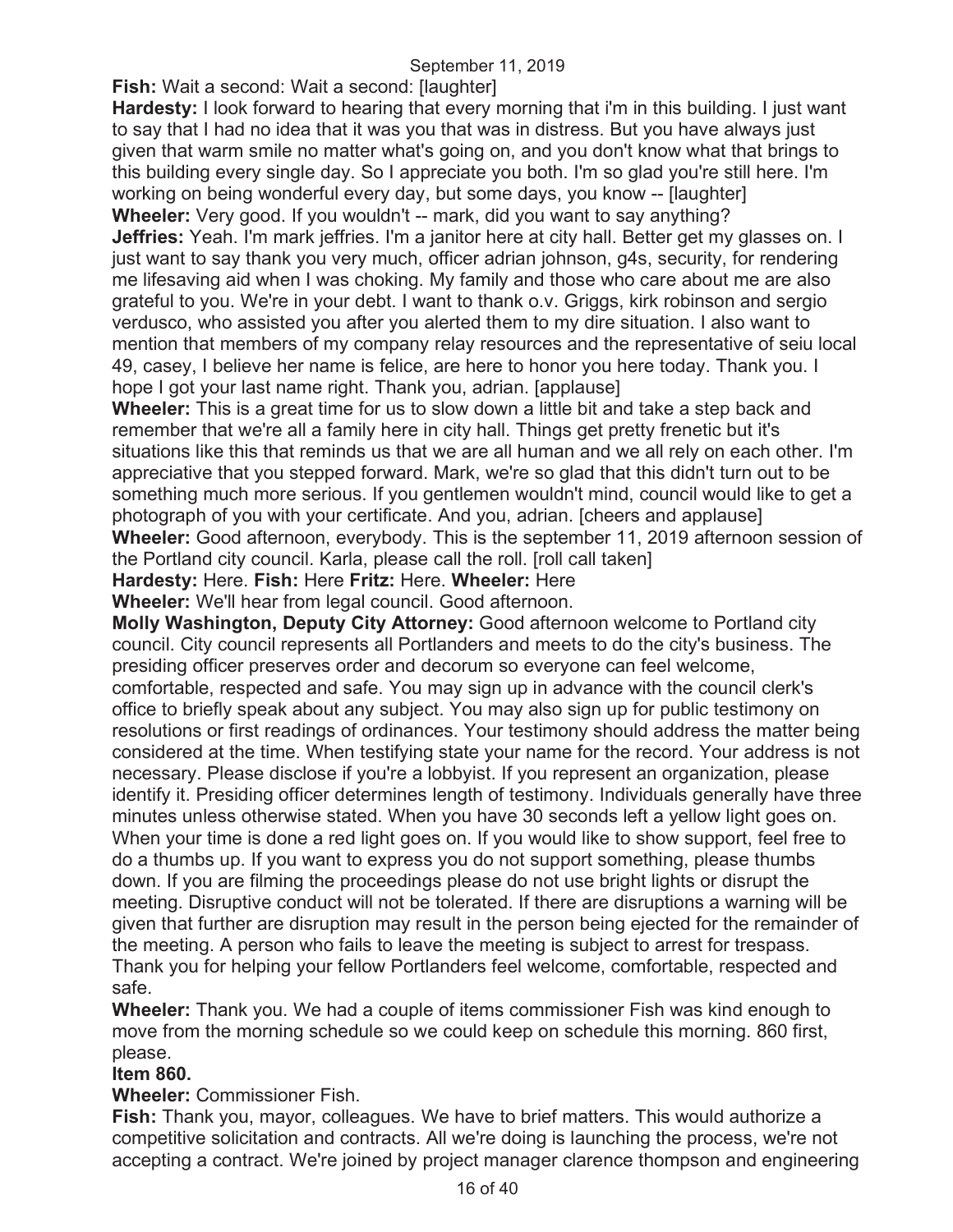manager paul sudo. As you know environmental services is planning a complete replacement of an aging electrical substation that provides power to the columbia boulevard wastewater treatment plant. It's the city's main treatment plant that processes the sewage and stormwater of 650,000 residents. The substation is over 40 years old and is past its design life. Today clarence and paul are here to give us a brief presentation. Welcome.

**Clarence Thompson, Bureau of Environmental Services:** So the columbia boulevard wastewater treatment plant main substation is located on the northwest edge of the treatment plant. The plant is located in north Portland at 5001 north columbia boulevard. The purpose of the main substation is to serve as a single point of connection between the electric utility and the plant. It distributes power to the entire plant. And as was mentioned it has reached the end of its design lifetime. Since it was constructed in 1971. So our plan is to replace the entire substation. Ordinance 189054 was approved by council for electrical design of the substation replacement. And the current ordinance under consideration is for the purpose of pre-purchasing equipment that requires long manufacturing times to expedite the construction phase. The over all project schedule is shown on this slide and as I just said we want to order the long lead major equipment now before the construction documents are completed in order to save time during the construction phase. We estimate that we can save over six months of total project time via this approach. This slide summarizes the previous point and also shows the pre-purchase of the major equipment will reduce the risk of issues arising during construction that might lead to change orders. The construction phase of the main substation replacement will be performed by the contractor who has been selected for the secondary treatment expansion program. This will allow the bureau to capitalize on that contractor's experience in completing complex projects at a wastewater treatment plant while minimizing risk of outages. Therefore, we recommend an authorization for a competitive solicitation and goods and services contract to purchase 15 thousand volt primary metering gear and medium voltage substation transformers for the amount of \$3,500,000.

**Fish:** That concludes our presentations for council questions.

**Wheeler:** Any questions? Commissioner hardesty.

**Hardesty:** Thank you. I have a couple of questions. One, you want approval to pre-buy equipment when you don't have the contractor selected. What it's equipment that the contractor is unfamiliar with?

**Thompson:** The contractor has already been pre-selected. The contractor is the same contractor that is performing the secondary treatment expansion program. **Hardesty:** Thank you.

**Wheeler:** Very good. Is there any public testimony on this item?

**Moore-Love:** No one signed up.

**Wheeler:** Any further business on this item before I move it forward? This is the first reading of a nonemergency ordinance. It moves to second reading. Thank you, gentleman. **Item 816.**

**Wheeler:** Commissioner Fish.

**Fish:** Mayor, colleagues, we're joined by joe dvorak and patrick lease, project manager. The bureau of environmental services columbia slough out fall drainage project is necessary to improve water quality in the columbia slough. It's located in the parkrose neighborhood. This project will construct stormwater planters, filter manholes, and other infrastructure to remove pollutants. Here to give us a brief presentation is joe dvorak and patrick lease. Tate it away.

**Joe Dvorak, Bureau of Environmental Services:** Thank you. I'm joe dvorak with the bureau of environmental services. I'll give a little background on this project, which is the wrong one. This is the wrong presentation.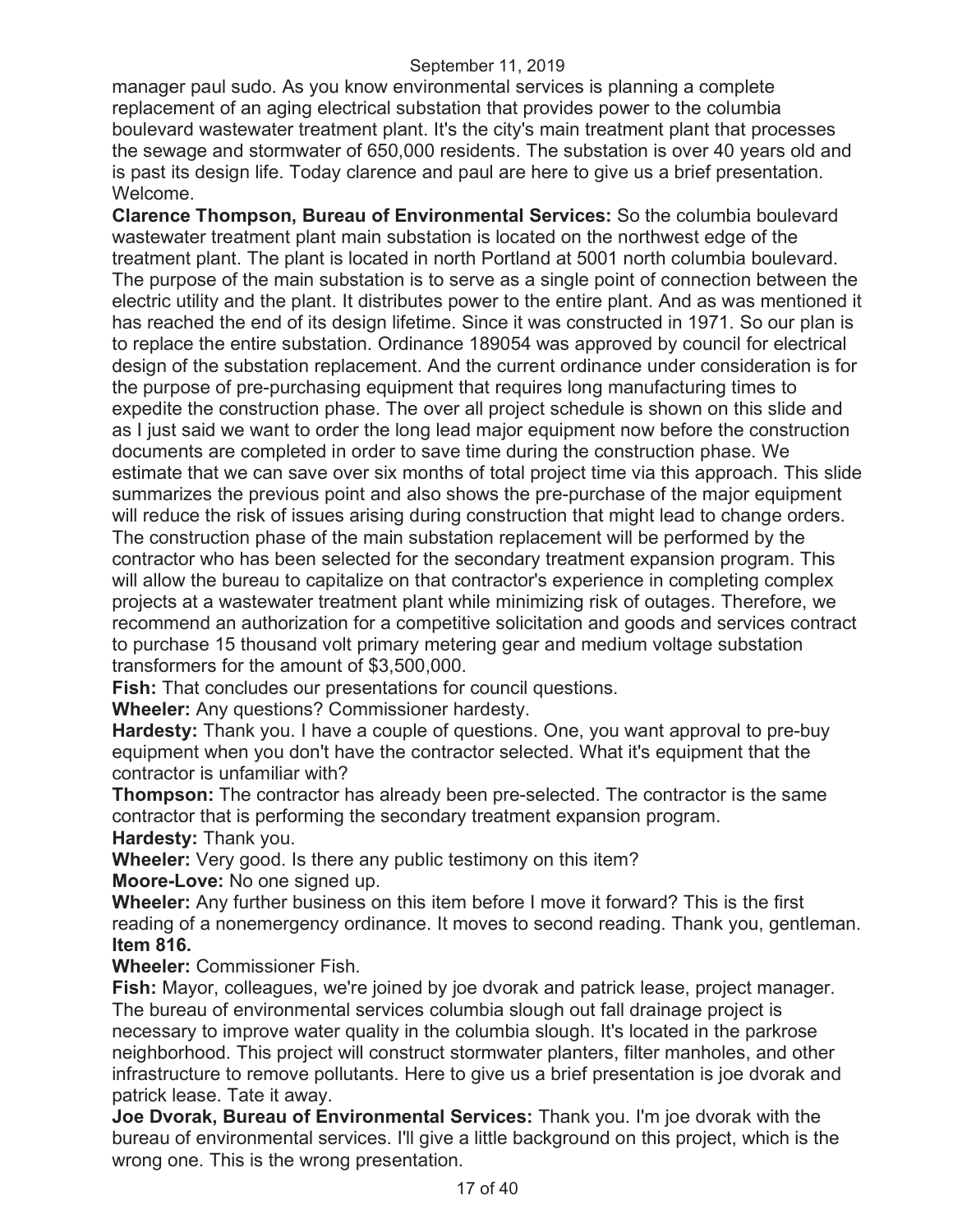**Wheeler:** We just have a blank screen.

**Fish:** Can we put the next one in?

**Moore-Love:** That was the last one.

**Hardesty:** Guess you'll have to act it out.

**Dvorak:** We do have handouts. I think we're there. Here we go. I'm sorry about that i'll give background. This is a high priority deq cleanup site. In 2005 it issued a record of decision for slough contaminants.

**Fish:** Karla -- there we go. Thank you.

**Dvorak:** This is a photo of the columbia slough. The whitaker slough contributes flow to it so to the left is the actual columbia slough. Over 200 city outfalls contribute stormwater to the slough so an outfall is a pipe that conveys stormwater to a receiving body. Basin 100 is one of the 71 high priority areas in the columbia slough. A basin is basically the area that contributes flow to the outfall. The city worked to implement the record of decision is being performed under an intergovernmental agreement with the deq. So the goal of this project is to treat stormwater runoff from the right of way and basin 100 and thereby will be complying with the 2005 record of decision and the 2016 intergovernmental agreement. Patrick will give more details on the actual project.

**Patrick Leis, Bureau of Environmental Services:** The project is in the parkrose area. This screen actually shows the area of the project to the lower part of the screen is the parkrose middle school. In the middle is the parkrose high school. There's just a friendly slide showing going through a slough.

**Fish:** Looks like bob sallinger and his family.

**Leis:** Might be. [laughter] project description we're going to construct 10 underground injection control facilities to make stormwater requirements. We're also going to construct 12 storm filter manholes. We're also going to construct two green streets. They will be on shaver. There's a crosswalk so it will be a bump-out. We figured that was a great place to shorten up the distance for the crosswalk. Also helps with pbot vision zero. The picture on the far left is a picture of a uic, typically the water goes into a catch basin, into the sedimentation manhole where the sediment falls out then goes into a sump. The sump then distributes the water to underground. The next picture is just a demonstration of pretty much the same thing but the sump has been exchanged with a filter manhole. That will filter out the pollutants and go right back into the storm system that's there. Public involvement, there's been a lot of public involvement for this. Public involvement outreach includes residents, school district, parkrose association. There's been open houses, flyers, door to door and letters have been sent out to the people in the neighborhood.

**Hardesty:** How many languages did this material go out in?

**Leis:** That's a good question. I did invite p.i. Her name is debbie casselton.

**Fish:** Oh, boy, we got royalty here. Debbie is the public outreach person that's pioneered a system we now use routinely at the bureau where each affected property owner or resident gets a what looks like a flyer. It's a newsletter. On the cover is a memo from whoever has been assigned to the project, in this case debbie. It's a personalized memo from debbie with her phone number.

**Debbie Caselton, Bureau of Environmental Services:** Not my personal number. Just so you know.

**Fish:** Not personal. But it does include her social security number and bank account number. [laughter] it has produced a sea change in our relationship with communities that we serve because instead of getting a list of eight numbers that you can call being put on hold or whatever you can actually call debbie and she will answer. The question is how many different languages did we use in parkrose?

**Caselton:** The predominant language in this neighborhood is english but we translated into spanish because there's a large spanish speaking population. And stefanus is the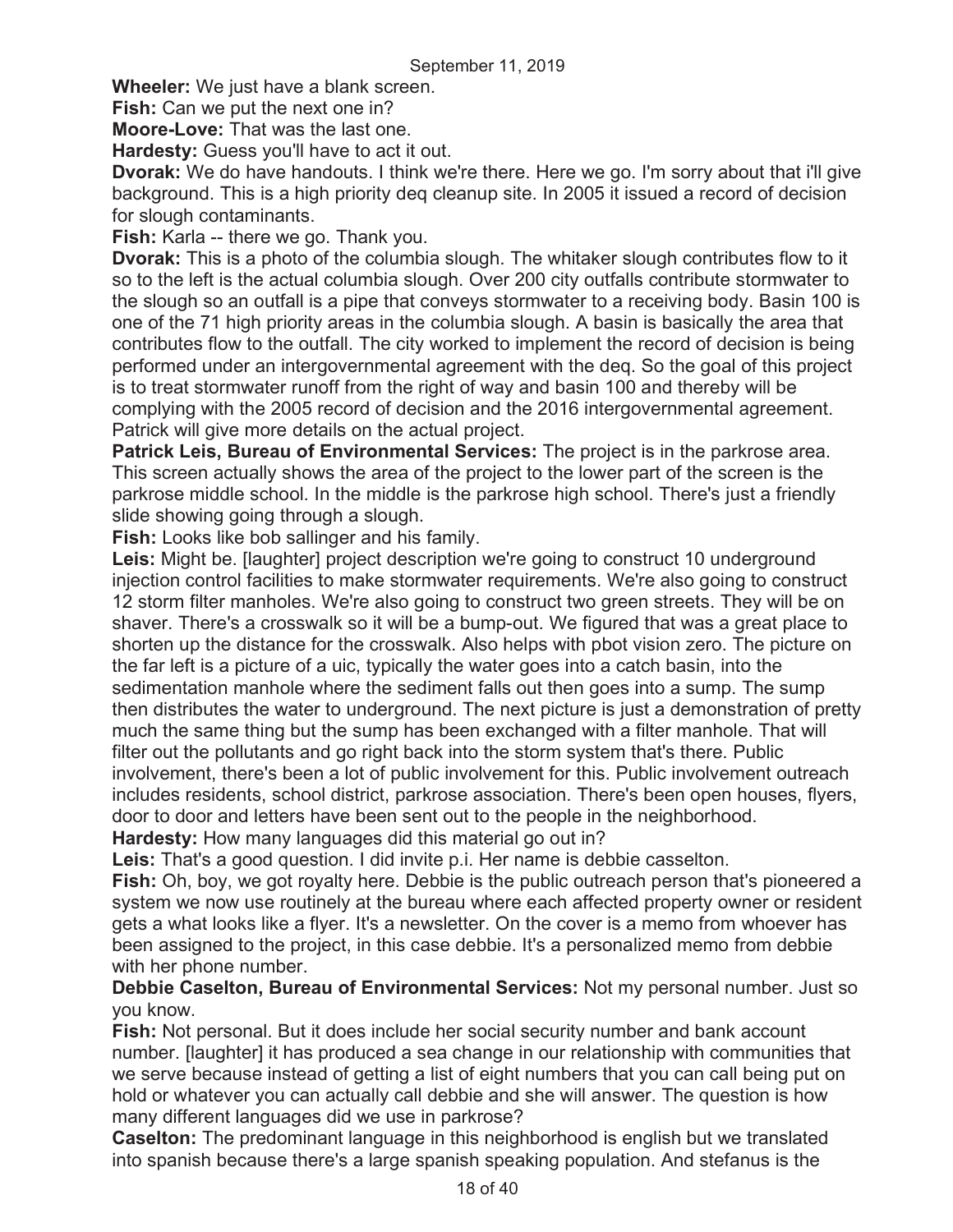primary lead for outreach along with myself on this project, and he actually just did some - he went to the native arts festival. He speaks fluent spanish as well, which is great, and he also went to the summer free for all movies in the park and was very successful in that and the gateway discovery park. He's worked very closely with the parkrose school district and had one on one meetings with the principal. Spanish is the other primary language in the neighborhood. Those are the two languages.

**Hardesty:** I appreciate that but I think that the number of languages spoken in that community is significantly more than just spanish and english, but I certainly appreciate all the work that's been done to really engage communities who have not been involved. **Caselton:** Definitely. We're working to in all of the neighborhoods find out what are the languages being spoken, so if you have some insight I would greatly appreciate some more on that. It's been difficult finding out exactly how to get those languages so we can translate more accurately.

**Hardesty:** There are organizations like the east Portland action plan which is a volunteer plan that meets monthly in east Portland and there's certainly more than just spanish and english folks who participate in those meetings. I would also go directly to the organizations like asian family center and irco. I could go on and on, but -- the thing is they are in that community, so --

**Caselton:** Yes. We have definitely infiltrated this neighborhood and specifically in the area of the construction impact and the design impact, the specific homes and residents, apartment buildings and school has been predominantly spanish and english but the over all parkrose area is much more than spanish and english. Last time I was at parkrose high school I think they said there were 46 different languages spoken. Now, some of them who are multiple dialects of the same language, so there's like multiple dialects of cambodian, for example. We do translate our materials into different languages, and we have -- I just approved riverview going out with multiple languages that -- so we can always do better and we'll follow up. Good suggestion.

**Fritz:** Something that you do in parks is on the back of the flyer you say if you need this translated --

**Caselton:** Everything. All our stuff.

**Fritz:** The other thing for my colleagues to be aware of when I was in charge of the office of neighborhood involvement which is now civic life which has a list of what languages to use -- I don't know whether that's still being worked on or not. Seems like each organization shouldn't have to do all of the outreach.

**Caselton:** Agreed.

**Hardesty:** Didn't we used to have a civic engagement committee?

**Fritz:** We still do, the public involvement aid advisory council.

**Hardesty:** We do? Okay.

Leis: The budget for the project is 1.6 million is the engineer's estimate. We plan to begin construction 2020. We're hoping that the construction will take no longer than six months. Any questions?

**Fish:** That concludes our presentation, mayor.

**Wheeler:** Any public testimony?

**Moore-Love:** No one else signed up.

**Wheeler:** This is a first reading of a nonemergency ordinance. Thank you for the presentation. It moves to second reading.

**Caselton:** I just want to say, commissioner, our construction signs that we put out have multiple languages on them on what to expect during construction, so when construction does start it does have a lot more languages on it, just so you know.

**Hardesty:** Thank you.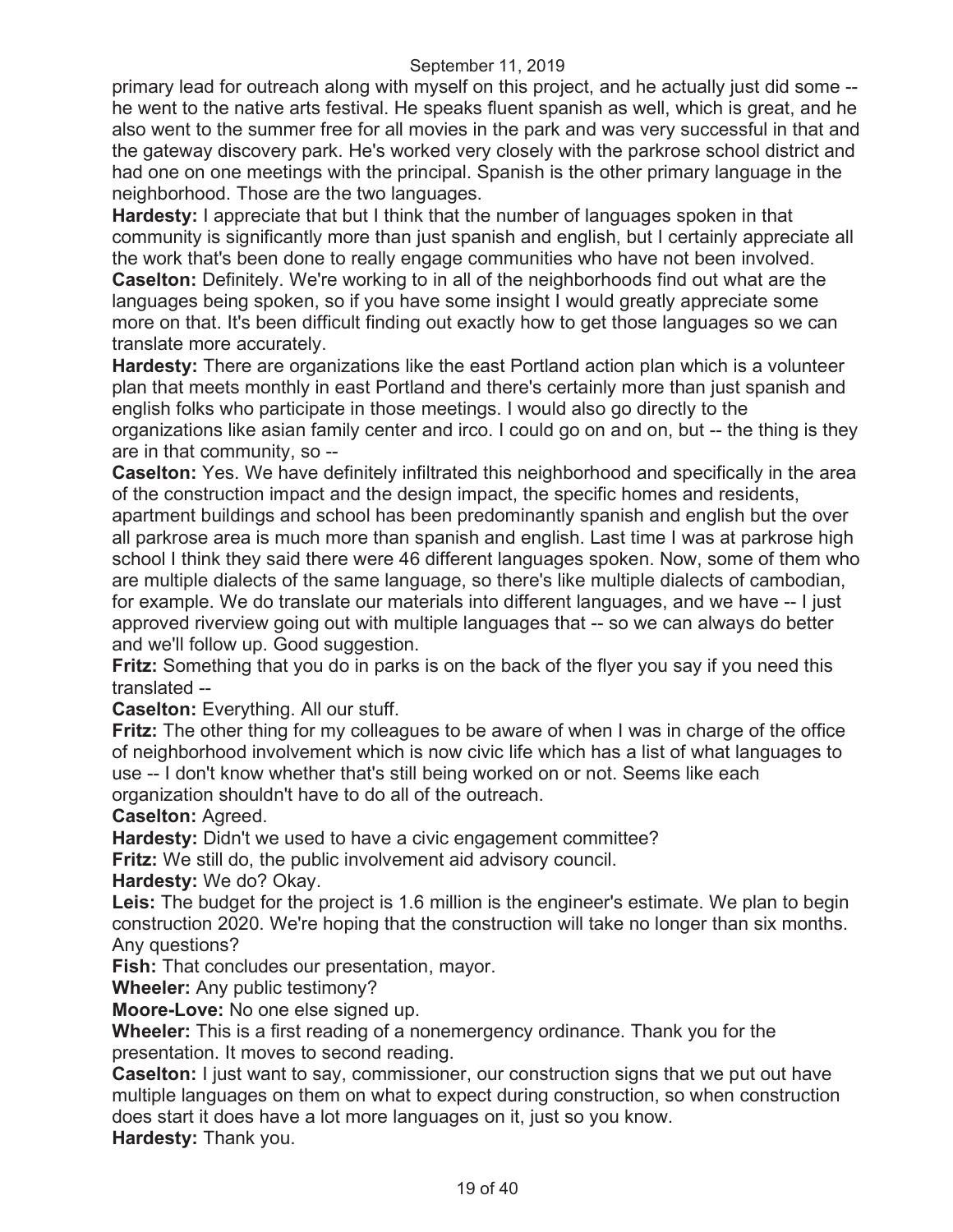**Wheeler:** Next is the consent agenda. My understanding is 866 has been pulled. Is that correct?

**Moore-Love:** Correct.

**Fish:** Who pulled it?

**Moore-Love:** Commission hardesty's office. I have no other requests.

**Wheeler:** Please call the roll.

### **Hardesty:** Aye.

**Fritz:** I just want to note on item 867 the southwest neighborhood improvements on southwest 26th that I know there are some concerns in the community, and there's a lot of people wanting to be sure that the southwest 16th improvements are done properly before considering other projects, and I know there's ongoing conversations about that I vote aye. **Fish:** Aye.

**Wheeler:** Aye. Consent agenda adopted. Next time certain 862, please. **Item 862.** 

**Wheeler:** Commissioner Fish.

**Fish:** Colleagues, we have two really inspiring items back to back. One involving superfund and one involving Portland parks and rec, and it's the luck of the draw this week and i'm glad we have almost a full complement of colleagues here to hear them. We're joined today by annie von berg, the environmental policy manager for the bureau of environmental services. Annie is effectively one of two or three leads at the city on superfund. Spends the bulk of her time working on superfund compliance. With the Portland harbor superfund site currently in the design phase of cleanup, and by the way, if any of my colleagues need a refresher on what the various stages of superfund are, what design phase is versus remedial phase versus when we cash out, et cetera, we would be happy to give you briefings. The city is taking on three projects two expedite action by all responsible parties. The first was approved by council. Creation of a joint city trust that would cap funs at \$12 million each to spur new remedial design. The preparatory plans needed before the actual cleanup begins. That's the key thing. We're in the remedial design phase, which is creating the plans that actually guide the cleanup. The proposed actions today address two additional projects. Cleanup design for willamette cove and an information management plan that addresses the over all superfund site. We have been working on superfund for a long time at the city, and I have had the honor of helping colead our efforts the last few years. Today is a breakthrough. That's one of the reasons why we have an all-star lineup here who I think will be testifying. Why don't you walk us through both items. Welcome.

**Annie Von Burg, Environmental Policy Manager, Bureau of Environmental Services:**  Thank you, commissioner. Thank you for your time. I'm annie von berg, program manager for the Portland harbor superfund. I'm here with our partners the port of Portland and state of Oregon who are in the audience here to request approval to enter into an agreement with epa for two exciting projects. I'll give a brief overview of those. Before I get into that just a really quick --

### **Fritz:** Would you like some water?

**Von Burg:** That would be awesome. Thank you. Delicious. Thank you. Just a really quick reminder of the superfund, this is a ten mile stretch of the lower willamette river of contaminated sediment that's a result of over 100 years of heavy industrial use. Epa estimates it's going to take about 30 years to reach cleanup goals at an estimated cost of about \$1 billion. There are over 100 potentially responsible parties. The city of Portland is one of those parties. Also.

**Fish:** Let's be clear. We have the least exposure in this case. Did I say that correctly? **Von Burg:** It goes without saying, yes. Really quick recap of where we're at in this process, we have made it through the remedial investigation and the feasibility study. In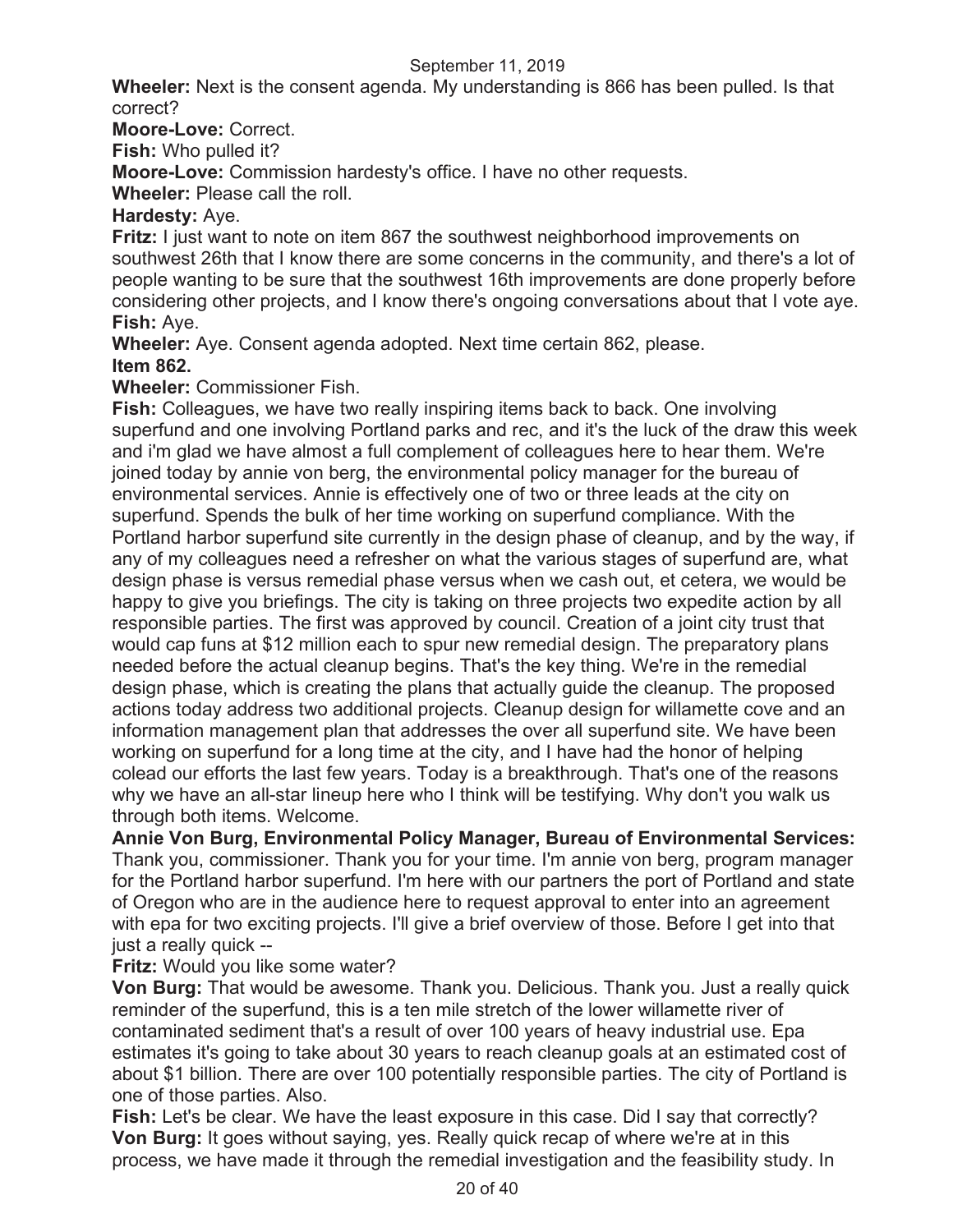january 2017 epa released its final record of decision. Earlier this year the baseline sampling effort was completed. Earlier this year epa also sent notice to all potentially responsible parties that they have the expectation that the entire site will be under a legally binding agreement to kick off the remedy design work. So that officially brings us into the remedy design phase or the cleanup design phase of this project. Like commissioner Fish mentioned when we say remedy design that's the engineered design for what will guide the actual construction of the cleanup. So as commissioner Fish mentioned to step up to our obligation for this phase of the project we proposed three projects. The first one you saw earlier this summer is now in full effect. That's the city and state trust that pooled and capped up to \$24 million of public funds to help get that expedited and moving along. In return the city and state will get credit from epa for those funds that are used. What i'm here to talk about today are the two projects we have proposed to epa, willamette coach and the information management plan. So i'll start with the willamette cove. This is an image of what willamette cove looks like today. It's roughly a 45 acre in-water site that we're talking about here located between st. John's bridge and the railroad bridge. As you can see in this photograph it's just north of that railroad bridge there.

**Fish:** To those of you who still can't orient this, just to the south on the other side of the railroad bridge is the university of Portland.

**Von Burg:** Thank you. This is willamette cove in respect to the rest of the superfund site. It's roughly square in the middle there of the entire ten mile stretch. So this site historically was used heavily from the early 1900 to the 1970s for heavy industrial usage. There was a lumber mill there, a drydock, had a lot of overland work including shipbuilding and ship dismantling of world war ii. What that left was a lot of contamination in the in-water and upland area of the site. Here are just a couple of photographs to show you how much work was done in the site. It's pretty impressive how much work was done in this cove area. So this is an important site, a site that we're really excited to get working on. It's a priority site designated by epa, deq and the city and primarily we designated a priority site because it poses a public health risk. Although this area has restricted access we know people frequent this area predominantly those vulnerable communities. What that means is they are exposed to unacceptable level of contamination. It's important for us to make sure this site move along as quickly as possible. The challenge with this site is those that are responsible for the bulk of the contamination no longer exist. Four public agencies got together, discussed the opportunities and benefits it would provide by moving it along quicker. A couple of those is an incredible amount of environment enhancement, habitat enhancement unique for that swath of the industrial corridor. It also presents an increased opportunity for collaboration for the work that's currently being done on the upland. That's being done with Portland of Portland and metro.

**Hardesty:** Excuse me, mayor. Thank you. Who owns that land?

**Von Burg:** That's owned by metro. That was purchased with natural area bond funds hopefully to create a natural area and to do some connectivity with the trail there.

**Fish:** By the way, when I saw this power point originally I asked why u.s. Department of defense. We know there are some sites in the superfund footprint where agent orange was manufactured. This is much more straightforward. You saw an earlier picture where warships were manufactured. So I say department of defense is a public partner because this was a shipbuilding site during the war.

**Von Burg:** This is a great example of four public agencies coming together and move a site forward that otherwise may have stalled for quite some time. We have worked with epa on coming up with an agreement. What that would look like. Basically the commitment is to move forward towards the 100% design. That's the agreement you have before you today. We estimate the cost of that in-water design will be around \$8 million. All four public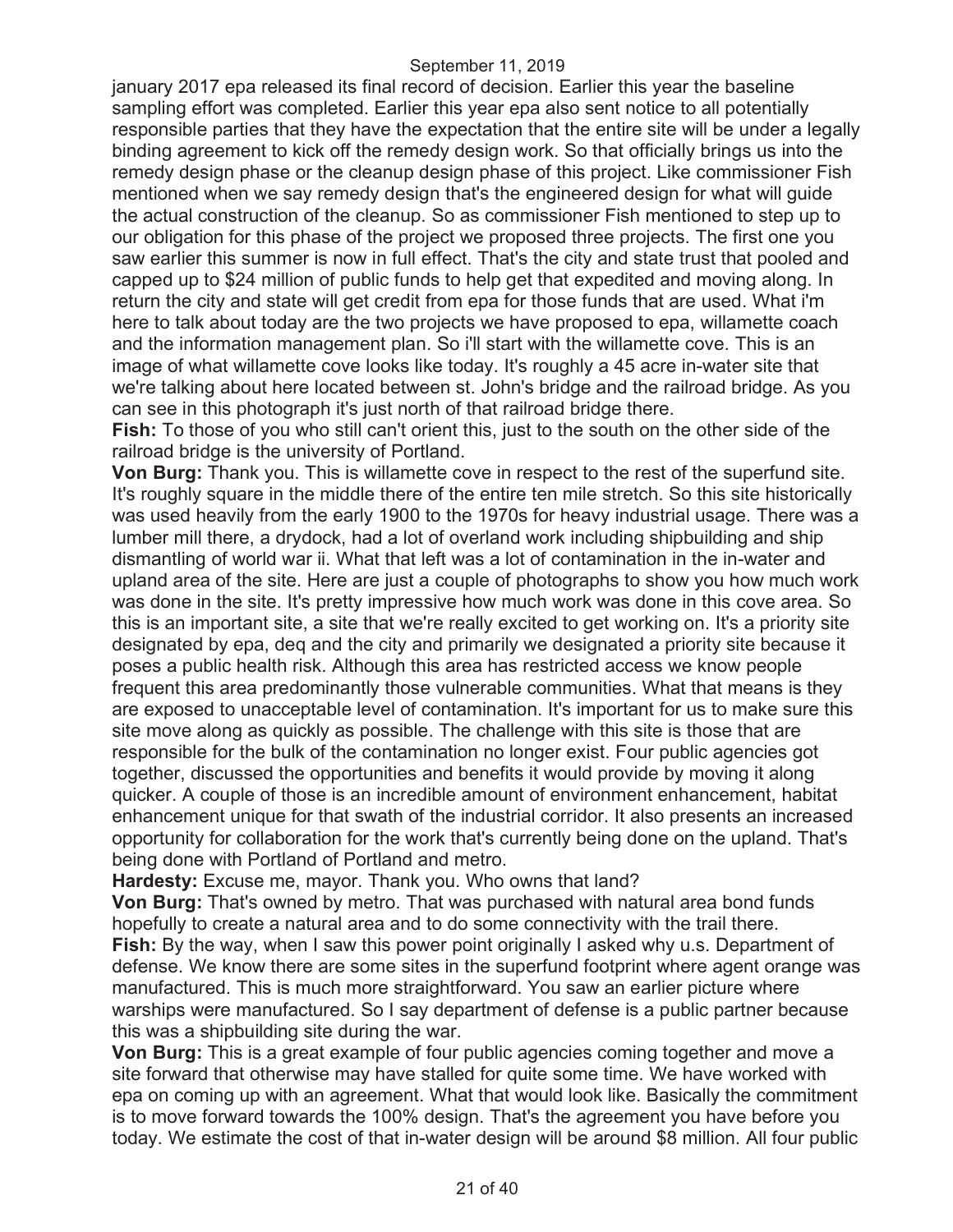agencies are splitting that equally and we anticipate that to take about three years to complete. I'll move to the second project that's within your ordinance package.

**Fritz:** It's just to design the project, not to actually do it.

**Von Burg:** That's right. This will be that engineered plan that will guide the cleanup. There will be another round of negotiations and a number of parties discussing who will actually do that portion of the work.

**Fish:** Colleagues, mayor, would you prefer to ask questions on this particular item and then go to the next or hear the next then ask questions of both?

**Hardesty:** Individually for me.

**Fish:** Can we pause here for a second? Can we bring the camera up and take some questions then do the second part of the presentation.

**Fritz:** I'll continue. I'm assuming because I know how carefully you're working on this that when we get into the actual remediation of cleanup there be a discussing of the order which we do things in. Your map shows this is downstream from the major contamination area.

**Von Burg:** Do you mean order respective to all the other sites? Yes, that will be something epa determines. It's my understanding they are working on that in terms of sequencing for that. They will be the ultimate deciders.

**Fritz:** Thank you.

**Fish:** Let's move to the second piece of the presentation.

**Von Burg:** Great. The second project in this proposed legislation is what we call the information management plan. Epa is currently working to break down the site into smaller project areas to make the work more manageable. This image here shows what we call sediment management areas. Those are in the pink blobs. Depending on how those areas get divided and broken down we may be looking at anywhere from 10 to 18 distinct project areas for this whole mega site. What that ultimately means is that there's going to be an enormous amount of information collected, analyzed and reported on a small scale for decades to come. Currently there is no plan for how to standardize the collection of that, how to stitch that altogether, and where to house that to make sure that that is accessible to all stakeholders. So the city and state have stepped up and come together to build a plan that will guide how the information is collected, where it will be stored and make recommendations given feedback that we hear from stakeholders on how to make that information easily accessible, timely and how to make it transparent for those that are both regulating the cleanup, who are performing the cleanup and those interested in tracking the progress. We see this plan as promoting long term consistency, gaining efficiencies and adding a layer of transparency to a complex project that we know is coming. Having the standardized and comprehensive approach to collecting this information is critical for the long term success of this project. The city and state public agencies have a significant interest in what the guidance of that plan will provide. So we're very excited to be a part of this. We'll just quickly give you an image of the concept in general. I won't dive into the details but this is representative with the three blue boxes on the bottom of the type of information that will be developed and will be part of this guidance. We have everything from environmental data to site maps and also institutional controls, put in place to help protect public safety. That's all being collected. We're going to build a plan for how that gets placed into a central repository and then made very accessible to the users. Those users include tribal governments, regulating agencies, performing parties, and the public in general. So we do estimate that this plan for the guidance here will be a little over \$2 million. We're estimating that it take about two years to complete. And that concludes my overview of that second project. I'll go into the next piece to see if you have questions. **Hardesty:** Thank you, mayor. I have a question about the development -- the process that you're involved in now. So this information sharing process. Does it include community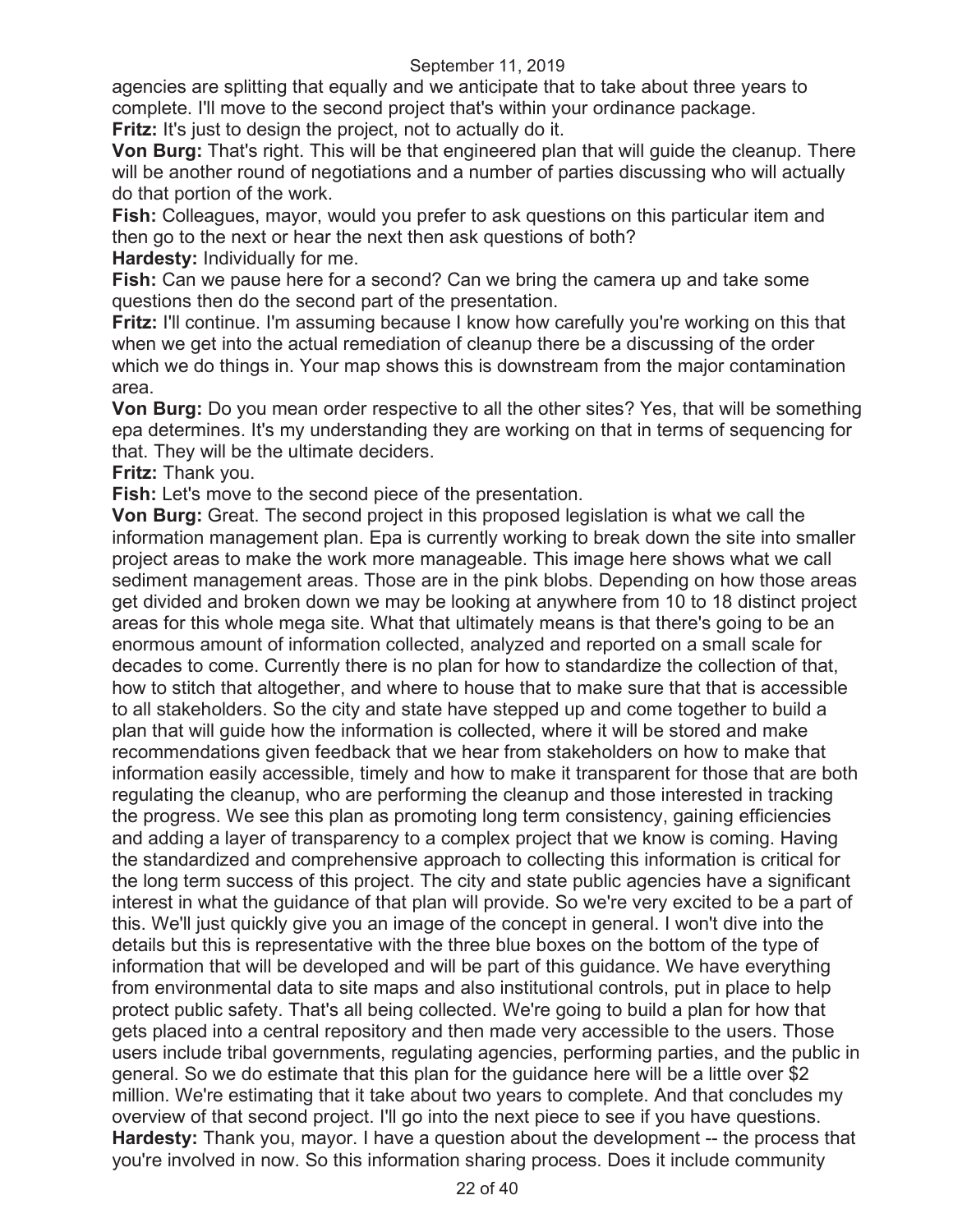stakeholders? Does it include, like, community members who have been following this enormously long process?

**Von Burg:** Absolutely. So one of the critical components to building this is to do a needs assessment. That needs assessment will be bringing in a multitude of stakeholders, but what we see is one of the most important is the community groups. So we have set up a system both to get feedback to help guide what that looks like and ultimately help guide what the interface looks like for how they will get that information, and we're hoping this next portion i'll share with you will help in the assistance to build capacity and funding for them to help us in that work.

**Hardesty:** Do we have a list of all the responsible parties? I think as a taxpayer i'm happy that governments are stepping up and putting some resources in place, but clearly we didn't create -- there were private business interests that actually created a lot of the environmental degradation, so what's the other side?

**Fish:** Let me take this one. There is no allocation process yet in terms of who is responsible for what. A number of the prps as you know have taken the position hell will freeze over before they acknowledge they have a liability or pay anything. So this is an example, commissioner, where because government is -- because the state of Oregon and the city of Portland have fiduciary roles to play in superfund this is a good example of us using our expertise to make sure that people get all the information on all the sites. In a perfect world we pass the hat to other prps or have a mechanism to compel them to. There's a virtue in my mind to having fewer cooks in the kitchen. We want to have this operational. It's a couple million bucks. That's lot of money. On the other hand it's something that we can move quickly on and share the costs with the state. So I love your instinct, and if there's a way to capture -- get reimbursed I would love to pursue it, but at this point most of the notorious prps are still signaling that it's going to take litigation and other things before they even acknowledge liability. That's the conundrum we face. **Fritz:** Prp is potentially responsible party and cag is community action group.

**Von Burg:** Thanks. Something important to note, here, along with the trust the city and state trust and willamette cove and this investment for the information management plan, these all accumulate credit with epa for the project. We intend to get reimbursed and not pay more than our share.

**Fish:** The reason I made that half hearted joke about turning to council, did I say it right in terms of exposure, we believe strongly the polluters should pay their fair share of the cost. The law is joint and several liability. What that means is that we could be to within a dollar's calculation, we could kind of calculate down the road, when the dust settles, what our true exposure is. If there's no one else around to pay their fair share we would pick up the tab for others. The reason the city has been reluctant to put a number out there or say it's liability is because we do not want to pick up the share of liability for parties that have to pay for their own pollution. What often confound some of the members of the public is why isn't the city just owning to some number. We can do so but we can also shoot ourselves in the foot. The name of the game is us to pay our fair share too but not a penny more and certainly not to pick up the tab of other polluters. The principle is polluters pay. That a nuance that sometimes is misinterpreted by members of the public as the city is not willing to step up and own their piece. We're owning every part of the work. In fact we're being sued for owning it too much. That's not the point. It's that we don't want to strategically start talking numbers and let anyone else off the hook.

**Hardesty:** Thank you, commissioner Fish. I absolutely agree with you. But my question was really about how are we putting pressure on the responsible parties that we can find, right, and so I understand we're not at that place yet.

**Fish:** We are. The agreement that you approved a number of months ago with the trust is a carrot -- rather than a stick because we don't have a big stick is a carrot. If you want to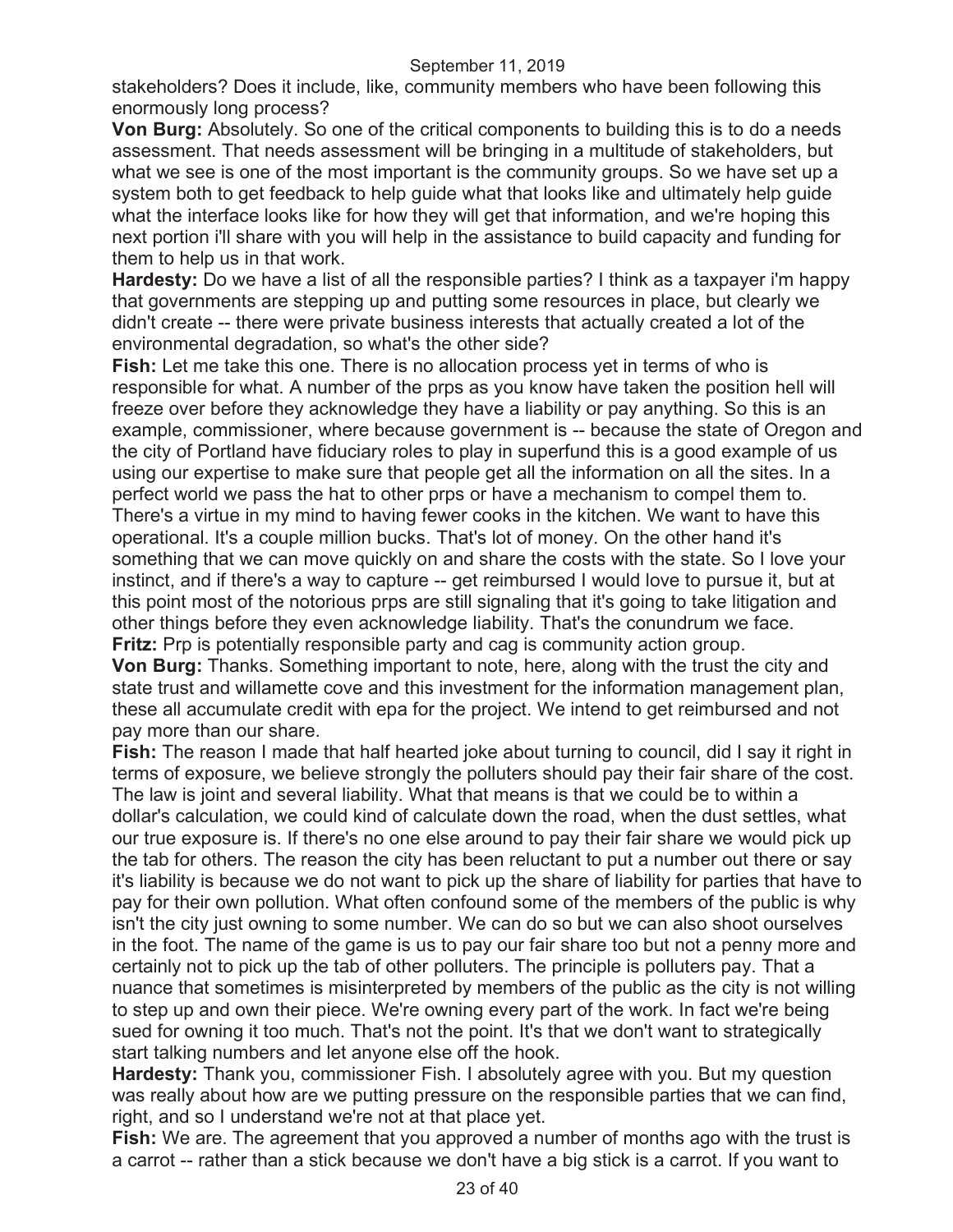join us doing remedial work we're going to make an investment, move the process forward and as a result we don't win. The epa has the stick. That's going into court and getting orders against people. What we have is the carrot. Saying now is the time to do the right thing. Do your fair share. We'll actually through the trust model the city and the state will invest with you to move the ball. All against the backdrop of every penny we invest is a credit against what our liability is. Not one penny more. We go back to the slide.

**Von Burg:** I just have one more quick slide. This is the last component of your legislation today. This is a proposal to ed did indicate funds for public involvement related to the projects. We're proposing up to \$300,000 over the next four years to assist in public involvement and public outreach, especially to those that will be most affected by the cleanup. If this is approved we will have our first funding announcement going out this fall for that. So with that that concludes my presentation.

**Wheeler:** I have a question on that. Is this a hypothetical commitment, an actual commitment? Is this going to be brought through the ordinary budget process? What is your expectation?

**Von Burg:** This is a hard commitment brought through in the budget this year. **Wheeler:** This is a cumulative 300,000, not per year.

**Von Burg:** That's correct, cumulative to four years because we expect the remedy design phase for the city of Portland to last about four years.

**Wheeler:** How will those \$300,000 be expended?

**Von Burg:** Primarily in community grants and activities to support the outreach and education of this area. We have a set of criteria that will be included in that first funding announcement that will be very targeted in helping in our needs assessment for that information management plan.

**Fish:** The council will decide in its wisdom how much of this gets allocated to the bureau of environmental services and how much to the general fund.

**Wheeler:** Very good. Thank you.

**Hardesty:** You asked all my questions.

**Wheeler:** We're becoming the same person. There it is. There it is. [laughter] **Fish:** Can we take a break? [laughter] thank you. Do we have invited guests or just people who signed up to testify?

**Von Burg:** I hope we have folks listed as testimony. If not --

**Moore-Love:** I don't have the invited. I have the list of people who signed up.

**Wheeler:** How many?

**Moore-Love:** Five.

**Fish:** Let's bring all five up together. It's important to hear from our advisory body first then go down the line. I don't see lightning here.

**Fish:** Does our friend from the state want to testify? Okay, good. Kathy, take it away. **Cassie Cohen:** I'm kathy cohen. I'm the lead for the Portland harbor community coalition. Thank you, mayor wheeler and commissioners, for having us be here today to testify in support of this legislation. I just wanted to indicate that we haven't had much time to engage our coalition members in what the implementation means for this ordinance, but I think I can speak for myself that I think it's a good first step to indicate that the city and other agency partners are stepping up and continuing to be a leader in moving forward in the Portland harbor cleanup process with this remedial design phase. Also in recognizing that communities that are impacted historically, currently, are experts in this process with their lived experiences and that the city has begun to really move in the right direction to partner with our coalition and many other stakeholders and also in expanding transparency and accountability with superfund related issues. Healing relations that historically were broken with these communities around the river issues and other related issues. We will continue to be a stakeholder in this process moving forward. Having regular we hope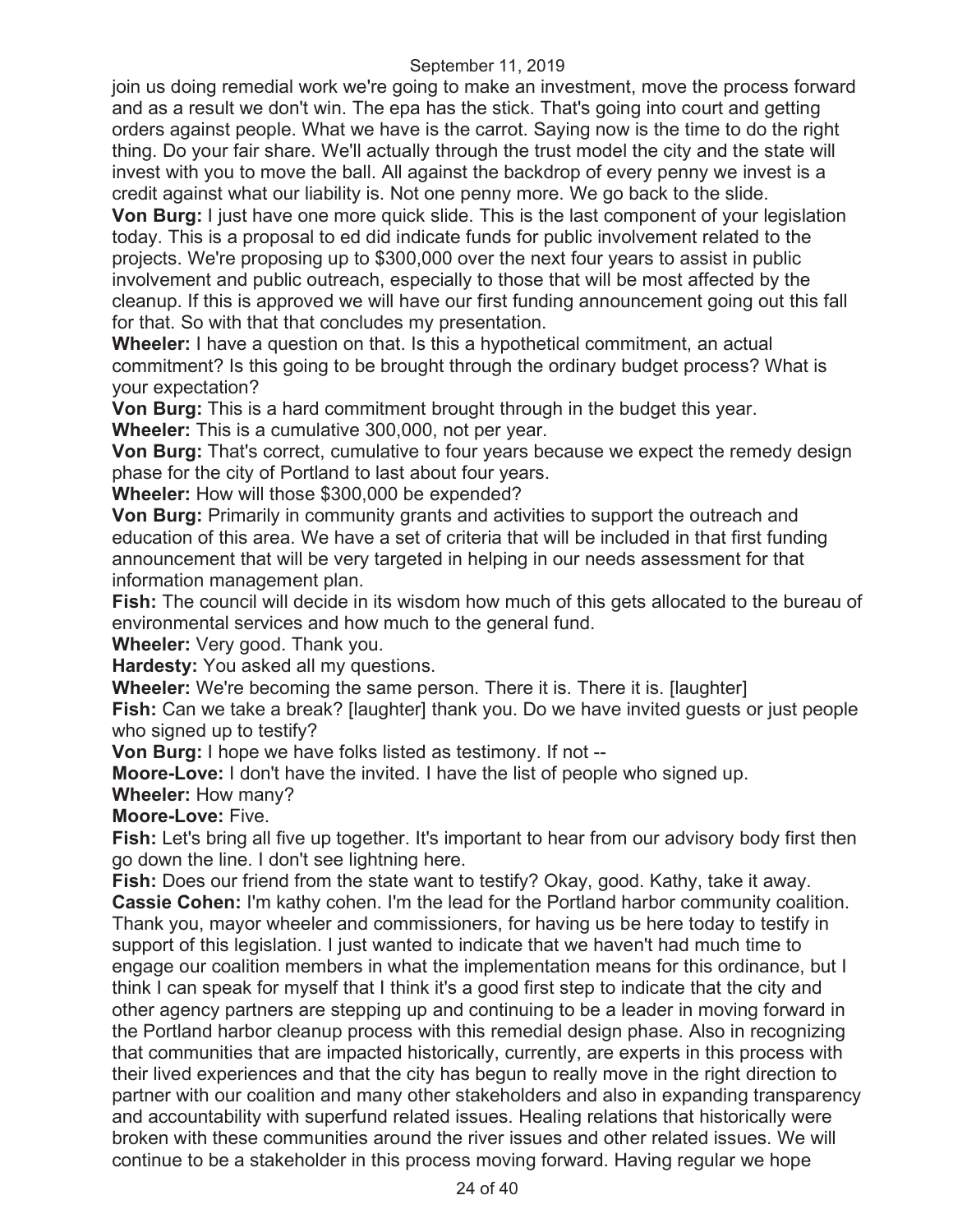monthly or buy monthly meetings with the city, with bes leadership and with the state and the port of Portland to find a common set of values we hope to begin to address historical disparities around work force, contracting opportunities, as well as working on all three of these projects we hope so the information management plan, the willamette cove pilot. We have a lot of interest in willamette cove. We're also involved in doing a train the trainers for the upland property with metro. So I can fill you all in on the work we're doing around that. We're generally supportive and open to dialogue with our -- jessica will be present at our coalition meeting this next week to share the ordinance components and have dialogue with our coalition members. We look forward to that dialogue. Thank you.

**Hardesty:** Thank you, mayor. Good to see you. I'm curious as to whether you have been envisioning how the community coalition could partner with the Portland clean energy fund initiative on some really innovative, creative opportunities to train owe young folks in how to do this kind of mediation, right?

#### **Cohen:** Yes.

**Hardesty:** I hope there's some planning, thinking going into that now. Every time I see the community coalition I think of all the opportunities we have to train another generation to be world leaders and environmental stewardship. If we miss those opportunities we won't get them back.

**Cohen:** Yes. We are pretty laser focused on the jobs training opportunities for Portland harbor superfund for impacted communities. We are looking at all options on the table as much as possible. Whether it's superfund jobs training initiative through epa, and other means we hope. So we hope to engage the city, continue to engage the city in that conversation and see how it dovetails with clean energy absolutely.

**Fish:** There's now no money left to distribute but that's a terrific idea.

**Cohen:** Yeah.

**Fish:** Use that resource and we would be happy to help you formulate a grant application. **Cohen:** Sounds good.

**Fish:** Mr. Sallinger.

**Bob Sallinger, Conservation Director Portland Audubon Society:** Good afternoon, i'm bob sallinger, conservation director for the audubon society and a member of the Portland harbor coalition and cag. We're here to support the resolution. We appreciate the work of the city and the proactive approach it's been taking over the last couple of years. Including the work earlier this year, resolutions passed earlier this year as well. Commissioner hardesty, I really appreciate your question about holding responsible parties accountable. We are very, very concerned about that. Making sure the polluter pays principle is adhered to. It's very complicated obviously with this site with this many prps. We think the city is making the right choice in taking this leadership role because somebody that to break the log jam and show folks how it's done. We remain concerned about how many prps are not in negotiations with the epa and are stalling. We have seen that now for 20 years. We think the city is making the right choice by moving these sites starting to get things working showing that it can be done. That it will need to loop back and make sure costs born by somebody else are allocated properly. We appreciate the community outreach piece. It's a little different than most sites because it's publicly accessible. There are not many sites in Portland harbor that are truly accessible. We need to make sure that all of the potential public uses that could be on this site in the future are truly allowed for. If we make mistakes here we'll foreclose opportunities in the future. As far as the job training goes I would add to that, I look at these numbers and \$8 million, we were just talking about this in the back, folks we bring in from somewhere else it leaves. Goes away. We know the superfund is a very good investment that for every dollar spent the city gets more than a dollar back. Even with that situation we're getting a lot back from this economically, but the reality is too much money leaves. You know, this for better and for worse is job training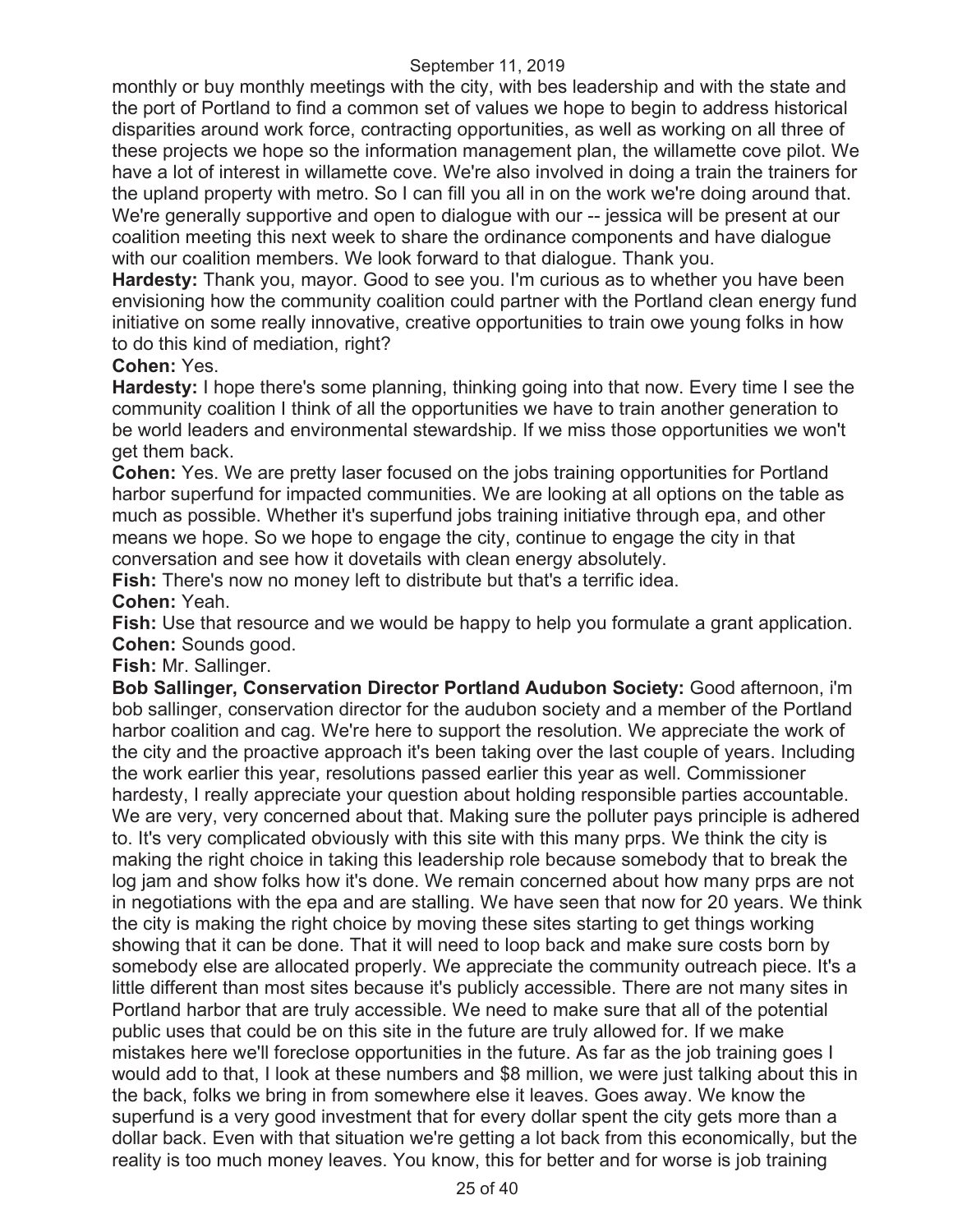that's going to continue to give. We have a lot of brownfields in the city. A lot of the green infrastructure work we need to do, whatever we train for this will be applicable in other places. It's long term and short term investment. Pcef is a really good vehicle to think about that there are real connections to climate change and the core functions they are trying to get at. It's an exciting nexus to explore. I'm there, just express my appreciation to the city for working so hard to break this log jam and get this process moving forward. **Fish:** Let me say i'm very pleased that you mentioned the linkage between superfund and brownfields. Just like we talk about in the community benefits agreements can we get seamless employment opportunities in the metro region and different levels of government so you go from one opportunity to another, can we think holistically? The legislature now has twice given us a set of tools. This fall i'll be reaching out to our allies to help implement those tools. We have to bring the county and we have to bring the school district on board in order to have a robust tax abatement plan which would allow us to get brownfield remediation followed by affordable housing or other community benefits. I'll be asking for your help because we have to get two jurisdictions to concur for us to use that tool which will then jump-start the work on brownfields and create a potentially seamless training set of programs both for superfund and brownfields. -- we're very excited to work with you. We're part of the metro brownfields coalition. We have new tools and we absolutely need to move forward on brownfields. We need more tools than what we have but it's hard to get more if you're not putting the existing tools to work. Getting those things in the ground, when i'm down in the legislature testifying they are asking what have you down with the tools we gave you two and four years ago. Appreciate the city's interest in moving those forward, happy to participate.

#### **Fish:** Welcome.

**Jackie Calder, Portland Harbor Community Advisory Group:** Hi. Thank you for -- i'm jackie calder. I'm with the Portland harbor community advisory group and have been since february of 2002 and followed it just very closely. I'm just a volunteer, and I have worked on trying to get the harbor cleaned up. What I think of it and I just have some simple things to say, how I think of Portland harbor is a way of taking health care for all in the method of preventive medicine. We know pcbs cause cancer. We know pahs have endocrine disruptors. We know that and we could do so much just for the healthcare of this harbor by cleaning this up. So I thank you very much for going forward on willamette cove. I think it's great. We still know that the university of Portland still had their track team going through there saying, oh, my gosh, it's so contaminated, why do they want to do that? But I go to the neighborhood association and I tell them those people, get them out of there. It's nasty stuff. The other thing I worked on we had a precursor to the information system management, and I got to go around to all the neighborhoods and ask them what do you want to hear about the superfund? What do you want to understand? The first thing for most part was one information and two, a website. This website would be this information system. I hope it just doesn't stay on a high level where it's just agencies and prps and high level. I hope it reaches out to real people because they need to know how this superfund affects their life every single day. Thank you.

**Hardesty:** Please never say again that you're just a volunteer. Our city is so rich because we have so many just volunteers in our midst. So don't put just in front of volunteer. **Calder:** Okay.

**Hardesty:** Thanks for being here.

**Fritz:** Thank you so much for volunteering since 2002. I know many of you have been involved in it for a long time. There's a lot of talk now about including more voices in all these discussions I want you to know also that I want long time volunteers to be honored and just we need that long term memory as well as the new people coming in to add to the richness.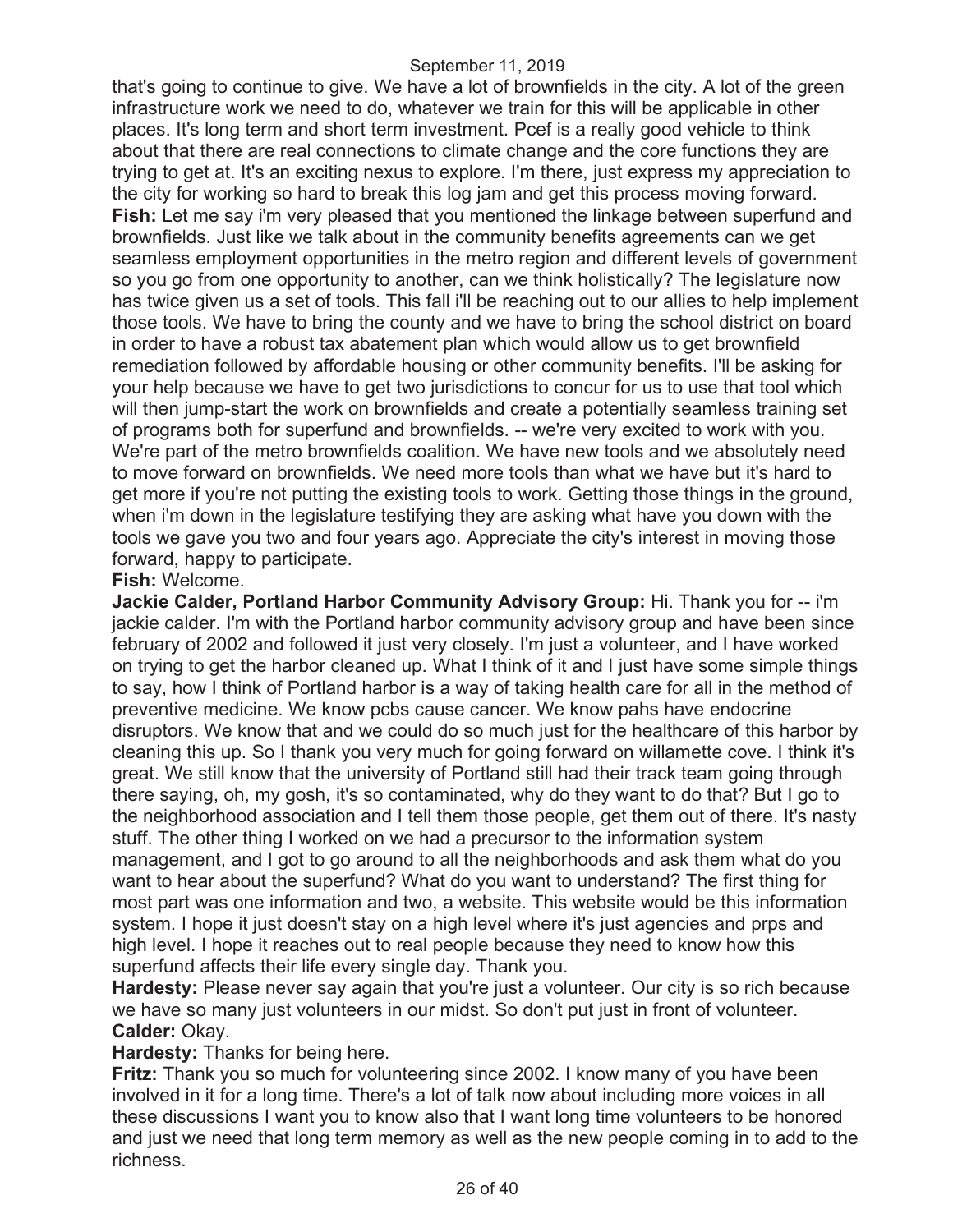**Calder:** Thank you. Thank you for going forward with this. This is what my work is about is getting this river cleaned up. So thank you for going forward with willamette cove and the information system. It's very difficult to go on the city's website and understand all that. So

-- **Fish:** We're working on that.

**Calder:** What would give meaning to me is if we kind of communicated to people. The community.

**Fish:** Thank you. Karla, anyone else?

**Moore-Love:** Lightning.

**Fish:** Lightning? You weren't in your normal seat.

**Lightning Super Connectome:** My name is lightning. I represent lightening superconnect ohm. The law secures to the people the right to a clean river. Judge david mazone. Now, my position is I think epa is doing an outstanding job. I will continue to do my overview over what you do. Some of my concerns on this is that I want to have more penalties imposed in a faster time frame in a higher dollar amount, and once they go into signature on this let them know real fast it's time to start getting things done. You were put on the list in about the year 2000. We know where we're at right now. We need to get some things done. We have other examples to look at. One of the other concerns I have is on the aquatic dependent species. I want a more accurate list on what might be harmed at this time. On the 64 contaminants currently that we have discovered and i'm sure we have more I want to have it made very clear that in the superfund site once they go into agreement, a letter is sent to mayor wheeler, there will be no swimming in this site under any conditions. And I want to see that letter from epa sent to the mayor directly. Now, on the willamette cove, I say this to metro, what a purchase you made. What a disaster you just stepped into. I want you to cover all the cost on the up land, I want to cover all the cost onto the submersible land. Welcome to the world of commercial real estate. Welcome to what you bought. Moving along on the prps, the potential responsible parties, if i'm correct we're over 100 possibly 150. I would like a complete exemption on any and all parties. I would like any government entity to cover any and all costs here especially looking at the united states of defense. I want to have a report done on all these parties on how this will affect their businesses and how many jobs they will lose because of this extensive cleanup. I want to have an understanding when a lot of these contaminants were put in the river this was back many, many years. We must look at the job creation, saving these businesses, saving the values of the property. I would like all assessed values dropped to zero until we're done with this cleanup. There should be no property tax paid on this type of property at this time. There should be nothing. These properties are worth nothing until this is cleaned up. Again, to the prps you are responsible for the upland on your land. In the water, that falls back on the state. I want them to cover any and all costs. Thank you very much.

### **Wheeler:** Thank you.

**Fish:** This is an emergency.

**Wheeler:** Is there any further business? Karla, please call the roll.

**Hardesty:** I greatly appreciate receiving this information and certainly support continuing this long process that we have been involved in. Every opportunity to ensure that those communities most impacted are actually benefiting from the jobs that are being created, any opportunity to remind folks that it's not just government who has a responsibility for the cleanup, any opportunity I have to make sure that we are centering what we're towards as compared to what's the quickest cleanup we can do. If the goal is to clean it up so that this land is then valuable that is a worthy, worthy goal. I vote aye.

**Fritz:** Very slow process was alluded to with the community volunteer from 2002. When I was involved in it when the office of healthy working rivers was going from 2009 to 2012 it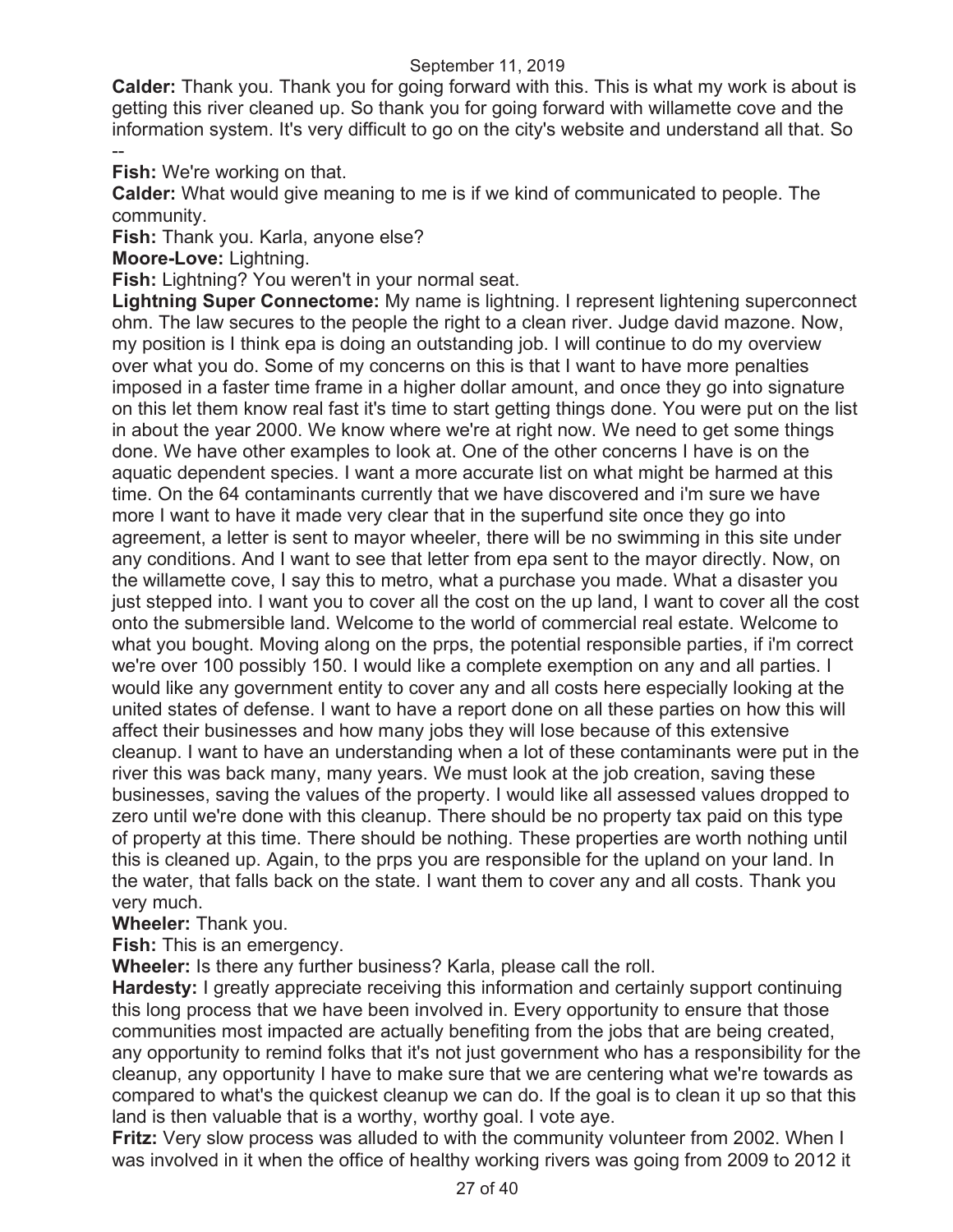was not nearly as far along as it is now. I honor commissioner Fish for the progress you've made since you've been in charge of environmental services and the community volunteers who put so much time and effort. Thank you to the attorneys who have worked extremely hard on this project. Thank you. Aye.

**Fish:** Thank you, colleagues. This is really a milestone year for us. As annie's power point demonstrated, this is the year in which council has already authorized the trust, which has been fully funded by the state and by -- partially funded by the city as was anticipated. You know it was a good idea because a group of people whose source of funding will never see the light of day promptly went to court to try to stop us from doing it so you know it was a good idea. So the trust has been established. Today we're asking for your approval on willamette cove and the information management system. Individually, they are important milestones in moving superfund forward. Collectively, they are really a day I think where we can take pride in showing leadership. I appreciated kathy cohen actually used that word and said that the city is showing leadership. I appreciate it when bob sallinger used that term. We can't control what certain rogue prps are going to do. We don't have the influence we might have once had at the environmental protection agency although to their credit they have said that superfund is an area where they are going to enforce existing records of decision and they have set a deadline of this year to get the remedial work done. So recalcitrant parties will find themselves dragged into court and face penalties in answer to one of lightning's concerns. But this is a real milestone. I had the great pleasure of working on this issue with the mayor but it's the senior staff people driving the work dayto-day, annie, our community engagement specialists, the legal team, mike jordan, and many others, who really deserve the credit for getting us to this point. We're particularly appreciative of our partners at the state for making history. This trust idea is a history making idea. Shows that we are united in trying to really make progress on superfund, and I want to also say i'm very appreciative of everyone who took time to testify. To offer their perspective. We heard you loud and clear about being fully engaged particularly on the information management system. As the least technologically sophisticated person on this panel, it's very important to me that it be accessible to average people. It cannot be a system where you need to have a code and you have to have a ph.d to access it. It has to be publicly accessible and we have a chance to set a standard of transparency here which while I think will be a model at all superfund sites by putting literally all the documents online and making them available. Thank you to everybody who made this day possible. Thanks to my colleagues for the confidence in our work. I'm very proud to vote aye. **Wheeler:** Thank you, commissioner Fish, to you and your team. To thank as you said the entire leadership and the good folks at bes. This is a complicated subject, and it doesn't get any easier day by day. But I feel like we're getting very, very close to the tangible phases of this process. We're thousand into the remedial design phase, public engagement piece. We're making commitment to move forward on that. I can almost see the day where we are in the process of the remediation. I look forward to that. We wouldn't be where we are today without your leadership, nick, without the executive leadership and without the community working with us pushing us and engaging in a meaningful way. I too am very happy to vote aye. The ordinance is approved. Thank you. Next item is 863. Time certain 2:30.

**Fish:** Colleagues, gateway green provides access to off road cycling in our great city. Sandwiched between 205 and interstate 84, gateway green is a unique park and an opportunity to put otherwise undevelopable land to community use. The vision for gateway green began in 2005 as a grass roots project. Portland parks and recreation became involved in 2014 when the bureau purchased the property from odot. Over the years it has grown into a robust and strong public-private partnership with the friends of gateway green or fog. I want to thank paul and linda who were here today who are past and present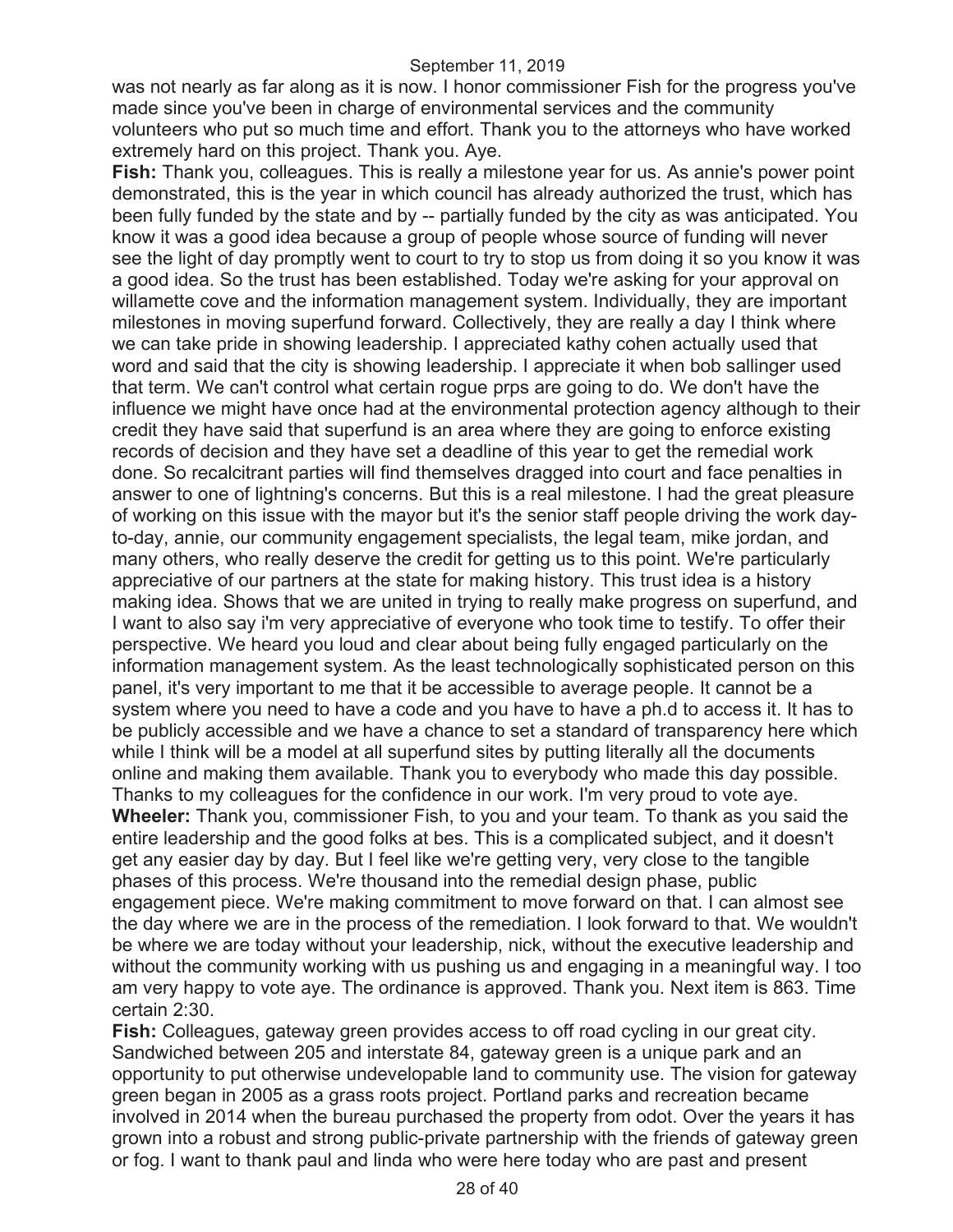presidents of the friends of gateway green for your enthusiastic support of gateway green and for your great partnership with the city. The next phase of work, the gateway green will include improved access and park amenities like event spaces and rest rooms. Now i'm pleased to turn it over to parks capital project manager ross swanson and also to acknowledge our special guest, the best looking member of the metro council, metro councilor sam chase. Welcome.

**Ross Swanson, Capital Project Manager Parks and Recreation:** Thank you, commissioner Fish. Mayor, council members. I'm ross swanson with parks and rec. This is sam chase. After five years of partnership development community engagement, feasibility studies and design, we are here to seek permission to go to bid for construction project at gateway green. I stated five years in Portland parks. That's how long we have owned the property. However, as the commissioner alluded to ted gilbert and linda robinson have been working on this over a decade. 12 years now. They're cofounders of friends of gateway green. They have led this initiative. Some of their achievements are securing a \$1 million nature in the neighborhoods grant from metro. As well as developing a large partnership network of partners including northwest trail alliance, community cycling center and several others. The representatives will be here to speak shortly. In june of 2017 parks and rec and our partners decided to open the dirt lab project, a beta project essentially. We wanted to assess given the unique nature of the site it's wedged between two freeways, a light-rail and heavy rail. You can only get there by foot or wheels we wanted to assess a couple of things. One, will the public have interest and will they be able to get to the site. We don't have a lot of off heave road psych lining in our system so we wanted to wrap our minds around the maintenance of that and how we get going. We opened that in 2017. After six months we realized we had a pretty successful park on our hands. At that point we dove in to public advisory committee process which went about eight months and what you have seen today, what will come out of this project today all came out of that process. As the commissioner said we plan on building public event and gathering spaces. We'll provide access, better access across the park. The park has steep slopes which is nice for mountain biking but not if you're a little kid trying to climb out after a long day. We're going to make some of those gentler for a lighter audience. We will also provide drinking water and a loo. Over the last three years we have been doing habitat enhancements and registration and we'll continue that work. One of the things we have learned in our public outreach, linda and metro also had their eyes on this, when you come as a family of four not all four want to mountain bike all the time so a place area is a nice addition. The project has completed bid drawings and specifications. This is an emergency ordinance as we want to hit the bidding period starting mid-september. Total project 5.75. Estimated cost is around \$3.7 million, in budget. We have a moderate level -- [laughter] **Fish:** I trust you, colleagues.

**Swanson:** We have a moderate level of confidence.

**Hardesty:** So this is my neighborhood. That is a smog-filled area with freeways on both sides. Have you done any air quality analysis prior to deciding to kick up more dirt in that particular area of the city of Portland?

**Swanson:** Portland parks has not. I can ask the same question of fog. I know there was 30-panel Oregon solutions process that happened before the acquisition of the project. There was a lot of studies back then.

**Fish:** We'll have a couple of guest speakers that can answer that question.

**Hardesty:** That's my hood. I look forward to that.

**Swanson:** We have a moderate level of confidence mostly because of the difficult access of the site.

**Fish:** Councilor chase, also vice chair chase.

**Sam Chase, Metro Deputy Council:** Yes. Deputy counsel, president. Yes.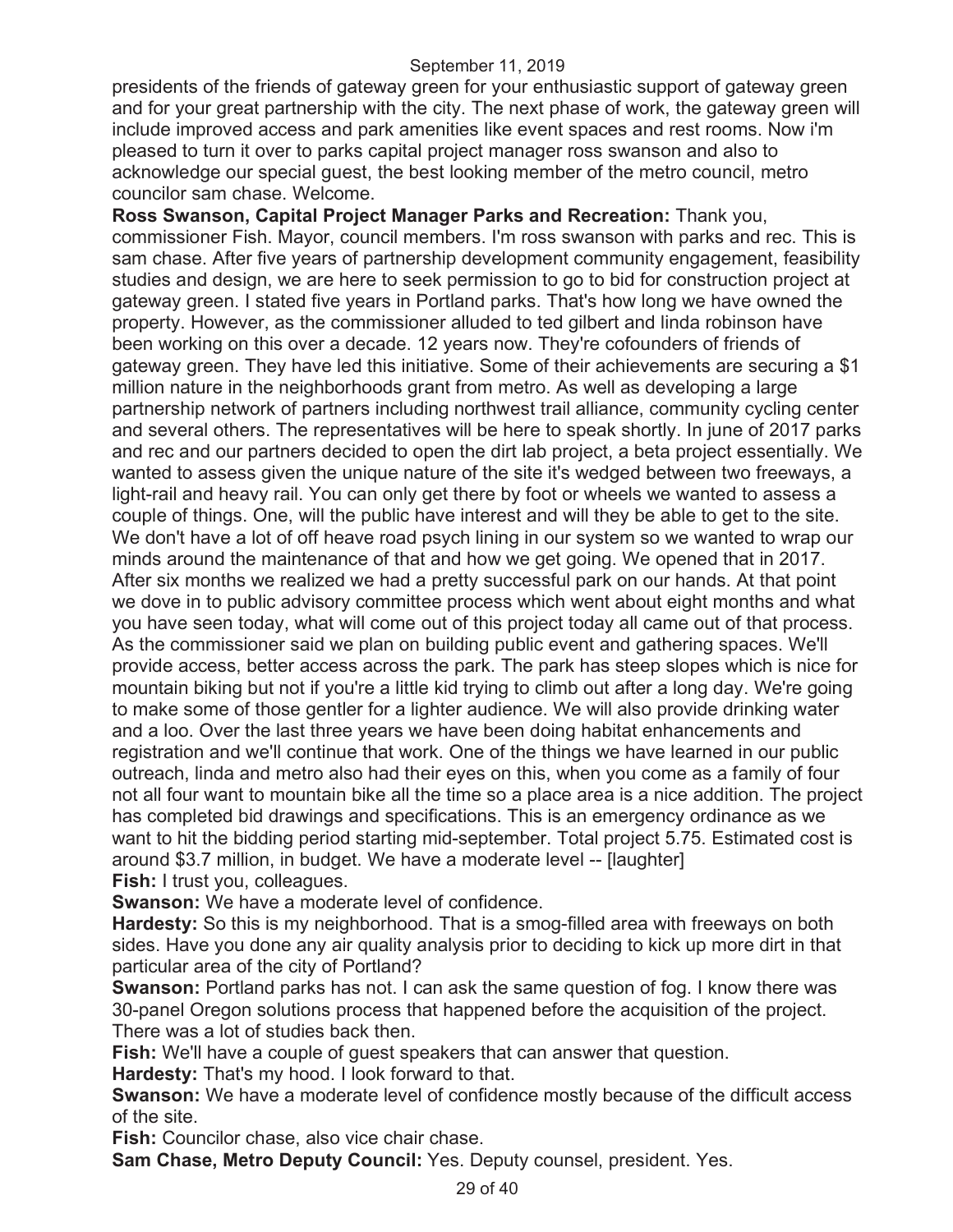**Fish:** Originally when this was scheduled sam was not available. When it got rescheduled because of some other council scheduling issues he was available. Thank you for taking time to be with us today.

**Chase:** Thanks so much. I'm really honored to be here.

**Hardesty:** Sorry, sam, didn't mean to interrupt. I wanted to disagree with my colleague. I think lynn peterson is the better looking metro councilor.

**Fish:** But she wasn't my former chief of staff. We have to go with the ones we know. [laughter]

**Wheeler:** I want the record to reflect I wasn't here. [laughter]

**Chase:** I was going to let that fly. I'll take it.

**Hardesty:** Moving on.

**Chase:** So for the record i'm sam chase, i'm the metro councilor for district 5, the district where gateway green is located. I'm really honored to be part of this conversation and the partnership between metro and parks. We have two very high quality teams that are working on projects regularly and really doing a lot for our community's liveability. I wanted to do a couple of things. One is just really talk about the importance of this project for our entire region. One of the things that we know is that we have had 500,000 people move to this region in the last 20 years. We expect another 500,000 in the next 20 years. So we're really charged with how do we manage that growth as a region, how do we make sure that we have transportation systems, affordable housing, diverse and inclusive communities and a host of other things. From one of the really fundamental things that we need to do as a region is as we're growing, as we're creating a big backyard for everyone in our community. How can we make sure that people have access to nature, not just when you can get to multnoma falls and actually get in or when you go to mount hood, those are wonderful assets. Those are not things you can access on a daily or weekly basis as part of your regular life-style. So when we're more assets or restoring natural areas like we are here, elements of natural area, children's play areas, we're creating those experiences right here in our neighborhoods, in our communities. It's particularly important that we invest dollars in some of our most underserved areas and communities. I thank you not only for supporting this project here before us but I know at least a couple of the members on council were somewhat engaged in getting these nature and neighborhood grant dollars in the first place. It was part of our 2006 bond measure and coalition for the future amongst many other. Involved in helping promote and make sure that we were investing in our urban areas that we're not investing all the dollars on the outer areas but really in those areas that are still underserved. We have a lot of work to do. This is a really important step in the right direction. But we have much much more to do. I look forward to continuing our partnership.

**Fish:** One time I was having lunch with sam. People get confused about metro so he drew this diagram. He said this is the easy way to remember it. At the top is metro. Then comes the county then the city. [laughter] I said, now it makes perfect sense to me. Thank you very much.

### **Chase:** I like to be helpful. [laughter]

**Fish:** Thank you both very much. Karla, do we have invited testimony or just people who signed up?

**Moore-Love:** I have people who signed up.

**Fish:** Let's invite the first five.

**Moore-Love:** We have a total of six.

### **Wheeler:** Welcome.

**Fish:** Linda, would you sit next to paul? We can sit four. We can add a chair. I just think for continuity purposes we should have the former and current president of the board here to talk and I think one or both can answer commissioner hardesty's question. Welcome.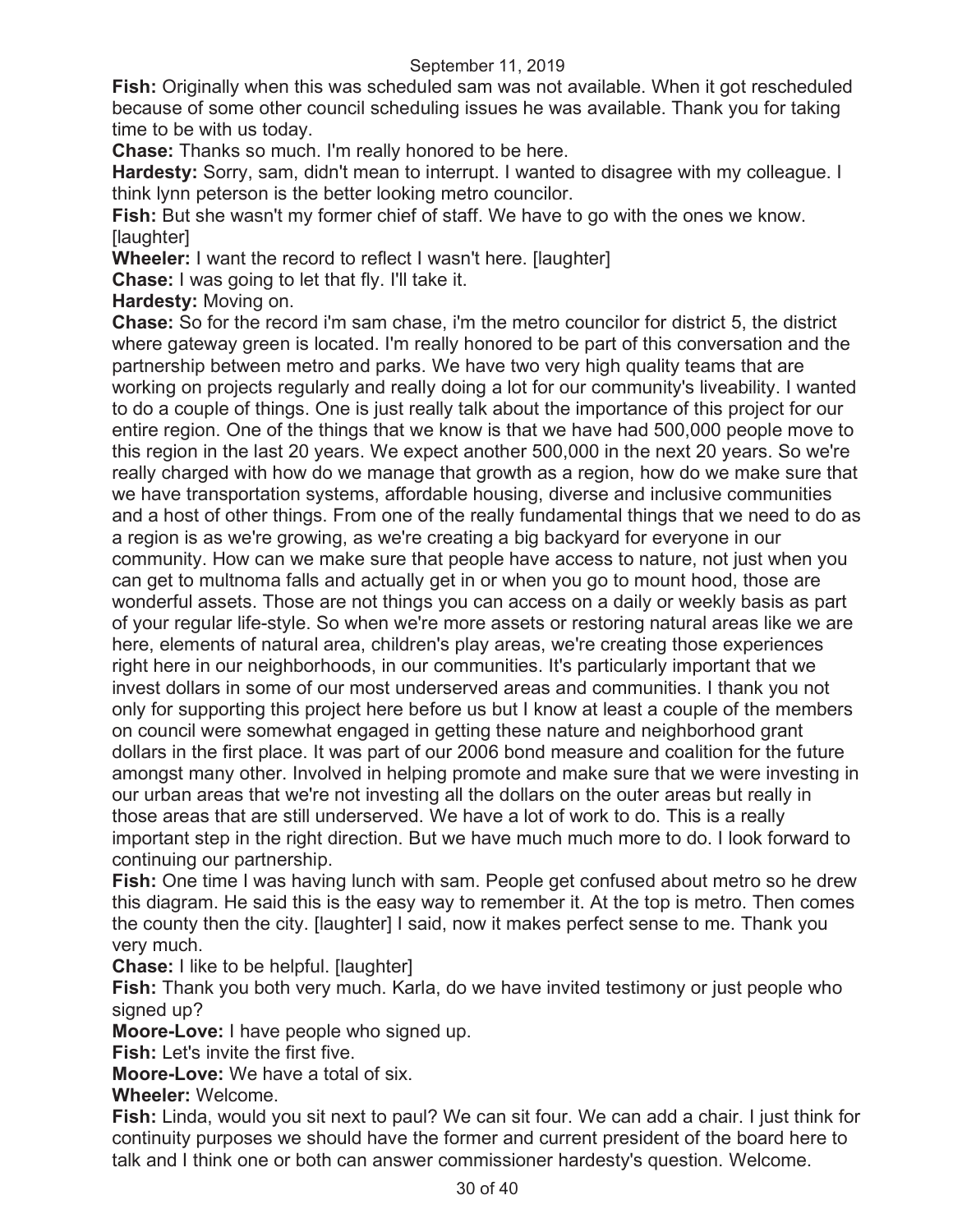**Diana:** Hello, mayor, commissioners. I'm diana. I am really excited about this gateway green development restoration project. I think that it is something that is very much needed. Everything that I have heard today is really exciting. I loved the enact we are going to be expanding the neighborhood and also expanding the undeveloped areas of this neighborhood. I think that's very, very important. I was very intrigued on the water placements facilities. I wanted to know how many water fountains will be available in this park and i'm also curious how many rest rooms will be provided and whether or not they are going to be gender-neutral. I do think that is something that is a necessity. **Fish:** Our loos are gender-neutral.

**Diana:** Thank you. Then lastly, the reason why I pose these questions is because there are community members that do not have places to call home. So they would be, you know, seeking out areas where they would be able to use the loos, seeking out areas where they could have clean drinking water because that's something that is really hard to find within our own cities. To really serve the community it's serving the entire population, those who have shelter and those who are struggling to find shelter. So I just -- those are things that are important to me. I was homeless for two years and trying to finds a safe place or find a public rest room without having to walk into a department store and feel the need to purchase something and being turned away because I don't have the money to make that purchase is -- it's a form of homeless discrimination. That needs to stop. **Fish:** Thank you. Someone from the northwest trails alliance.

**Juntu Oberg, Vice President NW Trails Alliance:** I'm jento oberg, the vice president of northwest trail alliance. For those of you not familiar we are the nonprofit off road cycling stewardship group established in 1988. Our organization is 100% volunteer. I'm here representing our over 1800 paying dues members from the Portland area to support the improvement projects at gateway green. Since the construction and opening of the dirt layout the soft surface trails have been very popular with cyclists and families looking to connect with nature via their bicycles. some of your staff members in attendance was very successful with limited infrastructure. We look forward to completion of this project to help increase the number of parks on the east side and to be able to host all of you for our next ride day. We also want to mention with all of the enthusiasm and success of this park that the council will complete and implement the off road cycling master plan because all residents of Portland no matter their income or background should have access to soft surface trails via their bicycle for recreation and transportation options without the use of a car. Thank you very much for your time.

**Wheeler:** Appreciate it. Commissioner Fritz.

**Fritz:** Thank you to the northwest trail alliance for your work on this project. Physical work in constructing the dirt tracks and proved not only an effective advocacy organization but you put your money and your backs behind the work. I really appreciate that. **Oberg:** Thank you.

**Wheeler:** Good afternoon.

**Paul Dickow, Chair Friends:** Mayor, commissioners, thanks for your time. Friends of gateway green is an all-volunteer nonprofit board. My first time in city council. Thank you. I'm paul dickau, chair of friends of gateway green and a resident of madison south neighborhood. We support Portland parks and rec in their invitation to bid and our support comes not only as support as testimony but as a long-term pledge to convene partners, to raise additional capital funding, and to program the site. We're very excited to partner with the city to accomplish those goals.

**Fish:** Thank you. Have to give you a grade for your maiden voyage at city council. Aminus, mayor?

**Wheeler:** Absolutely. He was concise, got his points across.

**Fish:** He gave back two minutes and 20 seconds. You're a hero.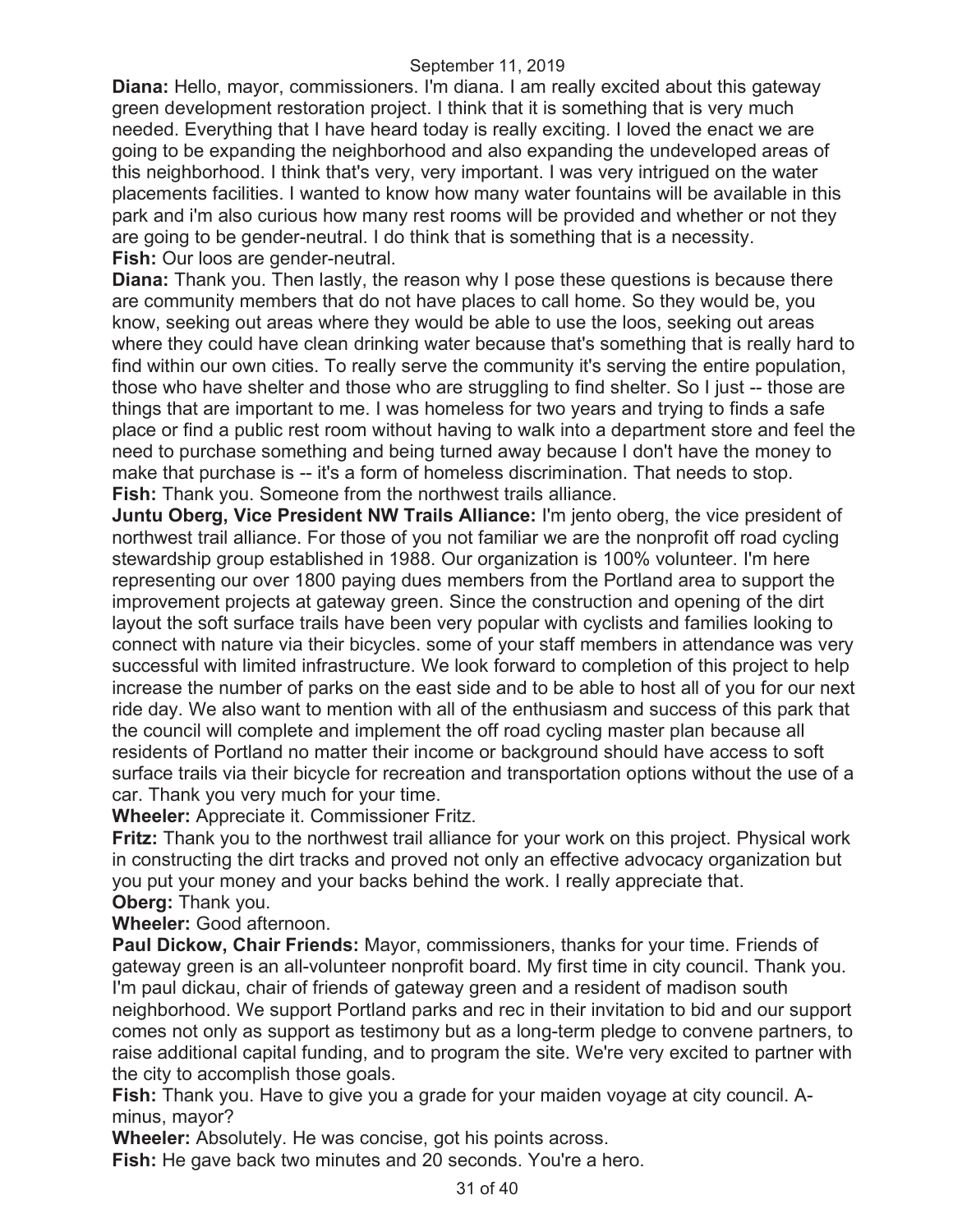**Linda Robinson:** I'm linda robinson. I'm the former chair of friends of gateway green. I have a lot of things I could say. Tricky trying to figure out what to say. I want to thank a lot of people. The folks at odot, a whole number of them. The folks at the city, the people who worked with Oregon solutions, and getting this whole idea of who should own it, who should run it. Should it be purchased, leased, all those things that had to be decided working with getting the land transferred out of the right of way status so it could become a park. All kinds of things have gone on over the years. I also want to thank ted gilbert. He's the one who thought up the idea. I just agreed to help make it happen. So all of that stuff has happened. I want to address some of the questions that came up in terms of rest rooms. There is not one rest room on the 205 multiuse path. It's several miles long. This will be the first and only rest room that i'm aware of and i'm delighted as much as anyone else is. There are two or three on the springwater. This is the first. To my knowledge there's only one drinking fountain, that's in the city of maywood park and it isn't always working. So we will have a drinking fountain. These are things all users of the 205 multiuse path can benefit from. So that question. The other one in terms of air quality, we - commissioner hardesty, we have tried several times to do some air quality studies. We have one concern. We don't want to do just an air quality study of the park. We want it to be in comparison to other activities in similar locations so you don't just say, look how awful the air quality is here when it's equally probably bad in other places. We did make one attempt with a student group from Portland state university. They put up some things for two weeks in august one year. The problem is that they didn't work if it rained and of course it rained three days during those two weeks. So the results could not be used. I continue to have conversations with vivac, with Portland state university. We're continuing to look for ways we might be able to get that kind of study. We did look at some data that was available, testing done on school grounds, in the city of Portland. Jason lee is very close. The data there was better than the data at lents elementary, better than the data of some of the schools that are in northeast Portland with industrial areas. It's not the worst air. It's not the best air, but it could be worse. We are hoping that with planting of additional trees and other things we will improve that air.

**Fritz:** Is there anything else you would like to say?

**Robinson:** The other thing is i'm just really excited about this project. I have been working on it about 12 years. This is really a good opportunity to provide -- take a natural area that's of poor quality and to include the recreation to try to combine the two without taking a chance on ruining a really good natural area. Anything we do to this area will improve it and we can make it even more enjoyable to ride in. This is a really good opportunity to combine those two things.

**Fish:** Thank you all very much. One more?

**Moore-Love:** Two more. Ted gilbert and andrew jensky.

**Fish:** Seems you've got some 'splainin' to do.

**Ted Gilbert:** I'm ted gilbert. Was going to spare you a minute to share but perhaps I can speak to commissioner hardesty's question. I don't want to go without saying the story of the 12 years it took to bring gateway green into being would not have happened without some major input at key times from two of your members. Commissioner Fish,

commissioner Fritz, you guys were enormously important to us. While we're talking about the city of Portland, we have been absolutely pleased by our project manager at parks in the selection of ross swanson. He has been sensational. Regarding your question, commissioner hardesty, I will acknowledge right off the bat it's somewhat of a

rationalization because when we started, when I took this idea, first place I took it to was Portland state's school of urban sites. A graduate program did a complete inventory and analysis on this property. They looked at wind and water and sunlight and hydrology and air quality but they didn't have the budget and the money to do an empirical study. I don't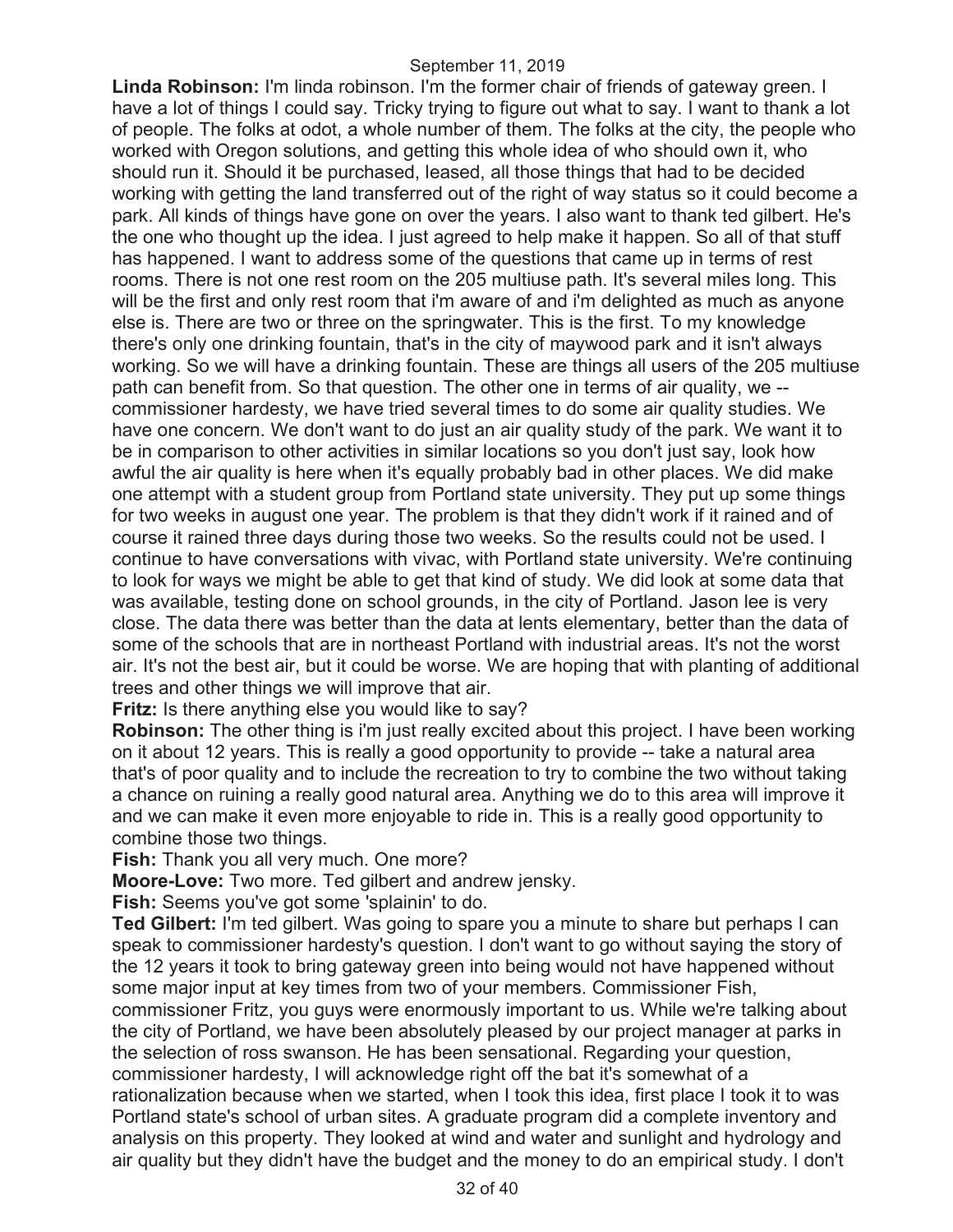have pages of data to share with you, but the rationalization came eight or ten years ago. There was a study about air quality throughout the city. Particularly diesel emissions. What they found was the air quality at delta park was worse than this. The area around east bank esplanade, next to i-5, was as bad or worse than this. The rationalization that we were faced with, do we take advantage of the opportunities that may present with land unique pieces of land perhaps public ownership for recreation, for environmental restoration, and for equity because at the time we started east Portland was the most park and open space deficient part of the city of Portland. Because it's not perfect or even what we want. The further rationalization was ten years from now a significant portion of the traffic on 205 is going to be electric because it has to. We as a community have to do that. So not perfect. Hopefully --

**Wheeler:** Thank you.

**Fish:** Thank you for your long standing advocacy of this project. Without you and linda we would not be here today.

**Wheeler:** Good afternoon.

**Andrew Jansky:** Good afternoon. Thank you. I'm andrew janski, northwest trail alliance advocacy director and I work for smiles. That's my pay. A bike changes a kid's life. They can go further than they can walk. They don't have to rely on their parents, transit, cars. They can explore nature. It's basically freedom. Someone invested me in the '70s when I was growing up a little 10-year-old I did bike rodeos at schools, I rode my bike and skidded on the grass and we made little things at the school then I dammed up the creek and played in the water and the mud and dirt. That shaped me to be the civil engineer now. I have designed, actually remedial designs that you saw today have been a part of those projects. I have done salmon restoration projects, water quality projects for the city and for some of the prps. So I have been involved in some of this because of how I grew up. Gateway green is changing kids' lives now. Kids on economical bikes, on hand me down bikes, on fancy bikes. Their neighbor kids, real Portlanders out there. I witnessed probably one of the more important changes recently where false perceptions and false information parroted for 25 years about the dangers of bikes and nature misrepresentation, stereotypes of cyclists perpetuated and fear-mongering of impacts to nature. That one day basically I saw someone's mind change. I saw the look in that person's eye. The information they were fed maybe had not been true. People who mountain bike don't all look the same. They are young, old, families, environmental stewards. That person was commissioner Fritz. The day was special to me because I saw all the happy kids and I saw the look on your face when you saw what this place was creating. Anyway, so thank you for your past support on this project and proposed funding. Also thank you to councilor chase for supporting off road cycling and inclusion of our community at metro. I hope we can find a champion within the city council to finish the off road cycling master plan. It's been languishing for a long time. So we can start in projects across the city to allow kids and families to access nature on bikes. We're a large community and we're looking for a leader. Thank you.

**Fish:** Thank you both very much. Is that it?

**Moore-Love:** That's all.

**Fish:** That concludes our presentation.

**Wheeler:** This is an emergency ordinance. Please call the roll.

**Hardesty:** I appreciate the decades it sounds like of work getting from point a to point b on this project. I vote aye and will be looking forward to seeing what comes out of this and asking more questions about air quality. Aye.

**Fritz:** Thank you for your work on this. I was particularly happy to hear some of the more steep inclines are going to be softened, I think you said. I remember linda and myself before I was elected pulling ivy on the steepest slope I have ever pulled ivy on. It was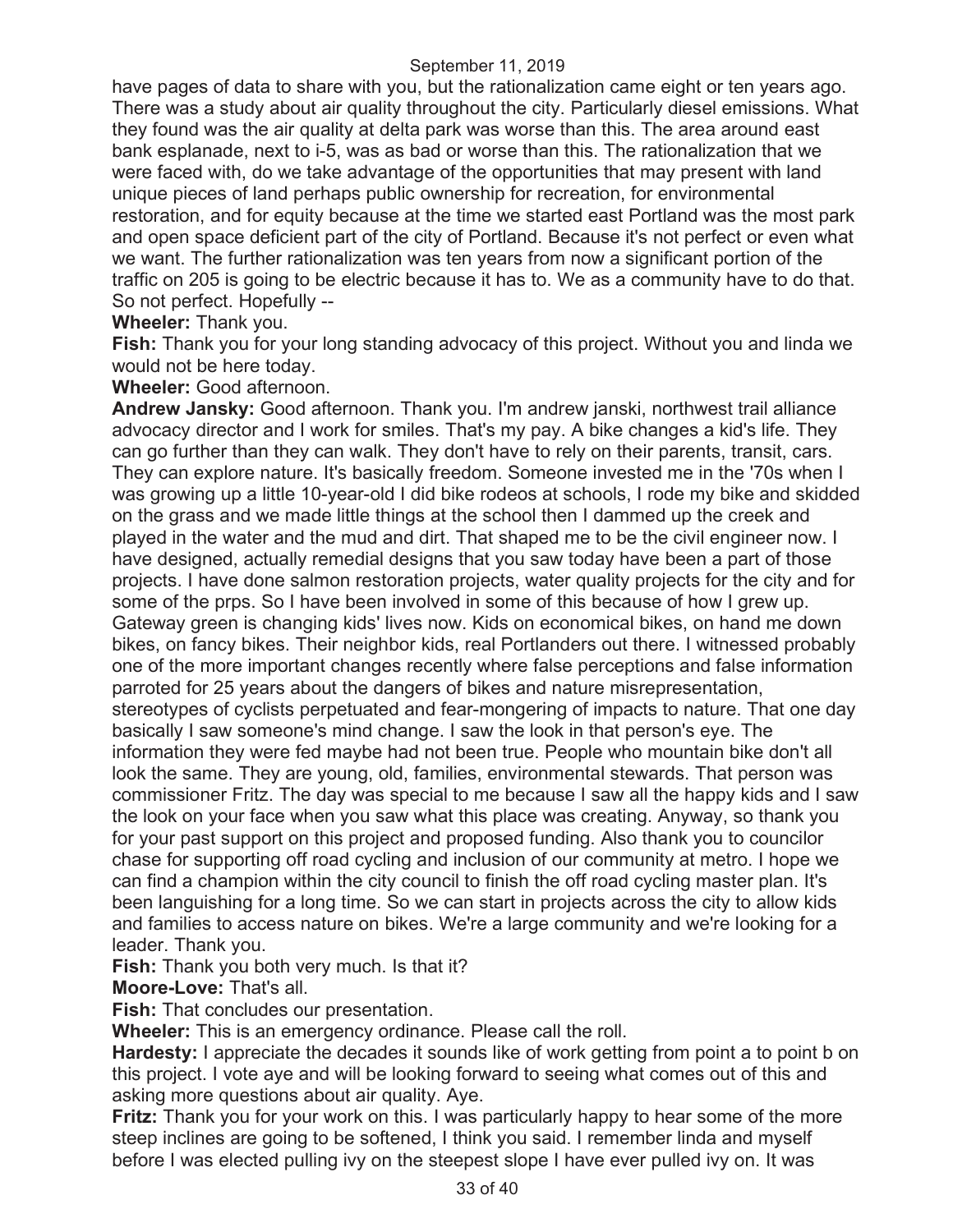memorable. Andrew just alluded to everything about this project has been memorable. It came from the community but not through the traditional neighborhood associations. It was a partnership between many different areas. I remember signing when we purchased the property from odot and that in itself took a long time to get done. The grants, thank you, metro, for extending the time we had to make the match then making the match. The opening, oh, my goodness, 95 degrees. I was dripping just standing there and there was all these families bombing around on the slopes. It was amazing. We did the ribbon cutting with people riding through the ribbon rather than cutting it. It was really great. Then being able to allocate system development charge money to make sure we can get to this day then handing it back to commissioner Fish, who both started and now gets to finish this phase of the project. Thank you for all of your work. Thank you for creating this place and thank you, ted, for explaining why in 20, 30 years' time hopefully people won't be worrying about the pollution on 205. They will just be thankful the trees we planted now have grown up big and shady and make creating an even more beautiful space. Aye. **Fish:** I had a chance to meet with a doctor over lunch. We were going over my health issues. Sometimes the doctors I deal with wonder what makes someone tick when they are faced with a challenge. I said that my secret weapon is I love my day job and I feel honored every day to come to work and to do it. I'm not going to let a little cancer get in the way of that. The truth is that this is a privilege to have these jobs because every single day we get to make a difference or participate in something that marks progress, or honor someone or celebrate, and we don't always convince people to report our work in that spirit, but that's sort of the nature of the times we live in. But this morning I joined commissioner hardesty at an event, very somber event, 18th anniversary of 9/11. We honored first responders and firefighters, those who have died and those who continue to serve. It was a beautiful event. It was only Portland fire and rescue can pull together an event like that. You just feel so proud of the people who wear the uniform and serve the city. Within the last 24 hours we finalized an agreement with sellwood community center in fulton where community partners are going to be operating those facilities, the best of public-private partnerships and community uses will continue unabated. That's the best you can get in a year in which parks took some tough cuts. This afternoon we marked the second and third phases of three really terrific projects moving superfund forward and one, the trust agreement, is a national model. The other two just evidence that we can work together. Across government and with citizens and community members, that we can work together to make progress. Today commissioner Fritz and I get to celebrate with you, linda and ted and ross and sam and northwest trails alliance and others, we get to celebrate with you something we have been working on for a long time. I worked on the community solutions piece. We bought the land from odot for a scandalous amount of money, although at the time I think they still thought they got the better of the deal because of all the uncertainty about environmental issues. Commissioner Fritz had the good fortune to provide over parks when there were a lot of developer fees and true to her commitment she made sure east Portland got to play catchup with a record amount of developer fees funding these projects. Today we get to sort of move the ball forward again. It's days like this that reminds me again how lucky we are to live in the city, what an honor it is to serve on this council and how grateful I am for the people in the community that we do our best work with. Aye.

**Wheeler:** Happy to support this vision. Thank you, commissioner Fish, thank you, commissioner Fritz, and everybody who was involved in this. Ted, linda, ross, sam. Thank you, everybody working on this. I look forward to seeing it come to fruition. Aye. The ordinance is adopted. 868. **Item 868.**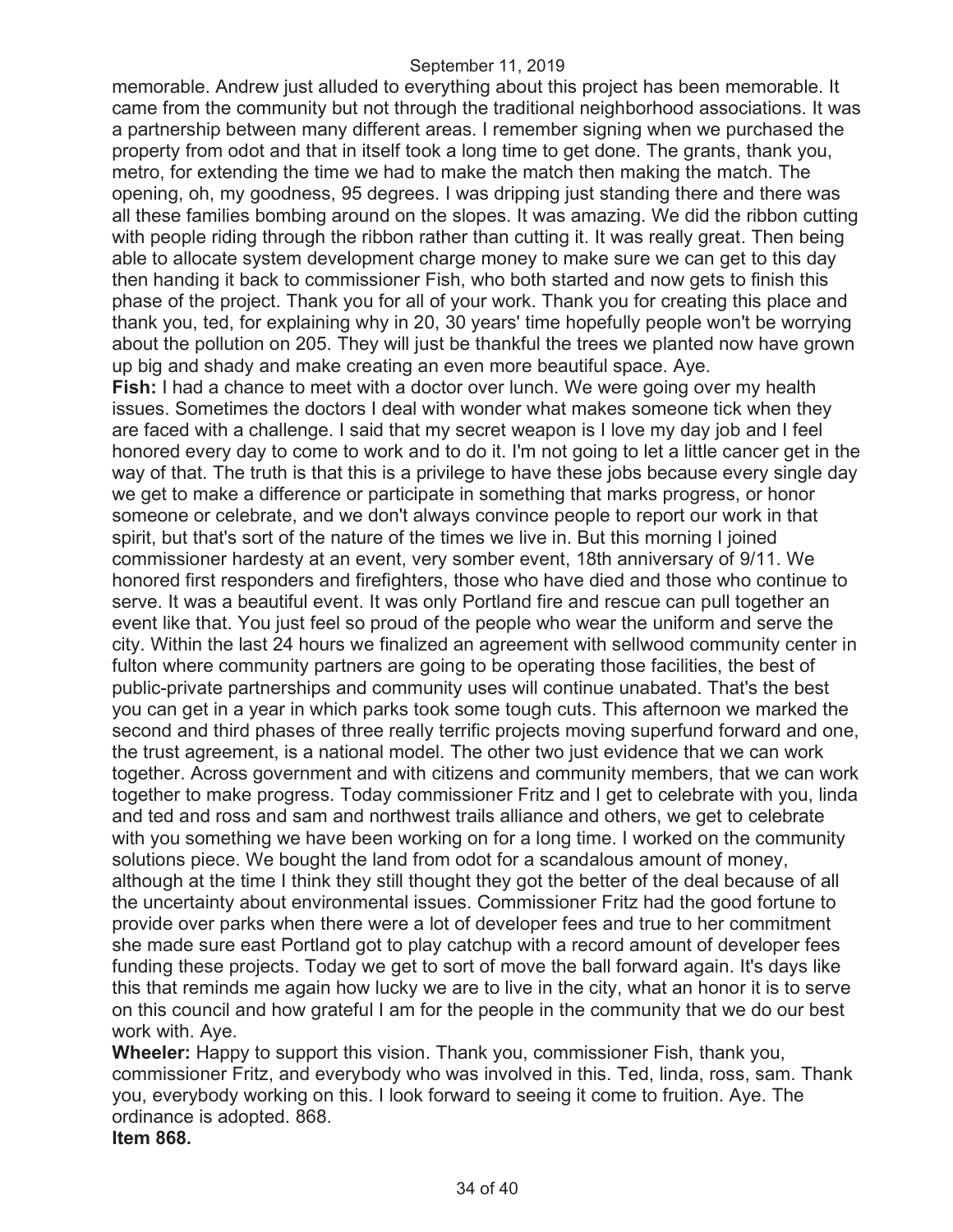**Fish:** Colleagues, this is an emergency item. Sherri patterson who is the supervisor of the revenue presidential candidate will present. If you could come forward, you should have a memo or everyone on council who asked for one has gotten a briefing. It's the city's policy to reimburse property owners for sewer fees when the city discovers that a property has not in fact been connected to the city's sewer system. In other words someone is paying charges for which they are receiving no services. Now, previously environmental services reimbursed the property owner in this case for the last three years of fees. Administratively the bureau can only reimburse a constituent for up to three years. In order to go beyond three years we have to seek council approval, which is what we're doing today. Today's ordinance, if approved, will authorize the bureau of environmental services to reimburse mrs. Rutherford for prior years going back to 1993. The total amount of reimbursed fees is just shy of \$6,000. Here to give us a brief overview is sherri peterson, revenue program supervisor for the bureau of environmental services.

**Sherri Peterson, Revenue Program Manager Environmental Services:** Thank you. Thank you for inviting me to provide a brief overview of our sewer billing and refund policy. I want to acknowledge the ordinance before you is in response to bes making a billing error. We recognize the trouble this has caused ms. Rutherford and we're sorry. Our prompt issuance of a refund is our effort to correct this billing error. Bes . sewer connections and user charges. The bureau does not have code authority to waive connection charges or user charges and has limited authority to refund user charges. We will refund sewer user charges that pay for the city to collect, treat and dispose of sewage when we discover or are informed that the property is not physically connected to the public sewer. Staff has code authority to refund the most recent three years of user charges. We must seek council approval to refund user charge and why the most recent three years. We do not extend user charge refunds beyond 1993 because prior to 1993 the city charged every property in Portland regardless of whether or not they were physically connected to the public sewer a flat charge. In this case we previously refunded \$1519 in sewer user charges. That's the most recent three years of sewer user charges. We now ask council to approve an additional refund of \$4322 in sewer user charges. The 4322 is the amount she paid for sewer user charges going beyond the most recent three years extending back to 1993. The total refund then is \$5841. Our bureau requires property owners near public sewer systems to connect to protect public health and environment. We collect user charges upon connection. When we identify a billing error we corrected by way of a refund.

**Fish:** I know charlotte rutherford has graciously agreed to come and testify today. Let me first say that obviously when any city bureau determines that we are billing a property owner fora service they are not receiving that's a mistake and so on behalf of the bureau of environmental services, we apologize for that error. We apologize that you received a bill and did not receive the services. I hope that mrs. Rutherford, that you understand that in bringing the action today, which is limited to the question of the additional reimbursement rate, that's the only matter before the council today, we are seeking the additional funds in recognition of the fact that you are a unique case, and that you paid the bill for more than three years. So we are asking for it. We do not have the authority under code to waived sdcs for subsequently connecting your property without council action, so we have a bit of a catch 22. Thanks to the property owner's vigilance we caught the mistake and reimbursed the fees. But to comply with our law we must now connect her to the sanitary sewer system. That requires she be charged a systems development charge as with ever other property owner for that service. There's no matter before us today to waive that sdc. It's the city attorney's advice strongly that we not set the precedent of individual waivers of sdcs because we could have a flood of people that have either similar equities or concerns or disputes who could seek on a case-by-case basis a waiver. We think that -- the city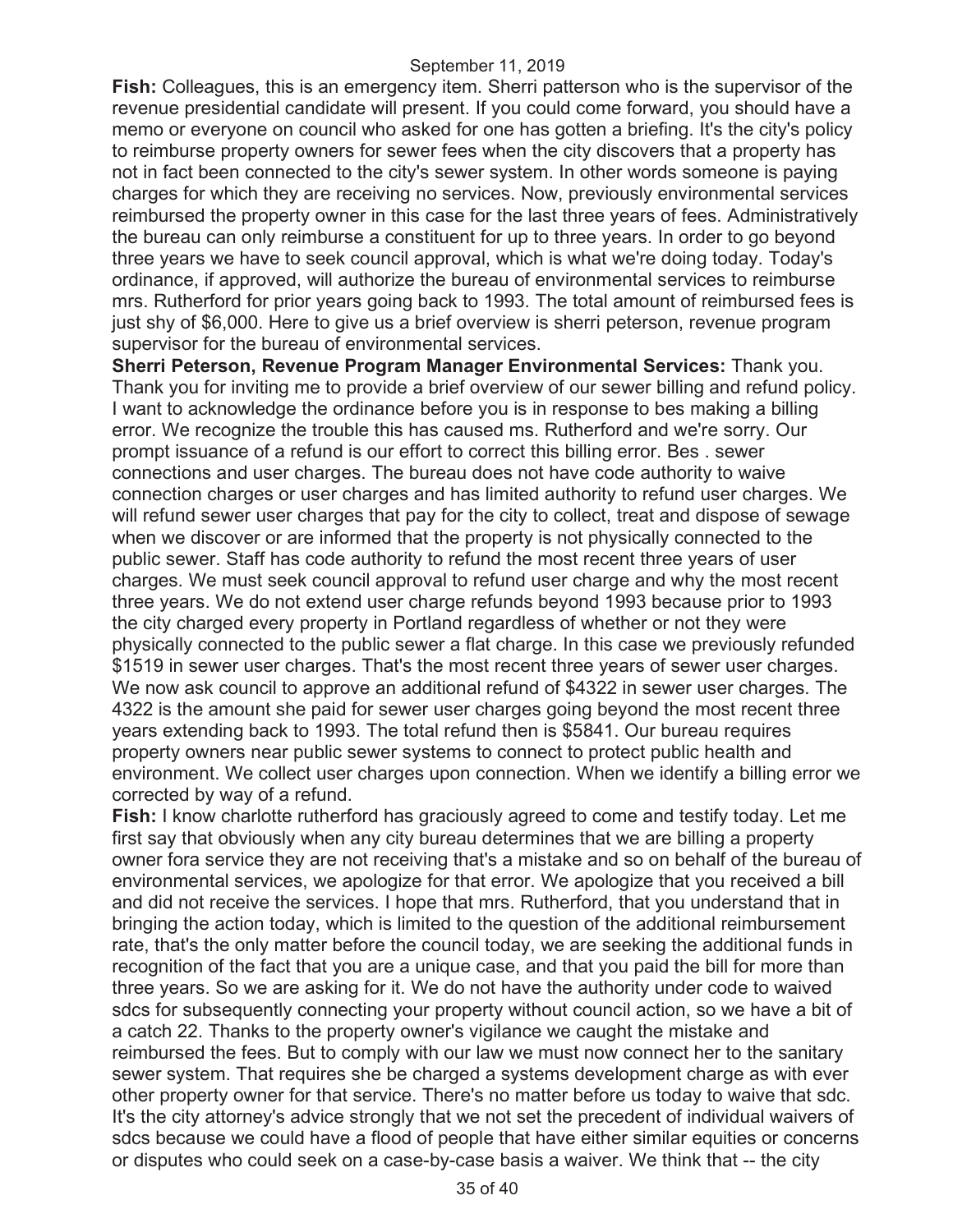attorney's office believes that's ill-advised. The most important thing is we apologize for the mistake we caught belatedly. We're strongly in support of this action which makes right in terms of returning all the fees most of the fees incurred. It is our responsibility to make sure we bill people for actual services. We dropped the ball and we apologize. Thanks for your presentation.

**Wheeler:** Thank you for that statement. I appreciate both the acknowledgment by the bureau and the contrition for the error, the billing error. I have a separate question. This sounds like a billing error. I'm wondering why it's coming to the city council. It sounds like the answer is because you only have code authority for three years. Reimbursements. **Peterson:** Correct.

**Wheeler:** I would be very open to a change in code allowing you to handle this through administrative process so you don't have to delay the reimbursement. You could do it, work with our customers, you could resolve these issues without having to wait to come to the city council to resolve it. If there's nervousness about what the potential liability to the city might be, i'm always happy to see a cap on it. You could say that we can reimburse for however many years we want up to a certain cap and beyond that cap it has to come to the city council. But I see no reason why this can't be resolved administratively by the bureau. Commissioner hardesty.

**Hardesty:** Thank you, mayor. I absolutely agree with you. I actually was sitting here trying to calculate what the interest would be on 26 years if this money had been in a bank rather than being paid for services that weren't rendered.

**Fish:** Did we apply an interest rate as we went back?

**Peterson:** No. We did not.

**Fish:** We did not. Okay. That's because the code doesn't provide -- I think the code should provide for a reasonable amount of interest and if the charter doesn't prohibit us from doing so because some things the charter says with utilities only council action is allowed, I think an administrative procedure with the option of providing interest under the right circumstances is worth exploring.

**Hardesty:** I think 26 years is a long time to be paying something that you're not getting. Right? So I don't know that i'm recommending that we just do this across the board, but I do think in extraordinary circumstances we should be extraordinary in trying to make the customer whole. I would love to talk to you about the next steps after we have completed this council action because -

**Fish:** Happy to. The constraints that we operate under and maybe some options that we can discuss.

**Fritz:** I also was interested in that question. I would like to hear from ms. Rutherford and we should approve this today but it might be that there's a second ordinance to then pay the interest if that is allowed by charter. If it was a billing error or an overdue payment that the customer owed us we would certainly be charging interest.

**Fish:** All I will say is because I had both utilities for a number of years and have survived lawsuits and ballot measures, i'm always going to err on the side of saying I want a lawyer to scrub this so we make sure we're operating within our discretion. Not that I don't think that there's merit to the discussion, but I have just learned to be a little more conservative in how we approach these questions.

**Fritz:** That's what I just said. I'm suggesting that you will I know you will do that due diligence, but the expeditious thing to do is get in money out of the door.

**Wheeler:** Does that complete your presentation?

**Fish:** This is an emergency ordinance.

**Peterson:** Does for me.

**Wheeler:** I know mrs. Rutherford would like to come up. Are there others signed up? **Moore-Love:** Just charlotte signed up.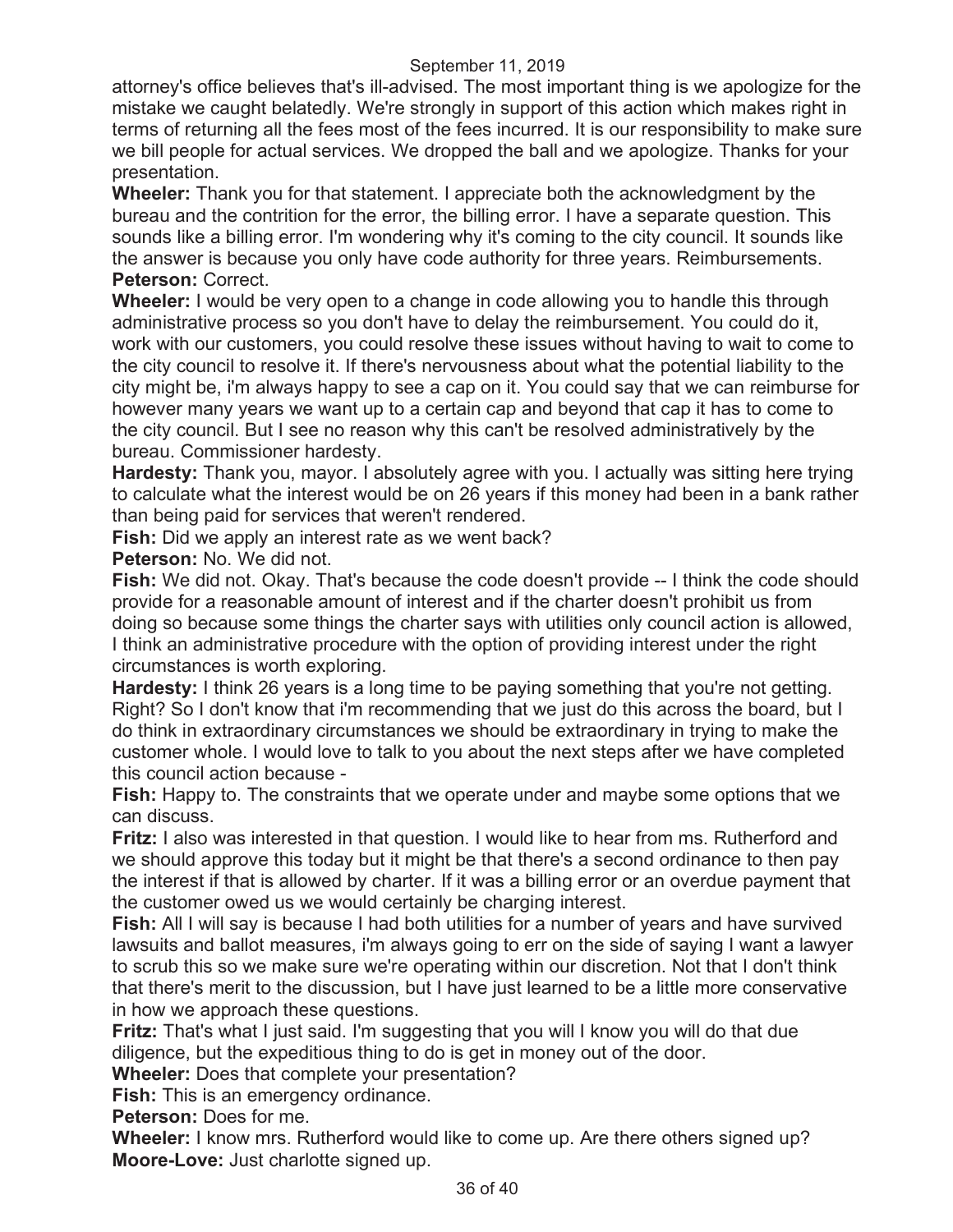**Fish:** May be our last testifier this afternoon. We'll suspend the rules. Please take as long as you want. We have no other obligations until 6:00.

**Charlotte Rutherford:** I don't have a lot to say. I provided a copy of my statement. **Wheeler:** Thank you for being here.

**Rutherford:** Thank you. Good afternoon, mr. Mayor, commissioners, i'm charlotte rutherford. Thank you for allowing me time on your agenda. I'm here to request that you waive system development charges with regard to my recent sewer connection. All things considered, I think waiver of the fee would be a fair and equitable solution to my situation. Let me explain. I moved into my house on vancouver avenue in albina in the fall of 1972. After graduating from Portland state university and working as a civil rights investigator and compliance officer for boley I moved to Washington d.c. To go to law school at howard university school of law in 1980. I stayed east for a decade while getting an advanced law degree from georgetown university law center, passing the d.c. Bar and working for the naacp legal defense and educational fund in new york city. I maintained ownership of the house and leased it to the housing authority of Portland while I was gone. I returned to Portland at the end of 1992 to assist my aging parents. My house was built in 1919. In october 2017 I had sewage in my basement. The repairman told me that city records showed I had a cesspool in my driveway but that the house had been put on the city sewer system in 1921. I thought my problem was resolved until january 2018 when I had sewage in my basement again. At that time I found out that I was host to a party line with my neighbor for both the cesspool and the sewer line. The city would not allow me to repair my sewer line until my neighbor party got off the party line. After much discussion the city allowed me to fix the pipe break from my house to the cesspool on a temporary basis because it's illegal to have a cesspool. This temporary repair cost me \$3500. I could never understand how the cesspool and the sewer line were connected and explanations by the city employees did not help. Throughout this time, I was being charged sewer rates. I contacted the city ombudsman during the process and as a result of I received an administrative ruling granting me one quarter's sewer refund and contended that my problem was fixed. I appealed, contending that nothing was fixed, that I was still paying sewer fees that I wanted refunded. My appeal was denied because I was considered a user and ratepayer who was connecting to the city system. I'm sorry, the sewer system. My neighbor used his two 180 day periods before he made repairs and got off my sewer line december of 2018, a full year after this headache started. Once my driveway was -- it took me until july 2019 to get the work done on my sewer line. Once my driveway was opened it was clear that I had never been connected to the sewer line. I paid almost \$9,000 to decommission my cesspool and complete the work that was evidently started in 1921. I requested of commissioner Fish a refund of sewer fees paid since 1972 and reimbursement of the \$3500 temporary repair to the cesspool that had nothing to do with the sewer line repair that I needed to make. I received a partial refund of \$1519 for the sewer rates I have paid in the last three years. I understand that you are to vote on the balance of my refund of 4300, which is what I have paid since 1992. I really appreciate that. However, I have had the house since 1972, and I note that my refund did not include any interest on the money that is being refunded. I'm being charged \$6446 for the sewer connection. I contend whatever fees were required were paid at the time of initial hookup and that I should not be required to pay again. I'm a second generation native Portlander, retired from public employment as a state of Oregon administrative law judge, and I live on a fixed income. I would appreciate any assistance that you can give me to make an equitable situation for us both. If there are any questions, I would be pleased to respond. **Fish:** I have a proposal to make. First I have a disclosure. Charlotte rutherford and my family has a long history. My dear wife patricia archived her family papers. It does not create an actual conflict but I want to establish we have a preexisting relationship. Number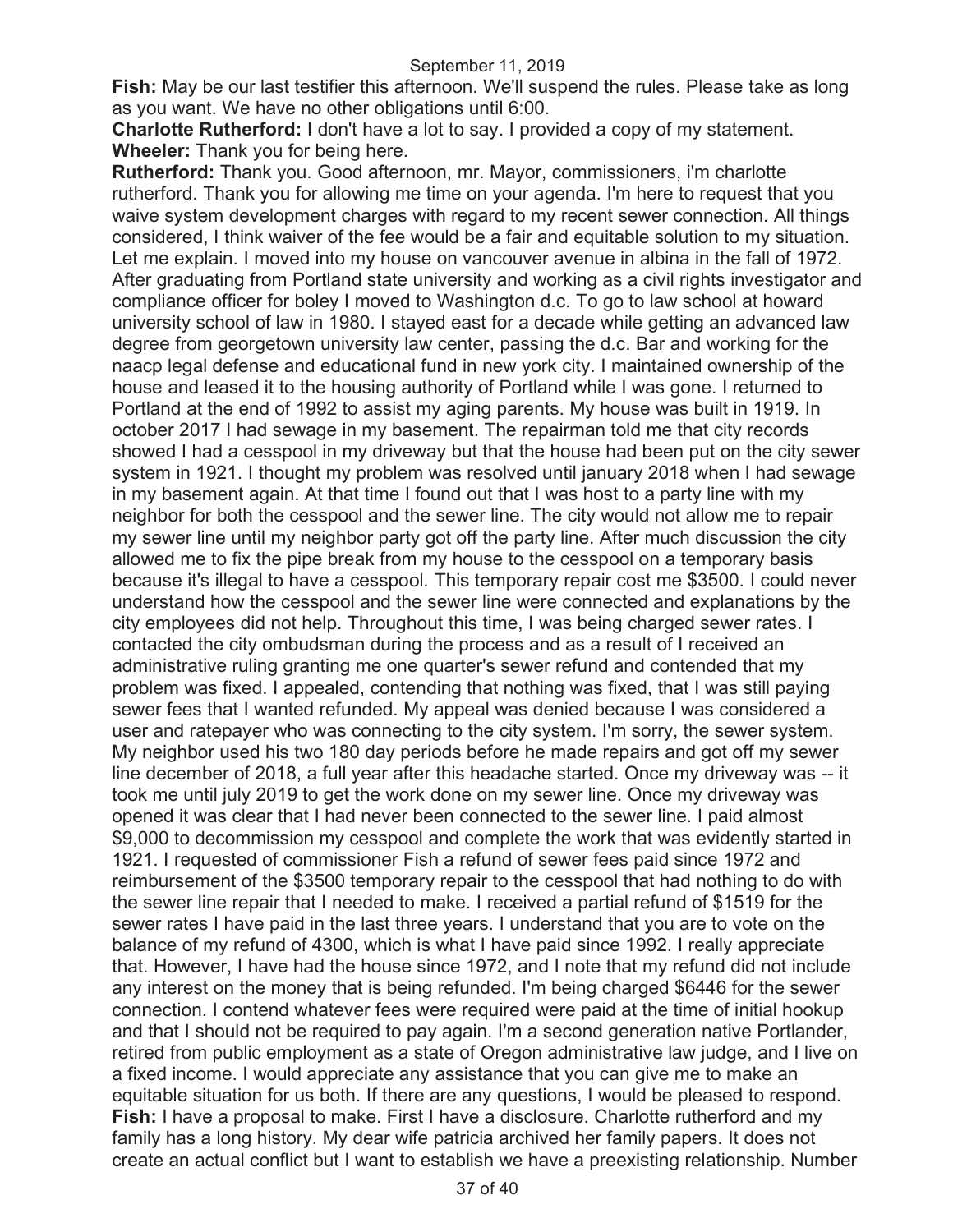2, your excellent testimony, very lawyerly in the way you make the case, raises a number of different issues. We are not an administrative tribunal. We're not composed as a hearing panel. We have an action today which is to expedite payment of one reimbursement. We can hold off on the sdc for a little while. I recommend we act on the matter before us, that you delegate to me the responsibility for reviewing with legal counsel what options we have. Not what options are preferable but what options we do have. We would then confer with your offices to see if there's an approach which has a sponsor then bring that back. With your approval we would take the lead in that piece and if there's a champion on the council they would then bring that to council and I think we can do that within the next month if that is your will. I think to engage charlotte rutherford in her excellent presentation doesn't serve a purpose today because I need to sit down with my bureau and with legal counsel to find out what our legal options are and then I will confer with each of my colleagues if that's acceptable.

**Hardesty:** Thank you, mayor. Thank you, charlotte, greatly appreciate your testimony. I want to add my apology to you. That sounds like an absolute nightmare that you have been experiencing.

**Rutherford:** I appreciate that.

**Hardesty:** Since 1972. I'm happy to work with commissioner Fish and assist in any way I can to come to I think a responsible result from the situation. I applaud your very calm manner in presenting to us.

**Fish:** Very lawyerly.

**Rutherford:** All that education helped.

**Hardesty:** All that work with your parents and the naacp and I also want to put on the public record that our relationship goes back a lot of years. However, that has no impact on my looking at someone paying a bill since 1972 and not getting the benefit of what they are paying for. Thank you for being here and thank you for making such a clear case for us needing to do something.

**Rutherford:** Thank you.

**Fritz:** Thank you for being here today. I learned something today about before 1993 everybody paid a fixed fee whether they were on the system or not. Which -- we have made some progress over the last 25 years. I will add my voice to my colleagues. It does seem to me if the charter allows us to pay you interest hopefully that will cover at least some of the system development charge money. I'm confident commissioner Fish will look at the options and hopefully come to some agreement on the way forward.

**Fish:** I would call the question.

**Wheeler:** It does.

**Fish:** Does it meet with your approval?

**Rutherford:** I appreciate you taking more time on the issue. You all asked for the payment by the end of this month.

**Fish:** There will be no payment solicited from you.

**Rutherford:** No late charges if you decide not --

**Fish:** Until council has resolved whether they will bring forward the matter to further address the situation.

**Rutherford:** Thank you for giving me the time.

**Wheeler:** Did anyone else sign up?

**Moore-Love:** No one else.

**Wheeler:** Please call the roll.

## **Hardesty:**

**Fritz:** Hopefully we'll get to some resolution. Aye.

**Fish:** I'll try to find a way to explain this in plain English to my 15-year-old son over dinner tonight.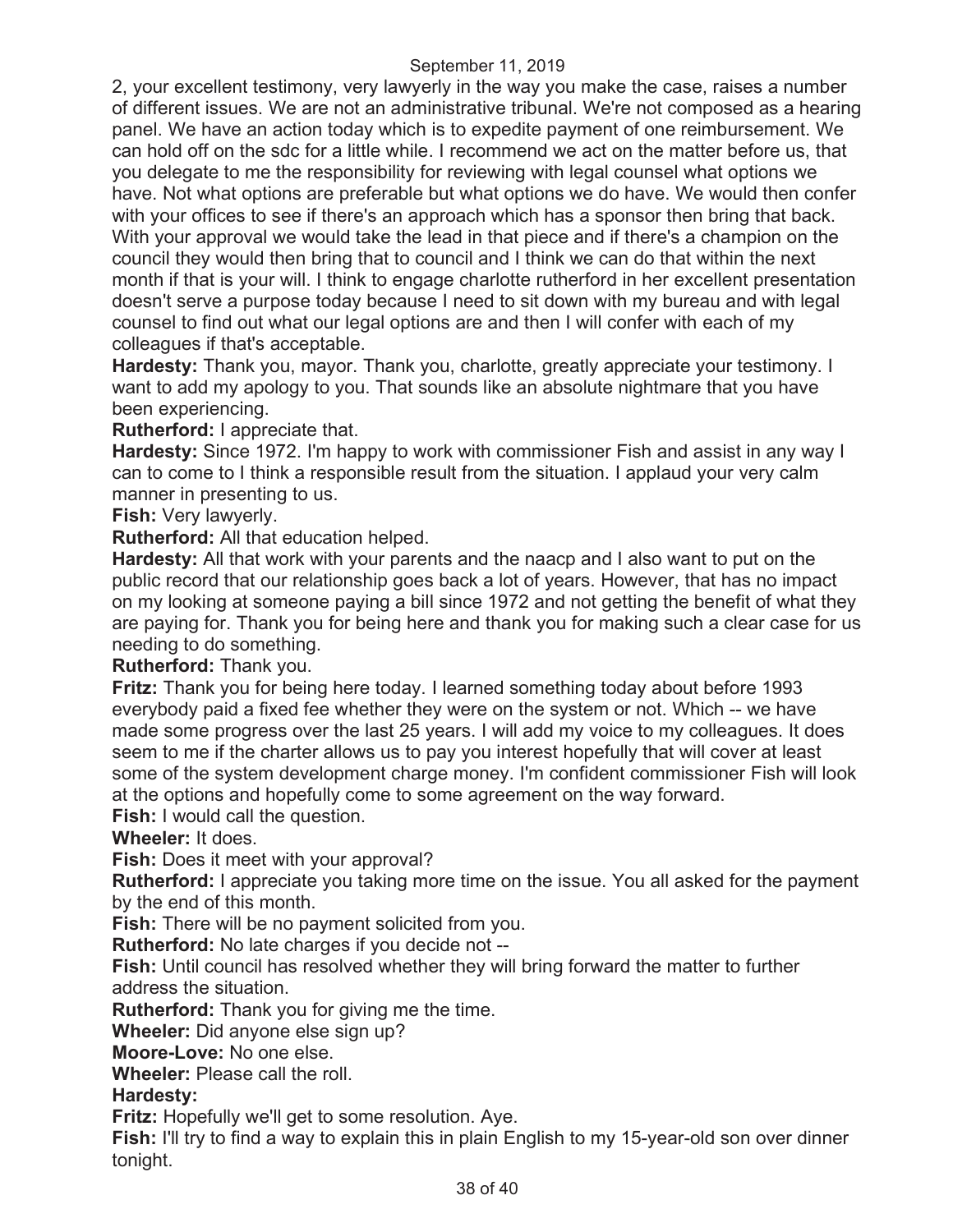**Rutherford:** Give him my statement.

**Fish:** Aye.

**Wheeler:** Aye. Now we're finished. The ordinance is adopted. We had one item pulled from the consent agenda. 866.

**Item 866.** 

**Wheeler:** Very good.

**Fish:** I have to leave in five minutes.

**Wheeler:** Was there a particular issue you wanted to cover?

**Hardesty:** I had the opportunity to spend time talking to shannon and for me it's the 15 million over 15 years. So I wanted to get some sense or if we were actually making progress in that area and where are we as far as these tax breaks. We're going to have a deeper conversation but hopefully director shannon will answer some basic questions for me for the record. Thank you.

**Wheeler:** Very good.

**Shanon Callahan, Director Portland Housing Bureau:** Thank you, mayor,

commissioners. Shannon callahan joined by dory van bockel.

**Wheeler:** Director callahan since we're going to lose commissioner Fish maybe we can get right to the questions because I need four people to vote on this.

**Callahan:** Got it. Commissioner hardesty, I have a piece of paper we didn't have a chance to do a presentation but I think you were particularly asking about the limited tax exemption rolling cap average. We had set a rolling cap and we have still 10,817 -- i'm sorry, 10 -- will you do that for me? I'm trying to read small print.

**Hardesty:** You're making my brain hurt. [laughter]

**Dory Van Bockel, Portland Housing Bureau:** With each application we have this rolling cap that triggers goes along and we're currently considering this application at 10,817,615 remaining.

**Hardesty:** Oh, remaining. We're not even close to actually exceeding that goal yet. **Van Bockel:** No.

**Hardesty:** Excellent. I think the other questions -- did you have something to add? **Wheeler:** Did that cover your question?

**Hardesty:** I have like 20 more. What I noticed on the applications in front of us today is the units are one studio and one one bedroom. Do we have any data on what the mix of housing has been as it relates to the tax exemption status and is that what you just gave me?

**Callahan:** On the next page over is a running tally that we produced for the planning and sustainability commission. This data is about a month and a half -- I think we're a month and a half, couple months old. We so far in the pipeline have 508 units of inclusionary housing and as you can see, 287 of those are programmed at 60% of area median income, 207 are at 80%, then you can see the mix of studios, one, two, three and four bedroom. What the program requires is not that they reconfigure their building but that they provide us with the inclusionary program units comparable to the unit mix. But there is an option for developers to reconfigure their units and provide us with the same equivalent in bedrooms. This developer chose to provide us one studio and one one bedroom, which is basically the same type of units that they are currently offering in their development in general.

**Hardesty:** Out of the -- I noticed -- thank you for that. There are going to be 28 units in this property and .8% will be low-income housing units or 60% or 80%.

**Callahan:** These will be at 60%.

**Hardesty:** Area median income? I don't want to use acronyms in this building. It grows on you. Thank you very much. I think that that answers my basic questions for today. I appreciate you making time to come and give me a more detailed briefing.